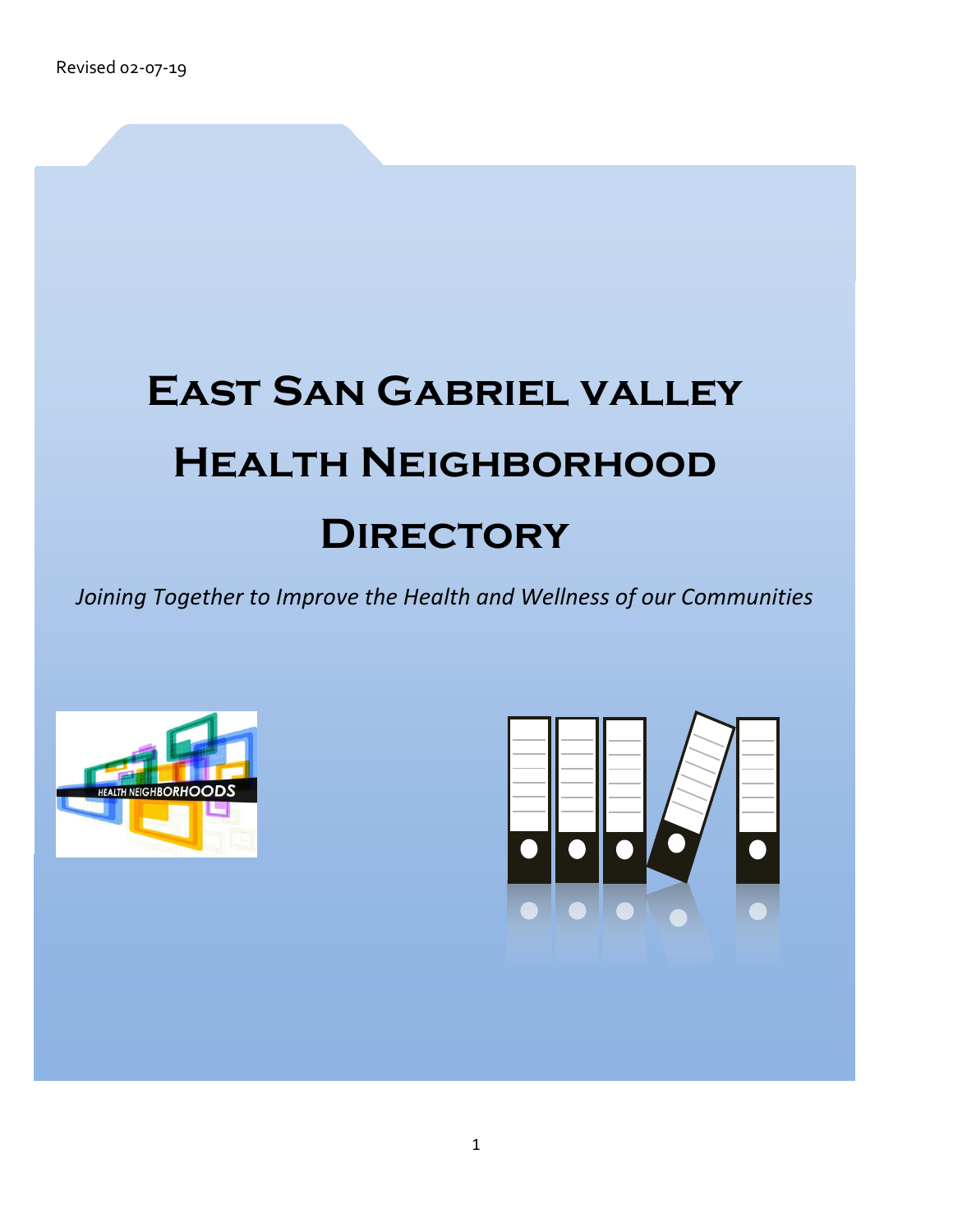| Provider                                                                  | <b>Type of Service</b>                                         | Page #  | Child | <b>TAY</b> | <b>Adult</b> | Older<br><b>Adult</b> | Special<br>Program | Payment                                                                     |
|---------------------------------------------------------------------------|----------------------------------------------------------------|---------|-------|------------|--------------|-----------------------|--------------------|-----------------------------------------------------------------------------|
| Aegis Treatment<br>Centers                                                | <b>Substance Abuse</b>                                         | 6       |       | x          | x            | x                     |                    | Medi-Cal<br>Private<br>Insurance                                            |
| <b>AltaMed PACE</b>                                                       | Primary<br>Care/Dental/Vision/Hom<br>e Care services           | $7 - 8$ |       |            |              | X                     |                    | MediCal<br>Medicare                                                         |
| Alzheimer's<br>Association, CA<br>Southland Chapter                       | Information/consultation<br>/support groups                    | 9       | X     | X          | X            | X                     |                    | Free                                                                        |
| <b>Azusa Pacific</b><br>University, Community<br><b>Counseling Center</b> | <b>Mental Health</b>                                           | 10      | X     | x          | X            | x                     |                    | Sliding Fee (cash<br>or check only)                                         |
| <b>Buddhist Tzu Chi</b><br>Foundation                                     | Primary Care/Food<br>Assistance/Clothing/<br>Spiritual Support | 11      | x     | X          | x            | x                     |                    | Non Insurance<br>Medi-Cal<br>Medicare                                       |
| California Mental<br><b>Health Connection</b>                             | <b>Mental Health</b>                                           | 12      | x     | x          | x            | x                     |                    | Sliding scale<br>Uninsured<br>Tricare                                       |
| ChapCare                                                                  | Primary Care/Dental/Vision,<br>Pediatrics                      | 13      | X     | X          | X            | X                     |                    | Medi-Cal<br>Covered CA<br>Private<br>Insurance<br>My Health LA<br>Uninsured |
| Center for Integrated<br>Family and Health<br>Services                    | Mental Health/Substance<br>Abuse                               | 14      | x     | x          | x            | x                     |                    | Medi-Cal<br>Cash<br>Medi-Care                                               |
| Citrus Valley Health<br>Partners-Population<br>Health                     | Case Management/Chronic<br>Disease Management                  | 15      |       |            | X            | x                     |                    | <b>Citrus Valley</b><br>Insurance Plan<br>Medicare (55 &<br>up)             |
| East San Gabriel Valley<br>Coalition for the<br>Homeless (ESGVCH)         | <b>Homeless Services</b>                                       | 16      | X     | x          | X            | x                     |                    |                                                                             |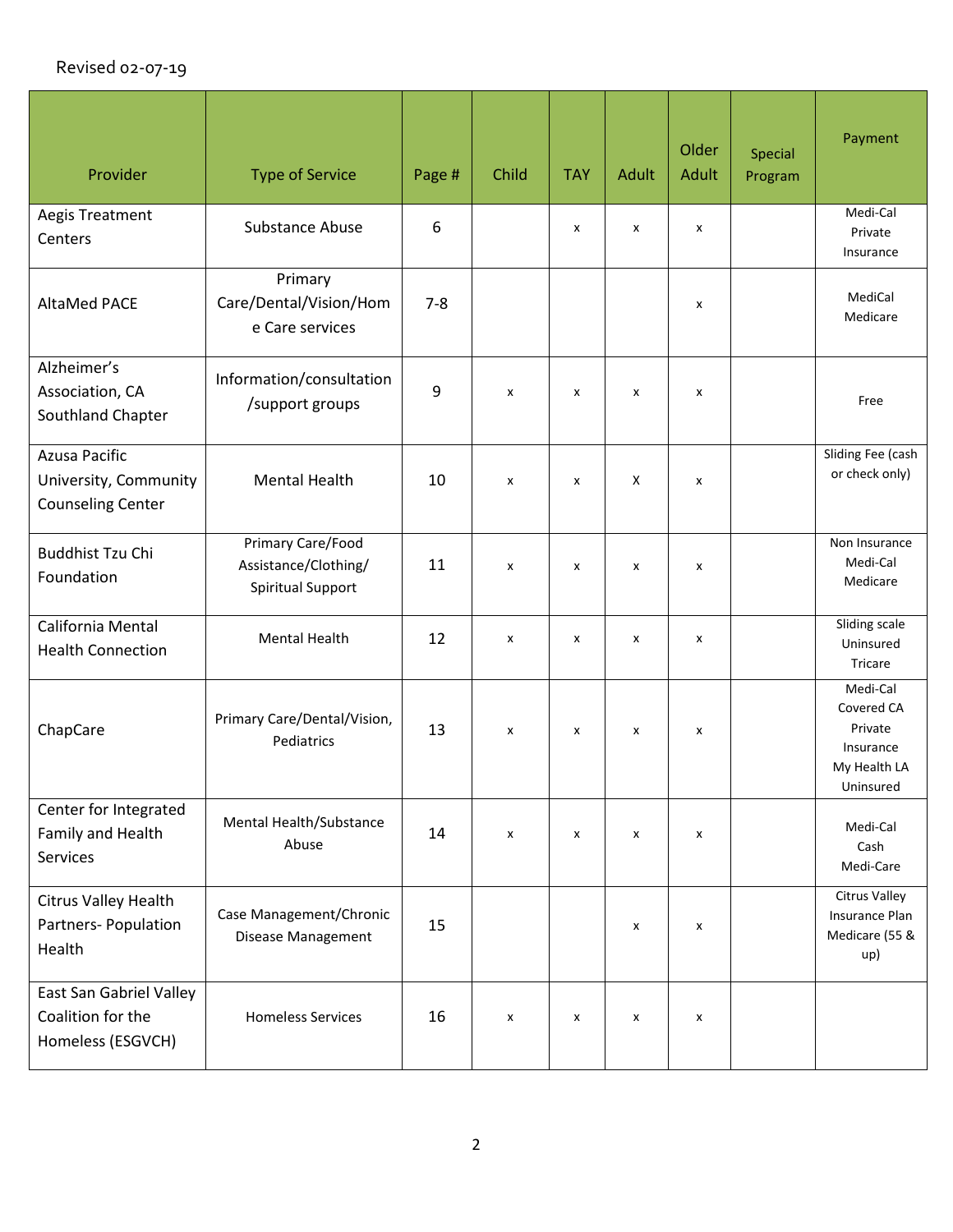| Provider                                                                 | <b>Type of Service</b>                                              | Page#     | Child | <b>TAY</b> | Adult              | Older<br><b>Adult</b> | Special<br>Program         | Payment                                                            |
|--------------------------------------------------------------------------|---------------------------------------------------------------------|-----------|-------|------------|--------------------|-----------------------|----------------------------|--------------------------------------------------------------------|
| <b>East Valley Community</b><br><b>Health Center</b>                     | <b>Mental Health/Primary</b><br>Care/Dental                         | $17 - 18$ | X     | x          | X                  | X                     |                            | Med-iCal<br>Medicare<br>Uninsured<br>Other                         |
| <b>ENKI Youth &amp; Family</b><br>Services                               | <b>Mental Health</b>                                                | 19        | X     | x          |                    |                       |                            | Medi-Cal<br>Some indigent<br>funds                                 |
| <b>Family Preservation</b><br>Liaison-DMH                                | <b>Mental Health</b>                                                | 20        |       |            |                    |                       | Families                   | Medi-Cal<br>Indigent Funds                                         |
| <b>Five Acres</b>                                                        | <b>Mental health</b>                                                | $21 - 22$ | x     | x          |                    |                       |                            | Medi-Cal                                                           |
| Heritage                                                                 | <b>Mental Health</b>                                                | 23        |       |            |                    | X                     |                            | Medi-Cal<br>Medicare<br>Uninsured<br>Cal Medi<br>Connect           |
| La Fetra                                                                 | Leisure services/linkage<br>to services                             | 24        | X     | x          | X                  | x                     |                            | Cash or Check                                                      |
| LA County Department<br>of Health Services-<br><b>Whole Person Care</b>  | <b>Primary Care/Mental</b><br>Health/ Substance<br>Use/Homelessness | $25 - 26$ |       | x          | $\pmb{\mathsf{x}}$ |                       |                            | Medi-Cal<br>My Health LA                                           |
| LA County DMH- East<br>San Gabriel Valley<br><b>Mental Health Center</b> | Mental Health                                                       | 27        |       | X.         | x                  | X                     |                            | Mei-Cal<br><b>Sliding Scale</b><br>Medicare<br>Cal Medi<br>Connect |
| LA County DMH-<br><b>Homeless Services</b><br>Team                       | Homeless Outreach                                                   | 28        |       | X          | X                  | X                     |                            | Medi-Cal<br>Medicare<br>Uninsured                                  |
| LA County Department<br>of Public Health                                 | <b>Primary Care</b>                                                 | 29        | X     | X          | X                  | X                     |                            | Free/Los Cost                                                      |
| Maryvale                                                                 | <b>Mental Health</b>                                                | 30-31     | X     | X          | X                  |                       | $(0-25)$<br>Some<br>Adults | Medi-Cal<br>Uninsured                                              |
| <b>Masonic Center for</b><br>Youth & Families                            | <b>Mental Health</b>                                                | 32        | X     | x          |                    |                       |                            | Sliding Fee Scale<br>CalVoc                                        |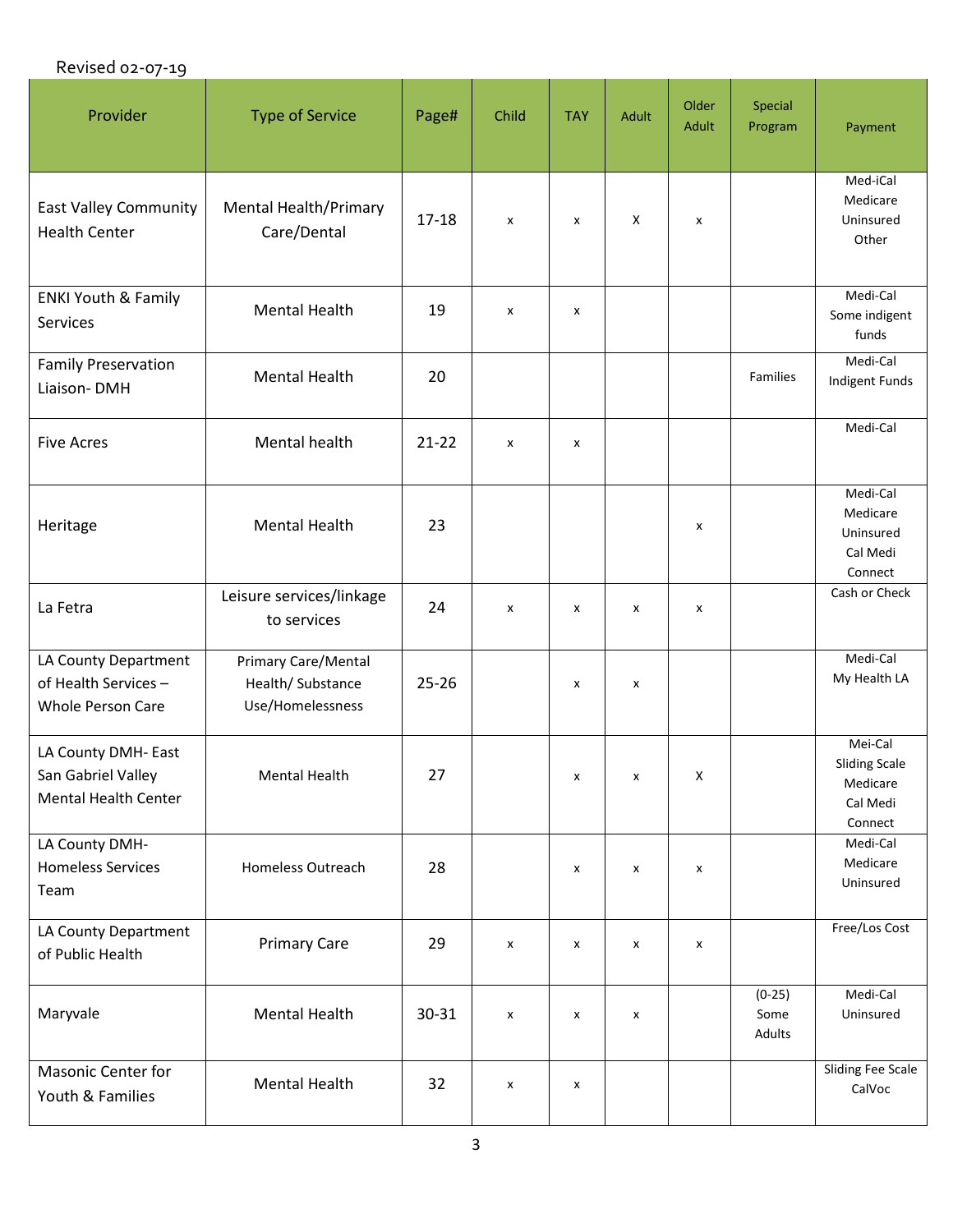| Provider                                                               | <b>Type of Service</b>                                   | Page # | Child | <b>TAY</b> | Adult                     | Older<br><b>Adult</b> | Special<br>Program | Payment                                                                                        |
|------------------------------------------------------------------------|----------------------------------------------------------|--------|-------|------------|---------------------------|-----------------------|--------------------|------------------------------------------------------------------------------------------------|
| <b>Mission City</b><br><b>Community Network</b>                        | Primary Care, Behavioral<br>Health, Dental,<br>Optometry | 33     | x     | x          | $\boldsymbol{\mathsf{x}}$ | x                     |                    | Medi-Cal<br>Private<br>Insurance<br>Covered Ca<br>My Health LA<br>Cash<br><b>Sliding Scale</b> |
| National Council on<br>Alcoholism & Drug<br>Dependence                 | Substance Use                                            | 34     | X     | x          | X                         | X                     |                    | Medi-Cal<br>LA Care<br>Self Pay                                                                |
| Neighborhood<br><b>Connections at Azusa</b><br>City Library            | <b>Information &amp; Referral</b><br>Services            | 35     | X     | x          | X                         | x                     |                    | Free                                                                                           |
| Neighborhood<br><b>Wellness Center</b>                                 | <b>Primary Care</b>                                      | 36     | X     | x          | X                         | x                     |                    | Free                                                                                           |
| Pacific Clinics-Hope<br>Drop in Center                                 | Mental Health/Resource<br><b>Center for Homeless TAY</b> | 37-38  |       | x          |                           |                       |                    | Free<br>Medi-Cal (MH<br>services)                                                              |
| <b>Planned Parenthood</b><br>Pasadena & San Gabriel<br>Valley Glendora | Reproductive and<br><b>Preventative Services</b>         | 39     | X     | x          | x                         | x                     | $12 y/o$ and<br>up | Medi-Cal<br>Family PACT<br>(FPACT)<br>other                                                    |
| San Gabriel Children's<br>Center                                       | <b>Mental Health</b>                                     | 40     | x     | x          |                           |                       |                    | Medi-Cal                                                                                       |
| Service Center for<br>Independent Life                                 | <b>Disability Services</b>                               | 41     | X     | x          | x                         | X                     |                    | Free                                                                                           |
| Social Model Recovery<br>Systems                                       | Substance Use<br>Disorder/Mental Health                  | 42     | X     | X          | X                         | X                     |                    | Private<br>Insurance<br>Medi-Cal<br>Uninsured                                                  |
| SPIRITT Family<br>Services                                             | Mental Health/Substance<br><b>Use Treatment</b>          | 43     | X     | x          | X                         |                       |                    | Medi-Cal<br>Sliding scale fee                                                                  |
| <b>Teen Line</b>                                                       | Teen-to-Teen Hotline                                     | 44-45  | X     | Χ          |                           |                       | $13-18$ y/o        | Free                                                                                           |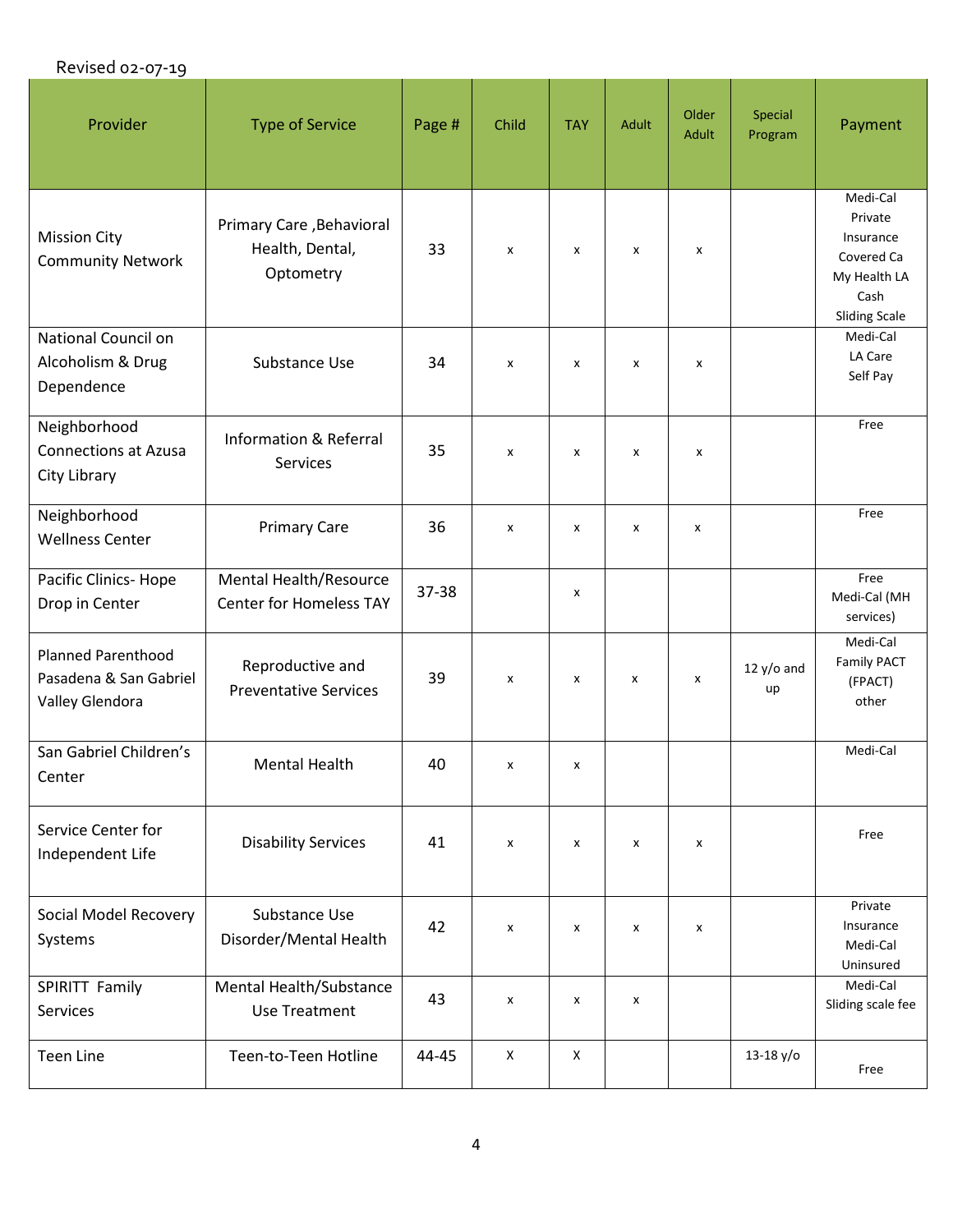| <b>Provider</b>               | <b>Type of Service</b>               | Page # | <b>Child</b> | <b>TAY</b>  | <b>Adult</b> | Older<br><b>Adult</b> | <b>Special</b><br>Program | <b>Payment</b>                                      |
|-------------------------------|--------------------------------------|--------|--------------|-------------|--------------|-----------------------|---------------------------|-----------------------------------------------------|
| <b>Uplift Family Services</b> | <b>Mental Health</b>                 | 46     | $\mathbf 0$  | $\mathbf 0$ |              |                       | Ages (0-20)               | Medi-Cal<br>residing in San<br>Bernardino<br>County |
| <b>Volunteers of America</b>  | Homeless/Housing                     | 47-48  |              | X           | X            | X                     |                           | Free                                                |
| YWCA SGV                      | Senior Services/Domestic<br>Violence | 49     |              | X           | X            | X                     |                           | Free/Donations                                      |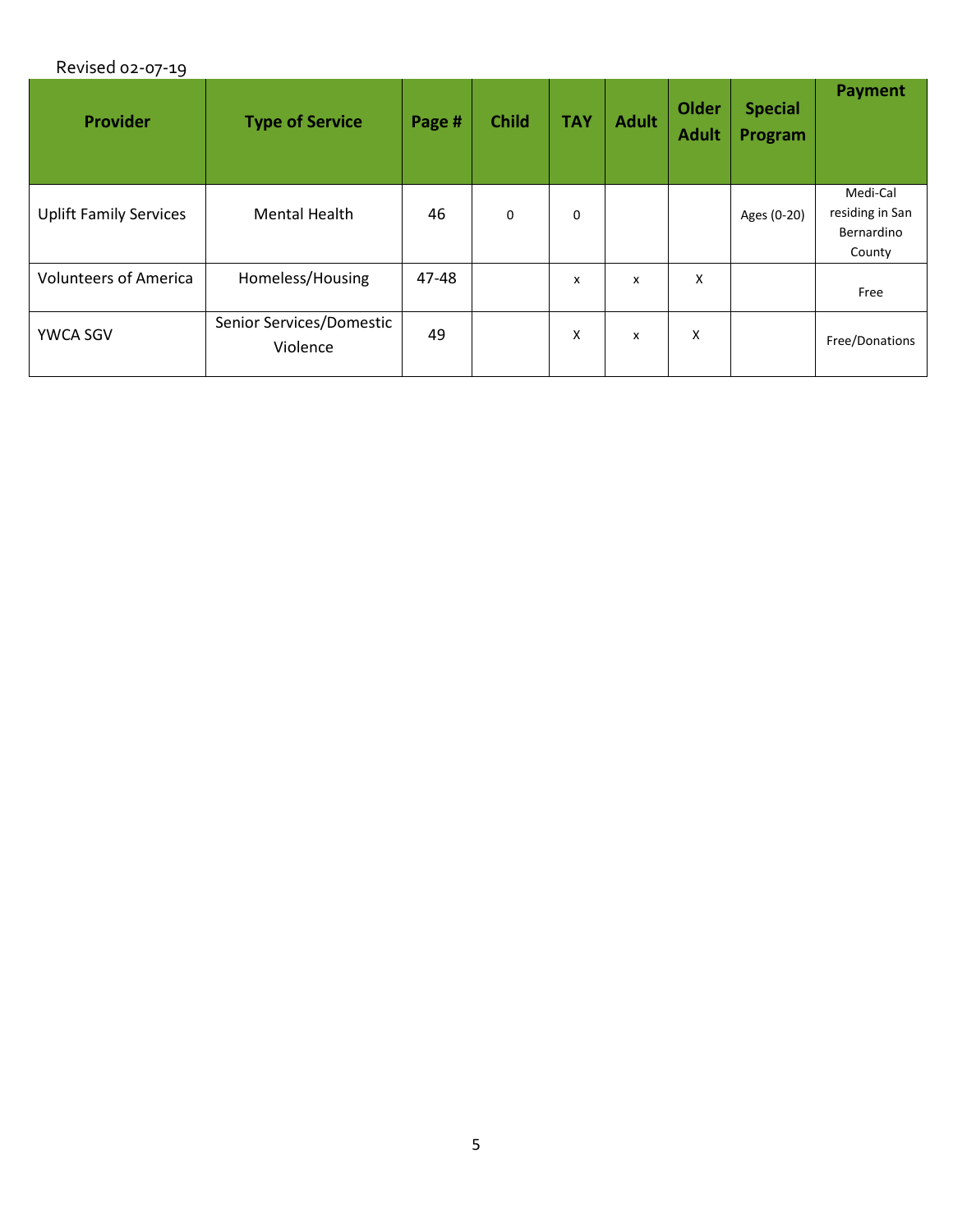| Provider                  | <b>Aegis Treatment Centers</b>                                              |
|---------------------------|-----------------------------------------------------------------------------|
| <b>Name</b>               |                                                                             |
|                           |                                                                             |
| <b>Address</b>            | 1450 N. Lake Ave. #105 Pasadena, Ca 91104                                   |
|                           |                                                                             |
| Phone & Fax               | 626-794-1161; Fax: 626-794-6071                                             |
|                           | Substance Abuse Treatment. (OTP) replacement therapy with methadone or      |
| Type of<br><b>Service</b> | buprenorphine along with counseling services.                               |
|                           |                                                                             |
|                           |                                                                             |
| <b>Description of</b>     | Medication assisted treatment. Counseling sessions, group meetings, medical |
| <b>Services</b>           | consultations                                                               |
| <b>Referral</b>           | Patient must be on opiate to be admitted into treatment                     |
| Eligibility               |                                                                             |
| <b>Information</b>        |                                                                             |
| <b>Languages</b>          | English, Spanish, and Armenian                                              |
| <b>Available</b>          |                                                                             |
| <b>Age Group</b>          | $21+$                                                                       |
| <b>Served</b>             |                                                                             |
| Referral                  | Liana Sinapyan, Clinic Manager                                              |
| <b>Contact</b>            |                                                                             |
| Person                    |                                                                             |
| <b>Hours of</b>           |                                                                             |
| <b>Operation</b>          | M-F: 6:30 am -3:00 pm ; Sat/Sun: 8:00a-10:00am                              |
| <b>Best Method</b>        | 626-794-1161; LSinapyan@aegistreatmentcenters.com                           |
| for Referral              |                                                                             |
| <b>Accepted</b>           | MediCal                                                                     |
| <b>Payment</b>            | Private Insurance                                                           |
| <b>Source</b>             | Self-Pay - based on sliding scale fee                                       |
|                           |                                                                             |
|                           |                                                                             |
| Link to                   | www.aegistreatmentcenters.com                                               |
| Webpage                   |                                                                             |
| <b>Social Media</b>       | (if applicable)                                                             |
| Link                      |                                                                             |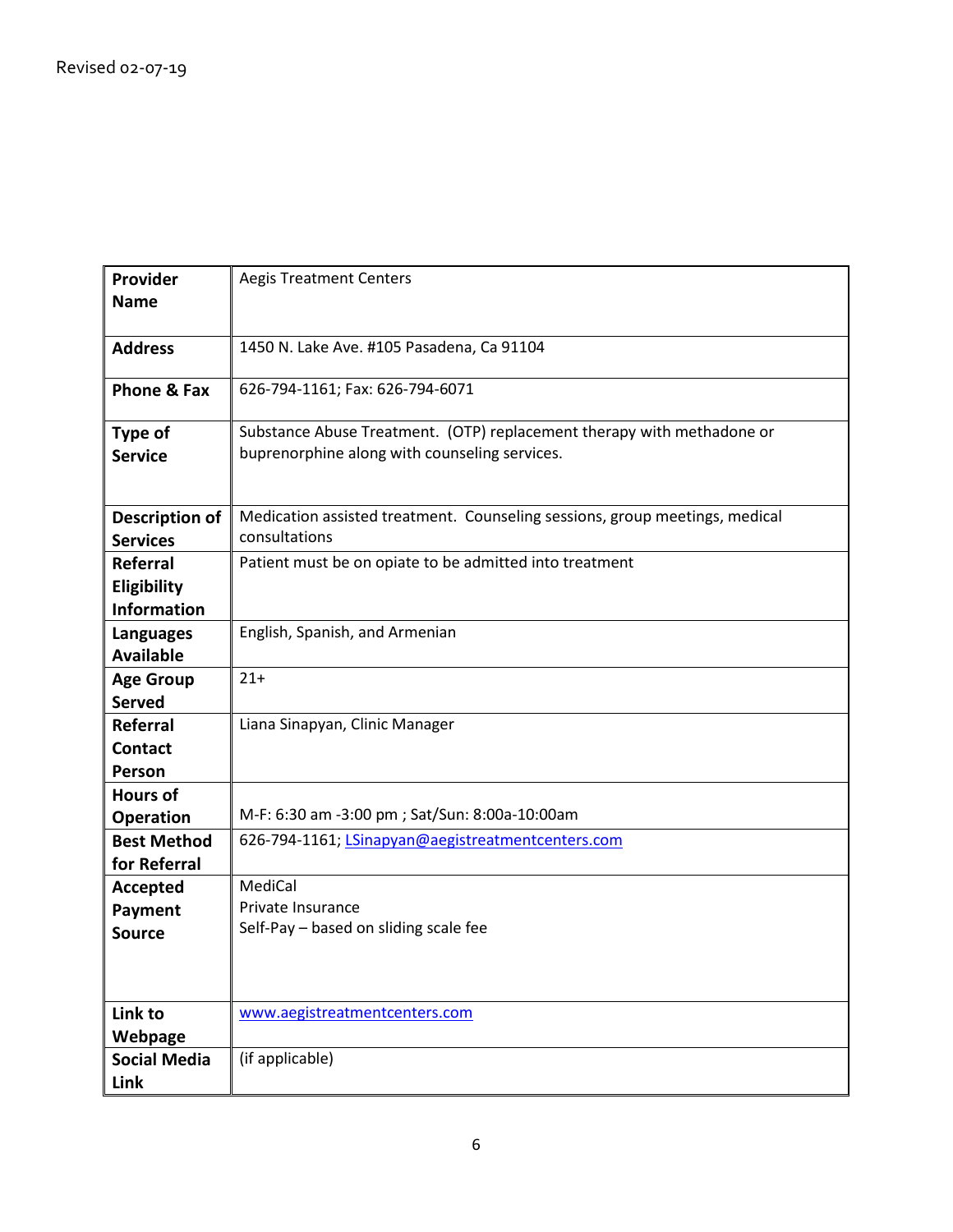|                        | AltaMed PACE Covina                                                                    |
|------------------------|----------------------------------------------------------------------------------------|
| Provider               |                                                                                        |
| <b>Name</b>            |                                                                                        |
|                        |                                                                                        |
| <b>Address</b>         | 535 S 2nd Ave, Covina, CA 91723                                                        |
| <b>Phone &amp; Fax</b> |                                                                                        |
|                        | Tel: (626) 404-1480                                                                    |
|                        | Fax: (626) 214-1476                                                                    |
|                        |                                                                                        |
| Type of                | Primary Medical and Specialty Care<br>$\bullet$                                        |
| <b>Service</b>         | <b>Physical Therapy</b>                                                                |
|                        | <b>Occupational Therapy</b><br>$\bullet$                                               |
|                        | Speech Therapy<br>$\bullet$                                                            |
|                        | <b>Prescription Drug Coverage</b><br>$\bullet$                                         |
|                        | <b>Hospital and Doctor Visits</b><br>$\bullet$<br>Dental                               |
|                        | $\bullet$<br>No cost transportation<br>$\bullet$                                       |
|                        | Vision<br>$\bullet$                                                                    |
|                        | Social Activities and Nutritious Meals<br>$\bullet$                                    |
|                        | Adult Day Health care Services<br>$\bullet$                                            |
|                        | <b>Home Care Services</b>                                                              |
|                        |                                                                                        |
| <b>Description of</b>  | Our Program of All-Inclusive Care for the Elderly (PACE) is a health plan designed for |
| <b>Services</b>        | seniors with delicate health care needs. PACE provides participants with complete      |
|                        |                                                                                        |
|                        | medical, social, nutritional, rehabilitative and transportation services, making it    |
|                        | possible for seniors to live with dignity and pride in their own homes while receiving |
|                        | the care they need.                                                                    |
|                        |                                                                                        |
|                        |                                                                                        |
| Referral               | Are 55 years or older<br>$\bullet$                                                     |
| Eligibility            | Live in the PACE service area<br>$\bullet$                                             |
| <b>Information</b>     | Need assistance with daily living<br>$\bullet$                                         |
|                        | Require a level of care equal to nursing home services<br>$\bullet$                    |
|                        | Can live safely in the community with the help of PACE services<br>$\bullet$           |
|                        |                                                                                        |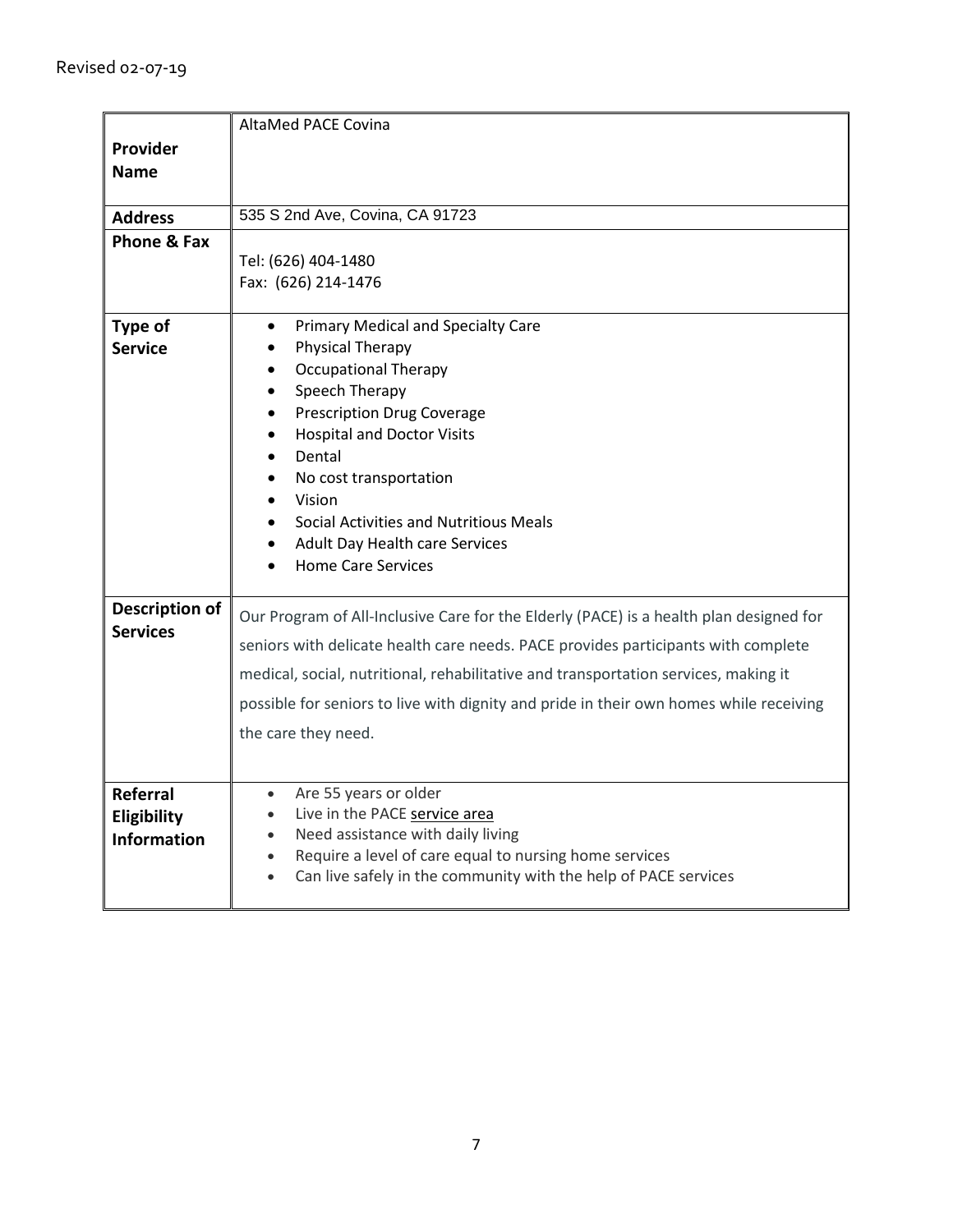| <b>Languages</b>    | English, Spanish, Tagalog, Mandarin, Chinese, Cantonese |
|---------------------|---------------------------------------------------------|
| <b>Available</b>    |                                                         |
| <b>Age Group</b>    | 55 years or older and has chronic medical conditions    |
| <b>Served</b>       |                                                         |
| Referral            | Vanessa Leyva at (323) 621-9826 or at (626) 404-1480    |
| <b>Contact</b>      |                                                         |
| <b>Person</b>       |                                                         |
| <b>Hours of</b>     | Monday through Friday from 8:00am to 5:00pm.            |
| <b>Operation</b>    |                                                         |
| <b>Best Method</b>  | Tel: (323) 621-9826 or at (626) 404-1480                |
| for Referral        | Fax: (626) 214-1476                                     |
|                     |                                                         |
| Accepted            | Medical, Medicare                                       |
| Payment             |                                                         |
| <b>Source</b>       |                                                         |
|                     |                                                         |
| Link to             | http://www.altamed.org/PACE                             |
| Webpage             |                                                         |
| <b>Social Media</b> |                                                         |
| Link                |                                                         |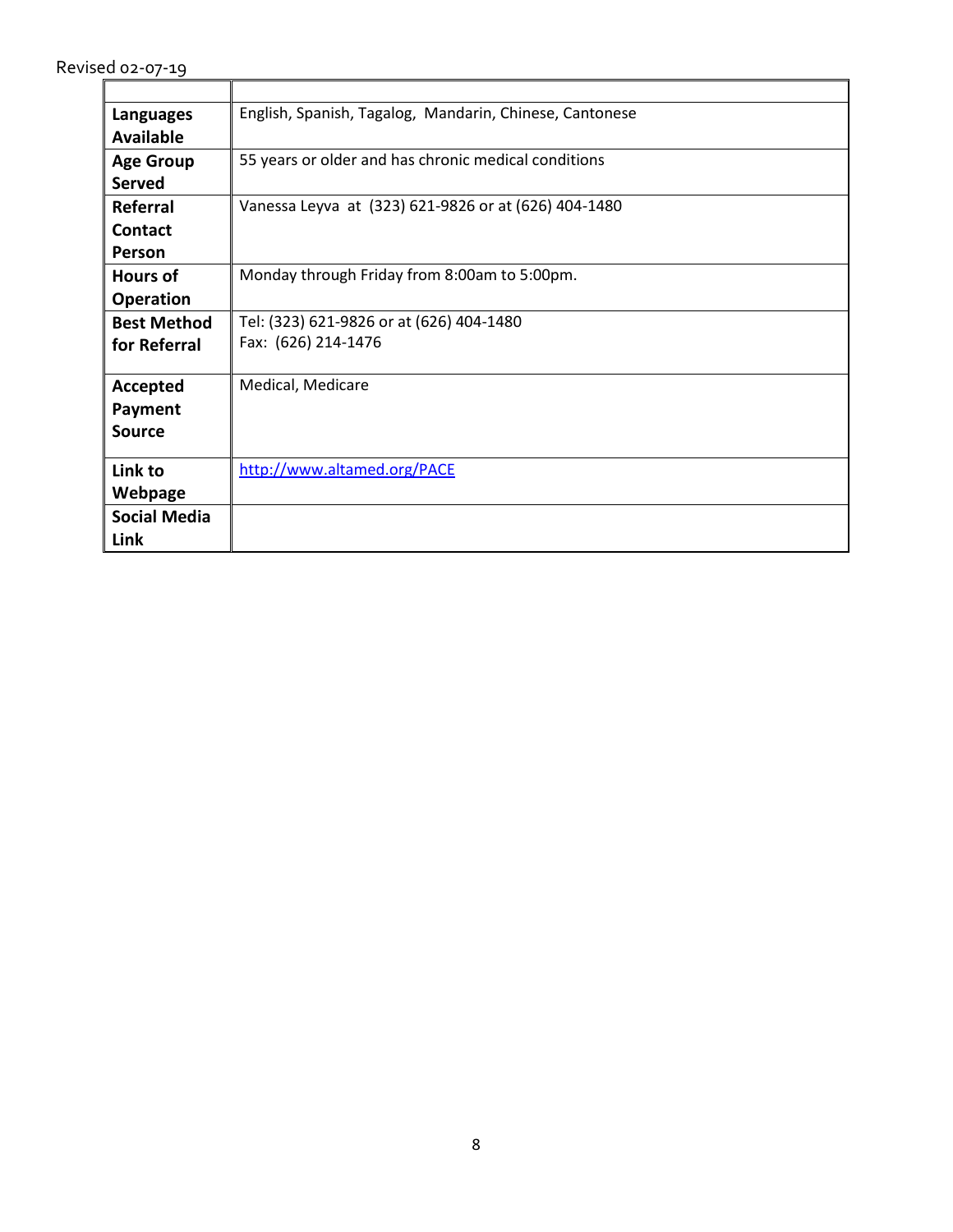| Provider               | Alzheimer's Association, CA Southland Chapter                                                                                         |
|------------------------|---------------------------------------------------------------------------------------------------------------------------------------|
| <b>Name</b>            |                                                                                                                                       |
|                        |                                                                                                                                       |
| <b>Address</b>         | 9606 S. Santa Monica Blvd., Ste. 200, Beverly Hills, CA 90210                                                                         |
|                        | Covers all of LA County and Inland Empire Counties                                                                                    |
|                        |                                                                                                                                       |
| <b>Phone &amp; Fax</b> | 24/7 Helpline(800) 272-3900                                                                                                           |
| Type of                | Information and assistance for those with Alzheimer's disease or their family                                                         |
| <b>Service</b>         | members or caregivers. Includes: 24/7 Helpline, Care Consultations, Education,                                                        |
|                        | Information and Referrals, Support Groups, Early Stage Programs.                                                                      |
|                        |                                                                                                                                       |
|                        |                                                                                                                                       |
| <b>Description of</b>  | Provide various types of information and assistance to help those dealing with<br>dementia or those caring for someone with dementia. |
| <b>Services</b>        |                                                                                                                                       |
| <b>Referral</b>        | Anyone who needs the help.                                                                                                            |
| Eligibility            |                                                                                                                                       |
| <b>Information</b>     |                                                                                                                                       |
| <b>Languages</b>       | Locally, can provide help in English and Spanish. Interpretation services available                                                   |
| <b>Available</b>       | through Helpline for all other languages.                                                                                             |
| <b>Age Group</b>       | All age groups                                                                                                                        |
| <b>Served</b>          |                                                                                                                                       |
| <b>Referral</b>        | For the SGV, Linda Loera is the contact person. For any other area, contact the                                                       |
| <b>Contact</b>         | Helpline at 800.272.3900.                                                                                                             |
| Person                 |                                                                                                                                       |
| <b>Hours of</b>        | Helpline is 24/7. Local staff, M-F 9am-5pm.                                                                                           |
| <b>Operation</b>       |                                                                                                                                       |
| <b>Best Method</b>     | Email: lloera@alz.org                                                                                                                 |
| for Referral           |                                                                                                                                       |
| <b>Accepted</b>        | Most services are free. Only the Medic+Alert program that provides bracelets has a                                                    |
| <b>Payment</b>         | cost.                                                                                                                                 |
| <b>Source</b>          |                                                                                                                                       |
| Link to                | www.alz.org/socal                                                                                                                     |
| Webpage                |                                                                                                                                       |
| <b>Social Media</b>    | (if applicable)                                                                                                                       |
| Link                   |                                                                                                                                       |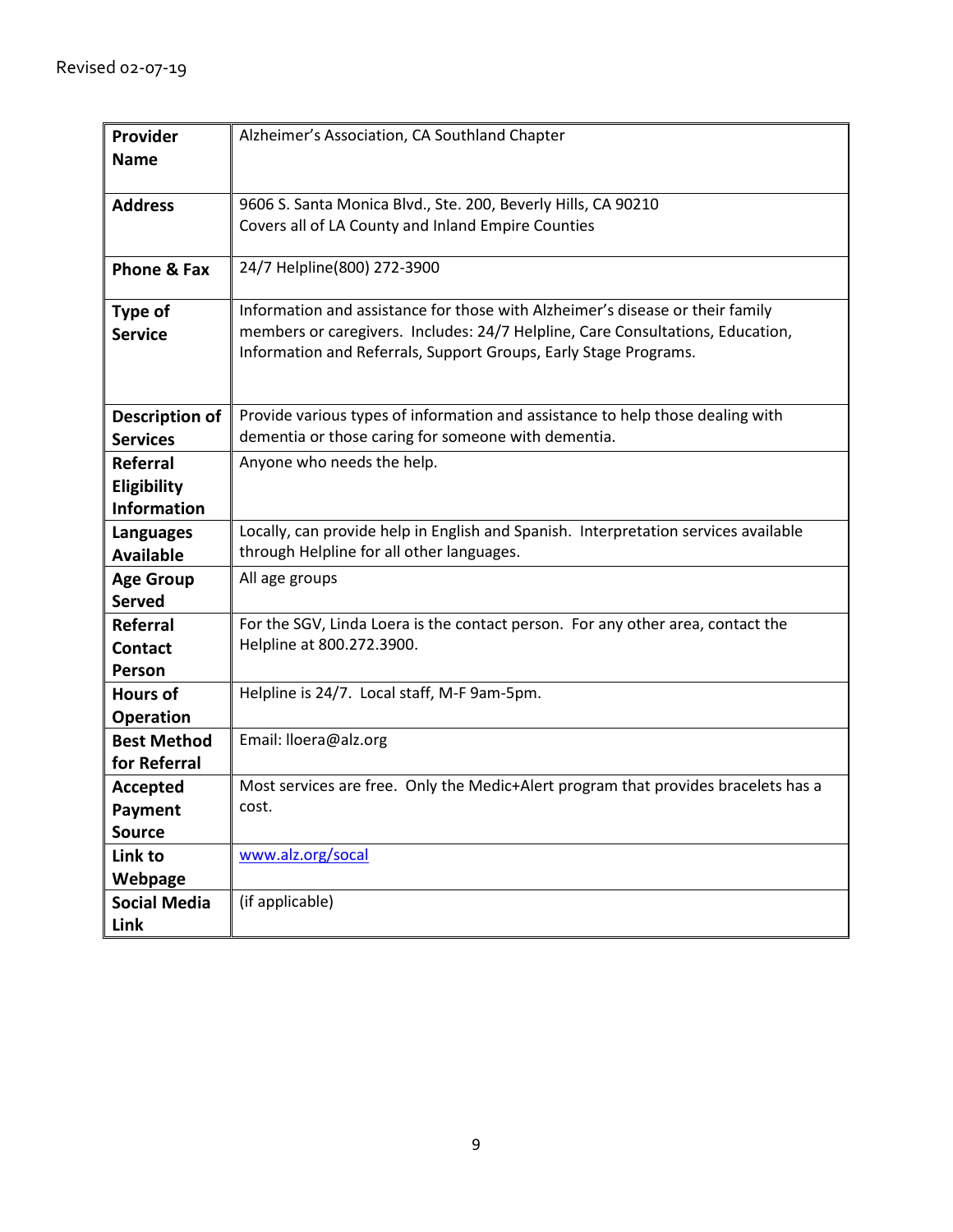| Provider              | Azusa Pacific University, Community Counseling Center                                 |
|-----------------------|---------------------------------------------------------------------------------------|
| <b>Name</b>           |                                                                                       |
|                       |                                                                                       |
| <b>Address</b>        | 918 E. Alosta Ave.                                                                    |
|                       | Azusa CA 91702                                                                        |
| Phone & Fax           | Tel 626.815.5421                                                                      |
|                       | Fax 626.633.0651                                                                      |
|                       |                                                                                       |
| Type of               | Mental health services for all ages: Individual, couple, family, groups, school       |
| <b>Service</b>        | based mental health, psychological assessments, and substance use                     |
|                       | assessments.                                                                          |
|                       |                                                                                       |
| <b>Description of</b> | Sliding fee scale services to clients across the age span.                            |
| <b>Services</b>       |                                                                                       |
| <b>Referral</b>       | Provide any referral eligibility and exclusion criteria for the services in your      |
|                       | agency that other providers in the Health Neighborhood should be made                 |
| Eligibility           |                                                                                       |
| <b>Information</b>    | aware of:                                                                             |
|                       |                                                                                       |
| <b>Languages</b>      | English, Spanish, Arabic                                                              |
| <b>Available</b>      |                                                                                       |
| <b>Age Group</b>      | $5 - 95$                                                                              |
| <b>Served</b>         |                                                                                       |
| <b>Referral</b>       | Please include special instruction if applicable                                      |
| <b>Contact</b>        |                                                                                       |
| Person                |                                                                                       |
| <b>Hours of</b>       | M-TH 9am-9pm                                                                          |
| <b>Operation</b>      | Fri 9am-6pm                                                                           |
| <b>Best Method</b>    | Email, Phone number, fax, etc                                                         |
| for Referral          | <b>PHONE</b>                                                                          |
| <b>Accepted</b>       | Please provide your agencies accepted payment sources and include information on      |
| Payment               | sliding scale, Medical, Medicare, uninsured/uninsurable, and other types of insurance |
| <b>Source</b>         | accepted:                                                                             |
|                       |                                                                                       |
|                       | Sliding fee scale: cash or check only                                                 |
|                       |                                                                                       |
| Link to               | www.apu.edu/ccc                                                                       |
| Webpage               |                                                                                       |
| <b>Social Media</b>   | (if applicable)                                                                       |
| Link                  |                                                                                       |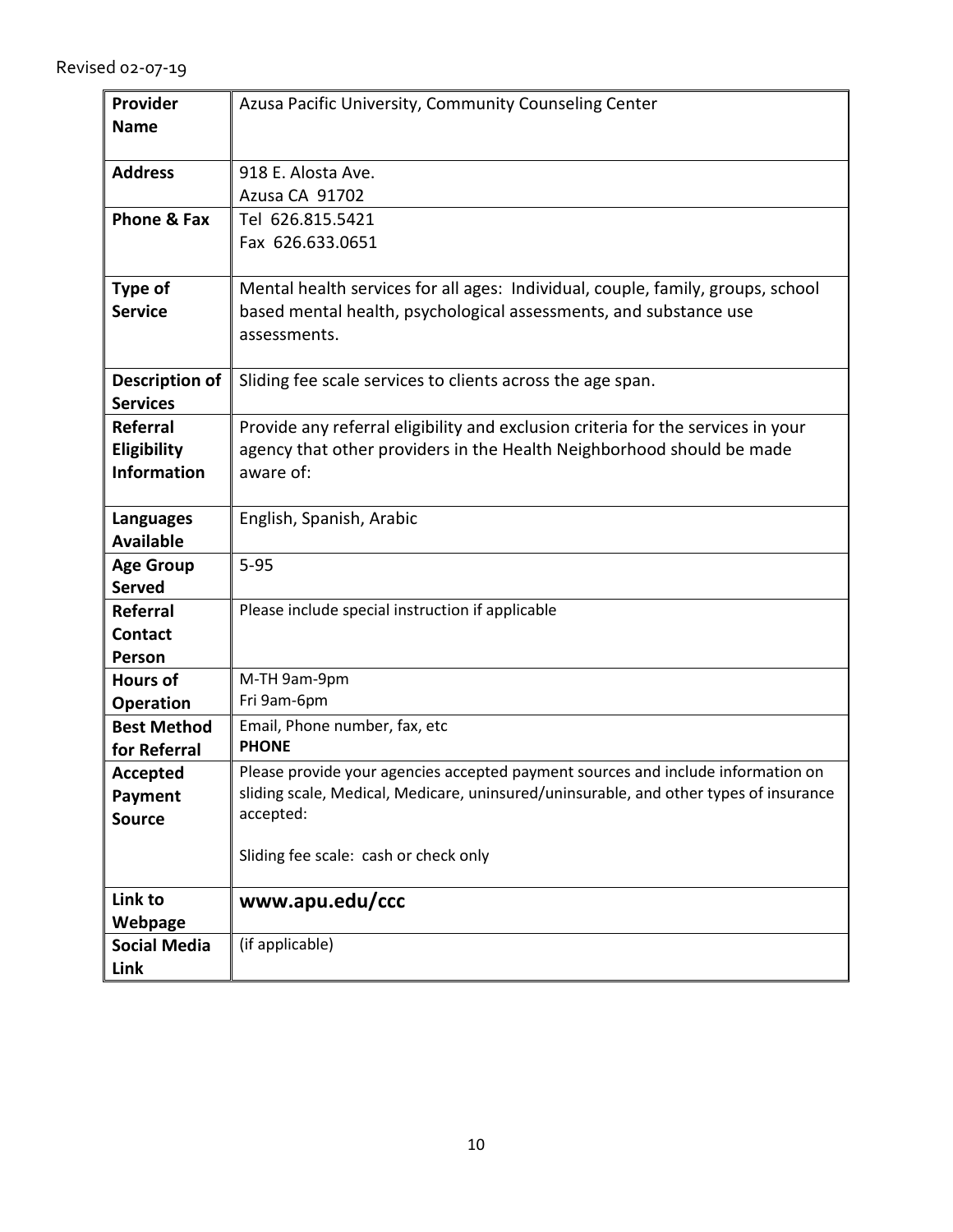| Provider            | <b>Buddhist Tzu Chi Foundation</b>                                                       |
|---------------------|------------------------------------------------------------------------------------------|
| <b>Name</b>         |                                                                                          |
|                     |                                                                                          |
| <b>Address</b>      | 1100 S. Valley Center Ave., San Dimas, CA 91773                                          |
|                     |                                                                                          |
| Phone & Fax         | Phone: 909-447-7799 X 500                                                                |
|                     |                                                                                          |
| Type of             | <b>Health services</b><br>$\bullet$                                                      |
| <b>Service</b>      | Homeless Prevention: Rent/deposit or other types of financial assistance (a              |
|                     | home visits by Tzu Chi volunteers is REQUIRED)                                           |
|                     | Food assistance                                                                          |
|                     | Clothing assistance                                                                      |
|                     | Spiritual support                                                                        |
|                     |                                                                                          |
| Description of      | The health services will be mainly provided by our mobile dental, vision, and cancer     |
| <b>Services</b>     | screening clinics at medical outreach events in various communities. Please contact      |
|                     | cdd@tzuchi.us for outreach schedules and assistance requests. Tzu Chi also has two       |
|                     | permanent health clinics in Alhambra, South El Monte, and Wilmington. The                |
|                     | permanent clinics provide low-cost medical, dental, and alternative medical services     |
|                     | regardless of insurance status.                                                          |
| <b>Referral</b>     | Tzu Chi requires income verification for financial assistance, therefore a home visit by |
| Eligibility         | Tzu Chi volunteers is REQUIRED prior to providing financial assistance.                  |
| <b>Information</b>  |                                                                                          |
| <b>Languages</b>    | Mandarin, Taiwanese, English                                                             |
| <b>Available</b>    |                                                                                          |
| <b>Age Group</b>    | Service all age group                                                                    |
| <b>Served</b>       |                                                                                          |
| <b>Referral</b>     | N/A                                                                                      |
| <b>Contact</b>      |                                                                                          |
| Person              |                                                                                          |
| <b>Hours of</b>     | Monday - Saturday 9am - 5pm                                                              |
| <b>Operation</b>    |                                                                                          |
| <b>Best Method</b>  | Please contact cdd@tzuchi.us or 909-447-7799x500.                                        |
| for Referral        |                                                                                          |
| <b>Accepted</b>     | No insurance                                                                             |
| Payment             | Medi-Cal                                                                                 |
| <b>Source</b>       | Medicare                                                                                 |
|                     | For other types of insurance, please consult our medical administration office           |
|                     | at 626-427-9598                                                                          |
|                     |                                                                                          |
| Link to             | http://tzuchi.us/                                                                        |
| Webpage             |                                                                                          |
| <b>Social Media</b> | http://www.facebook.com/TzuChiUSA/                                                       |
| Link                |                                                                                          |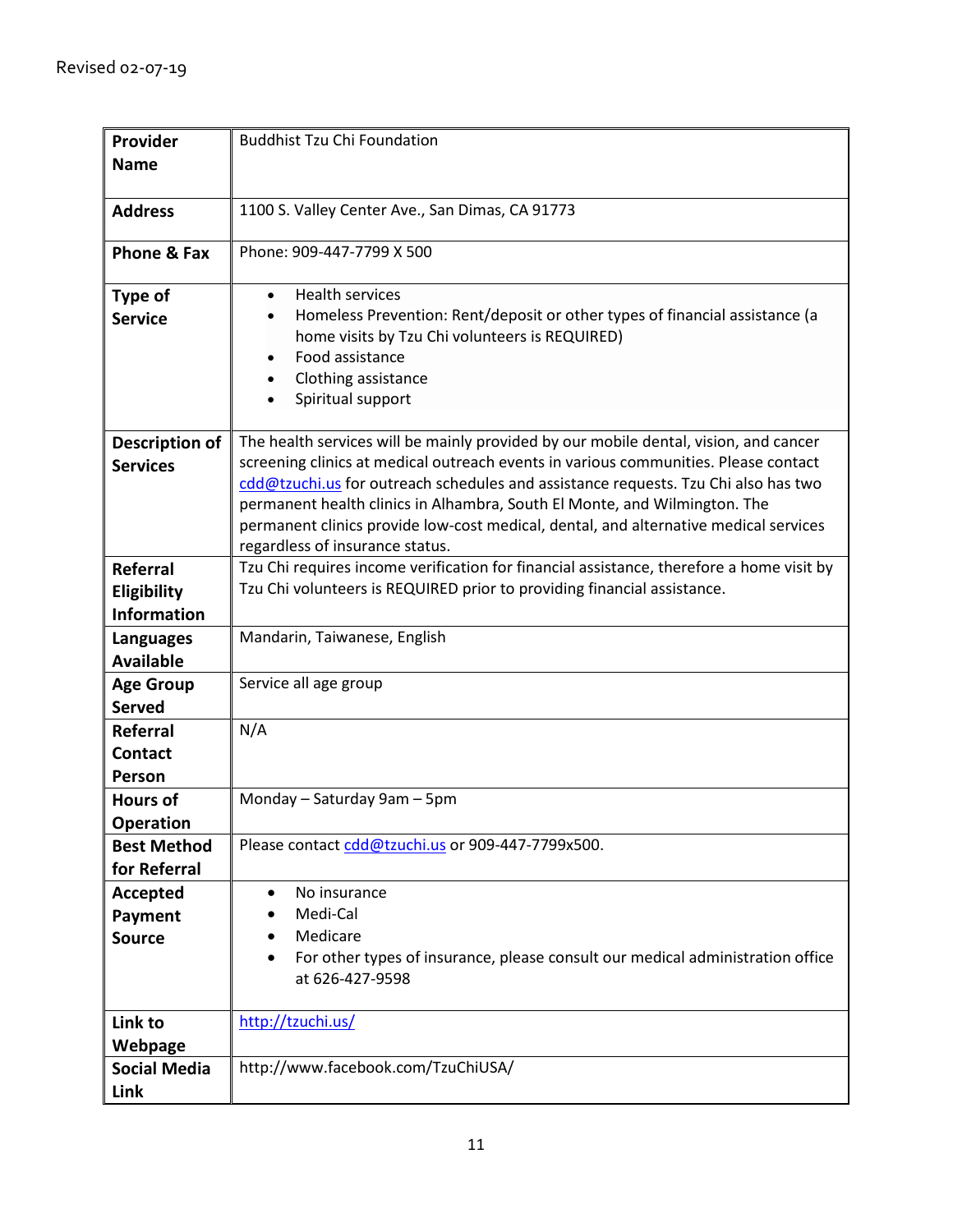| <b>Provider Name</b>                              | California Mental Health Connection                                                                                                                             |
|---------------------------------------------------|-----------------------------------------------------------------------------------------------------------------------------------------------------------------|
| <b>Address</b>                                    | 14305 E Morgan St. Baldwin Park, CA 91706                                                                                                                       |
| Phone & Fax                                       |                                                                                                                                                                 |
| <b>Type of Service</b>                            | Assessment, treatment and prevention of violence. Individual, couple, family and<br>group treatment. There are parenting, DV, teens and 12 step recovery groups |
| <b>Description of</b><br><b>Services</b>          | Individual, couple, family and group treatment and 12 step recovery groups                                                                                      |
| <b>Referral Eligibility</b><br><b>Information</b> |                                                                                                                                                                 |
| <b>Languages Available</b>                        | Spanish, Armenian, Arabic                                                                                                                                       |
| <b>Age Group Served</b>                           | Children, teens, young adults and adults.                                                                                                                       |
| <b>Referral Contact</b>                           | Lupita Raya                                                                                                                                                     |
| Person                                            |                                                                                                                                                                 |
| <b>Hours of Operation</b>                         | 11:30 am to 8.30 PM                                                                                                                                             |
| <b>Best Method for</b>                            | Email: elisa.jimenez@californiamhc.org                                                                                                                          |
| <b>Referral</b>                                   | Phone number: 626 430 6197                                                                                                                                      |
|                                                   | Fax: 626 430 7404                                                                                                                                               |
| <b>Accepted Payment</b>                           | sliding scale, uninsured/uninsurable, Tricare.                                                                                                                  |
| <b>Source</b>                                     |                                                                                                                                                                 |
| Link to Webpage                                   | www.californiamhc.org                                                                                                                                           |
| <b>Social Media Link</b>                          | (if applicable)                                                                                                                                                 |
|                                                   |                                                                                                                                                                 |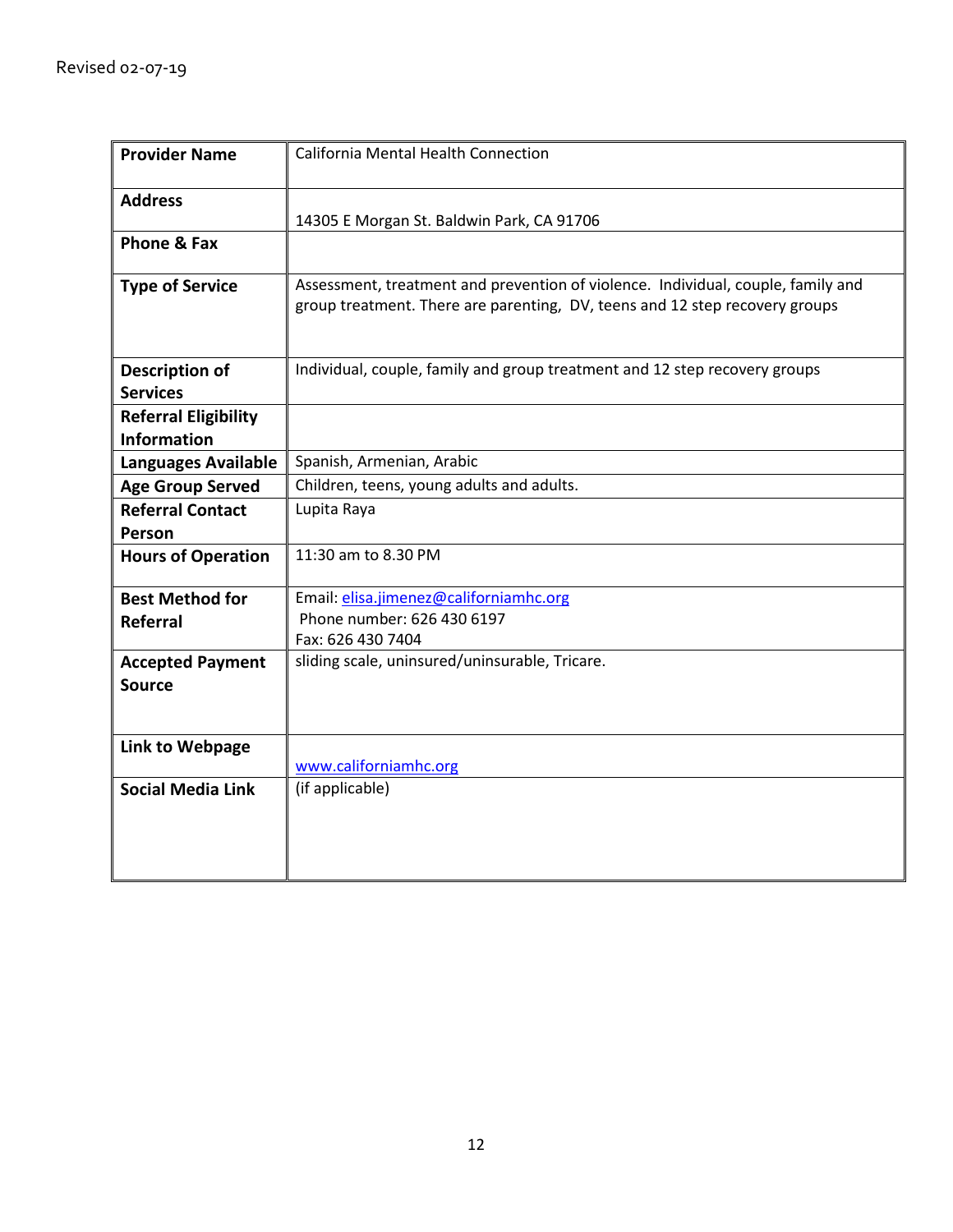| <b>Provider Name</b>   |                                                                                       |
|------------------------|---------------------------------------------------------------------------------------|
|                        | ChapCare                                                                              |
| <b>Address</b>         | 3703 Peck Rd.                                                                         |
|                        | El Monte CA 91731                                                                     |
|                        |                                                                                       |
| <b>Phone &amp; Fax</b> | (626) 486-9639                                                                        |
|                        |                                                                                       |
| <b>Type of Service</b> | Primary Care, Dental, Vision, Pediatrics, Health Insurance Enrollment assistance      |
|                        |                                                                                       |
| <b>Description of</b>  | <b>Primary Care medical</b>                                                           |
| <b>Services</b>        |                                                                                       |
| <b>Referral</b>        | Medi-Cal (straight medi-cal and managed care), Covered California plans, most private |
| Eligibility            | insurance, My Health LA, and the uninsured regardless of their ability to pay.        |
| <b>Information</b>     |                                                                                       |
| <b>Languages</b>       | <b>English and Spanish</b>                                                            |
| <b>Available</b>       |                                                                                       |
| <b>Age Group</b>       | We service people of all ages: infants, children, young adults, adults, seniors       |
| <b>Served</b>          |                                                                                       |
| <b>Referral</b>        | Bianca Gonzalez-Outreach, Enrollment, and Retention Supervisor                        |
| <b>Contact Person</b>  |                                                                                       |
| <b>Hours of</b>        | Monday-Friday: 8am-5pm                                                                |
| <b>Operation</b>       |                                                                                       |
| <b>Best Method</b>     | Email, Phone number, fax, etc                                                         |
| for Referral           | Email and phone                                                                       |
| <b>Accepted</b>        | ChapCare accepts the following insurance: Medi-Cal (straight medi-cal and managed     |
| Payment                | care), Covered California plans, most private insurance, My Health LA, and the        |
| <b>Source</b>          | uninsured regardless of their ability to pay.                                         |
|                        |                                                                                       |
| Link to                |                                                                                       |
| Webpage                | www.chapcare.org                                                                      |
| <b>Social Media</b>    | (if applicable)                                                                       |
| Link                   |                                                                                       |
|                        | You can find us in Facebook, Instagram, and Yelp                                      |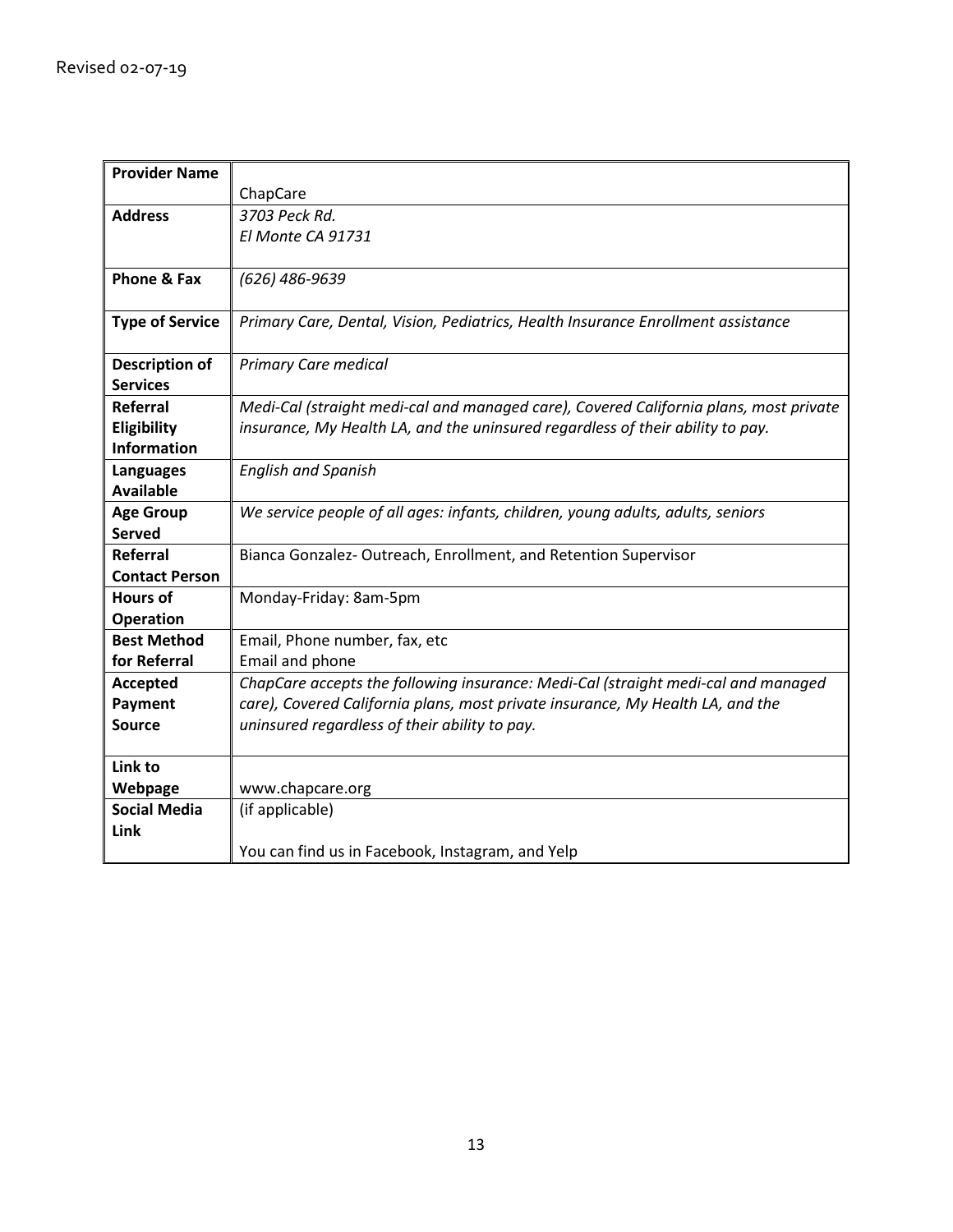| Provider              | Center for Integrated Family and Health Services, inc.                                  |
|-----------------------|-----------------------------------------------------------------------------------------|
| <b>Name</b>           |                                                                                         |
| <b>Address</b>        | 540 S. Eremland Dr., Covina CA 91723                                                    |
|                       | 560 S. San Jose Ave., Covina CA 91723                                                   |
| Phone & Fax           | Phone: 626-966-1577                                                                     |
|                       | Fax: 626-331-4529                                                                       |
| <b>Type of</b>        | Please list all services that the agency is willing to make available for the Health    |
| <b>Service</b>        | Neighborhood and the age groups served. (Primary Care, Mental Health, Substance         |
|                       | Use Disorder, etc.):                                                                    |
|                       | <b>Mental Health services</b>                                                           |
|                       | Substance Use Disorder Treatment                                                        |
| <b>Description of</b> | Outpatient mental health services for all ages                                          |
| <b>Services</b>       | Outpatient substance use disorder services for teens and adults                         |
| <b>Referral</b>       | Provide any referral eligibility and exclusion criteria for the services in your agency |
| Eligibility           | that other providers in the Health Neighborhood should be made aware of:                |
| <b>Information</b>    | Mental health and substance use disorder services are available under Medi-Cal and      |
|                       | through cash pay services. Some services are also available for MediCare and            |
|                       | Medi-Medi                                                                               |
| <b>Languages</b>      | English, Spanish, Mandarin and Cantonese                                                |
| <b>Available</b>      |                                                                                         |
| <b>Age Group</b>      | Mental Health: all ages (moderate to severe services for children and adolescents)      |
| <b>Served</b>         | Substance use services: adolescents and adults                                          |
| <b>Referral</b>       | Please include special instruction if applicable                                        |
| <b>Contact</b>        | Child and adolescent mental health: Abby Paniagua, 626-967-5103                         |
| Person                | Adult mental health: Maria Hopper, 626-966-1577                                         |
|                       | Substance use services: Tiffany Sofie, 626-966-1577                                     |
| <b>Hours of</b>       | M-Th 9 to 9; F 9 to 5; Sat 9 to 5 (Saturday hours are for Substance use services and    |
| <b>Operation</b>      | once a month for mental health/psychiatry)                                              |
| <b>Best Method</b>    | Email, Phone number, fax, etc                                                           |
| for Referral          | Phone or fax                                                                            |
| <b>Accepted</b>       | Please provide your agencies accepted payment sources and include information on        |
| Payment               | sliding scale, Medical, Medicare, uninsured/uninsurable, and other types of insurance   |
| <b>Source</b>         | accepted:                                                                               |
| Link to               | Medi-Cal, cash pay, MediCare and Medi-Medi<br>www.cifhs.org                             |
|                       |                                                                                         |
| Webpage               |                                                                                         |
| <b>Social Media</b>   | (if applicable)                                                                         |
| Link                  |                                                                                         |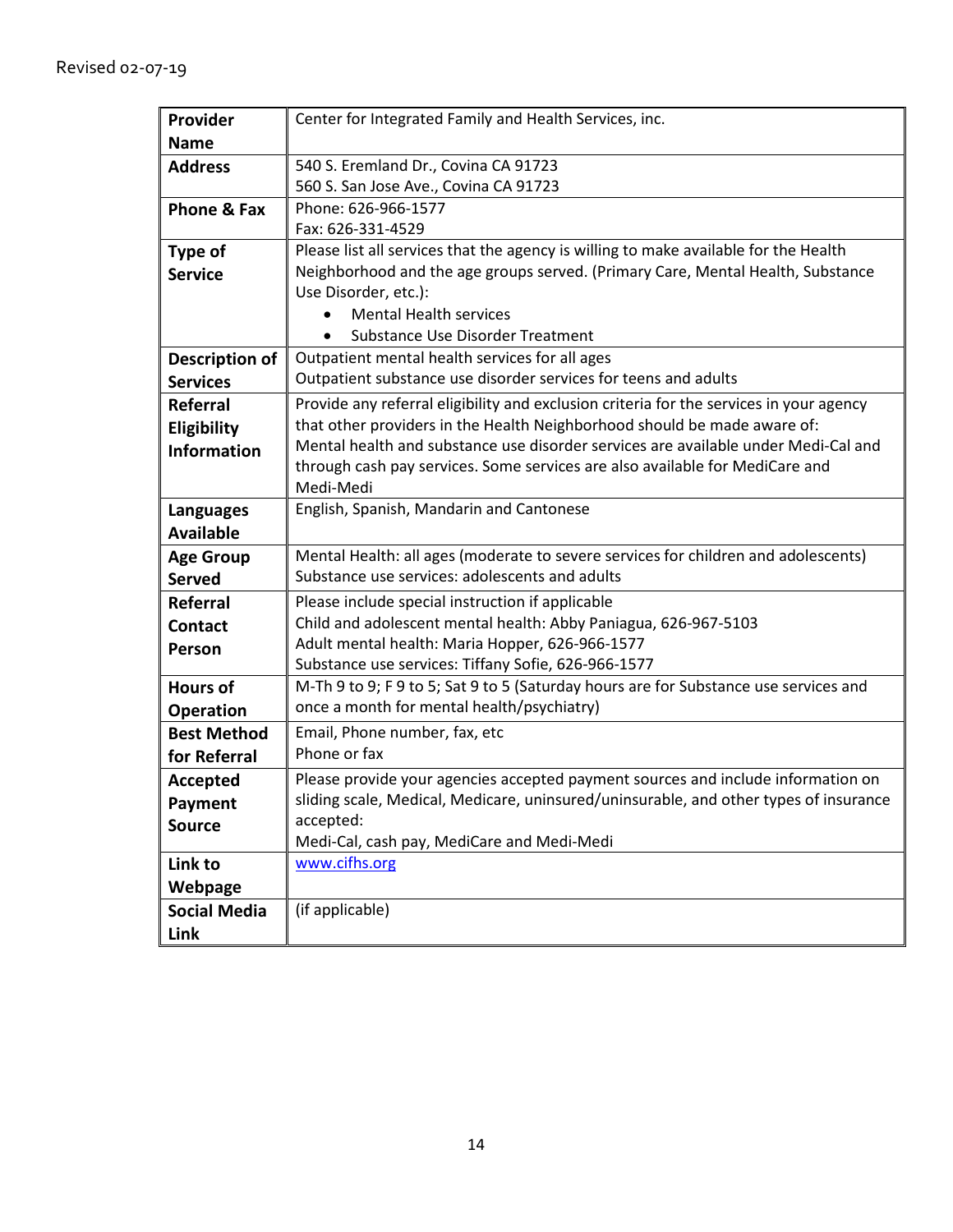| Provider              | Citrus Valley Health Partners-Population Health                                                                           |
|-----------------------|---------------------------------------------------------------------------------------------------------------------------|
| <b>Name</b>           |                                                                                                                           |
|                       |                                                                                                                           |
| <b>Address</b>        | 210 W. San Bernardino Road Covina, CA 91722                                                                               |
|                       |                                                                                                                           |
| Phone & Fax           | P# 626-833-9364 F#626-339-6401                                                                                            |
| <b>Type of</b>        | Chronic Disease Management, Social Service support, case management.                                                      |
| <b>Service</b>        | Chronic Disease Support Groups (Welcome To Wellness) Every 2 <sup>nd</sup> Monday of the<br>month in English and Spanish. |
| <b>Description of</b> | Disease management for congestive heart failure and chronic obstructive pulmonary                                         |
| <b>Services</b>       | disease. We bridge care from hospitalization to home. We offer individualized post-                                       |
|                       | hospitalization follow up care for high risk patients and provide in-depth health                                         |
|                       | education and resources to patients and their families.                                                                   |
| <b>Referral</b>       | We accept patients with CHF and COPD that have medicare fee-for-service insurance                                         |
| Eligibility           | as well as Citrus Valley IPA insurance (CVIP)                                                                             |
| <b>Information</b>    |                                                                                                                           |
| <b>Languages</b>      | English and interpretation services in many languages.                                                                    |
| <b>Available</b>      |                                                                                                                           |
| <b>Age Group</b>      | <b>CVIP Insurance: Adults</b>                                                                                             |
| <b>Served</b>         | Medicare insurance: 65 and up                                                                                             |
| <b>Referral</b>       | Natalie Thies, MSW                                                                                                        |
| <b>Contact</b>        | Cell phone: 626-833-9364                                                                                                  |
| Person                |                                                                                                                           |
| <b>Hours of</b>       | Monday-Friday 8am-5:30pm                                                                                                  |
| <b>Operation</b>      |                                                                                                                           |
| <b>Best Method</b>    | Call or email Natalie Thies. 626-833-9364 or nthies@mail.cvhp.org                                                         |
| for Referral          |                                                                                                                           |
| Accepted              | Medicare fee-for-service or CVIP insurance only.                                                                          |
| Payment               |                                                                                                                           |
| <b>Source</b>         |                                                                                                                           |
| Link to               |                                                                                                                           |
| Webpage               |                                                                                                                           |
| <b>Social Media</b>   | (if applicable)                                                                                                           |
| Link                  |                                                                                                                           |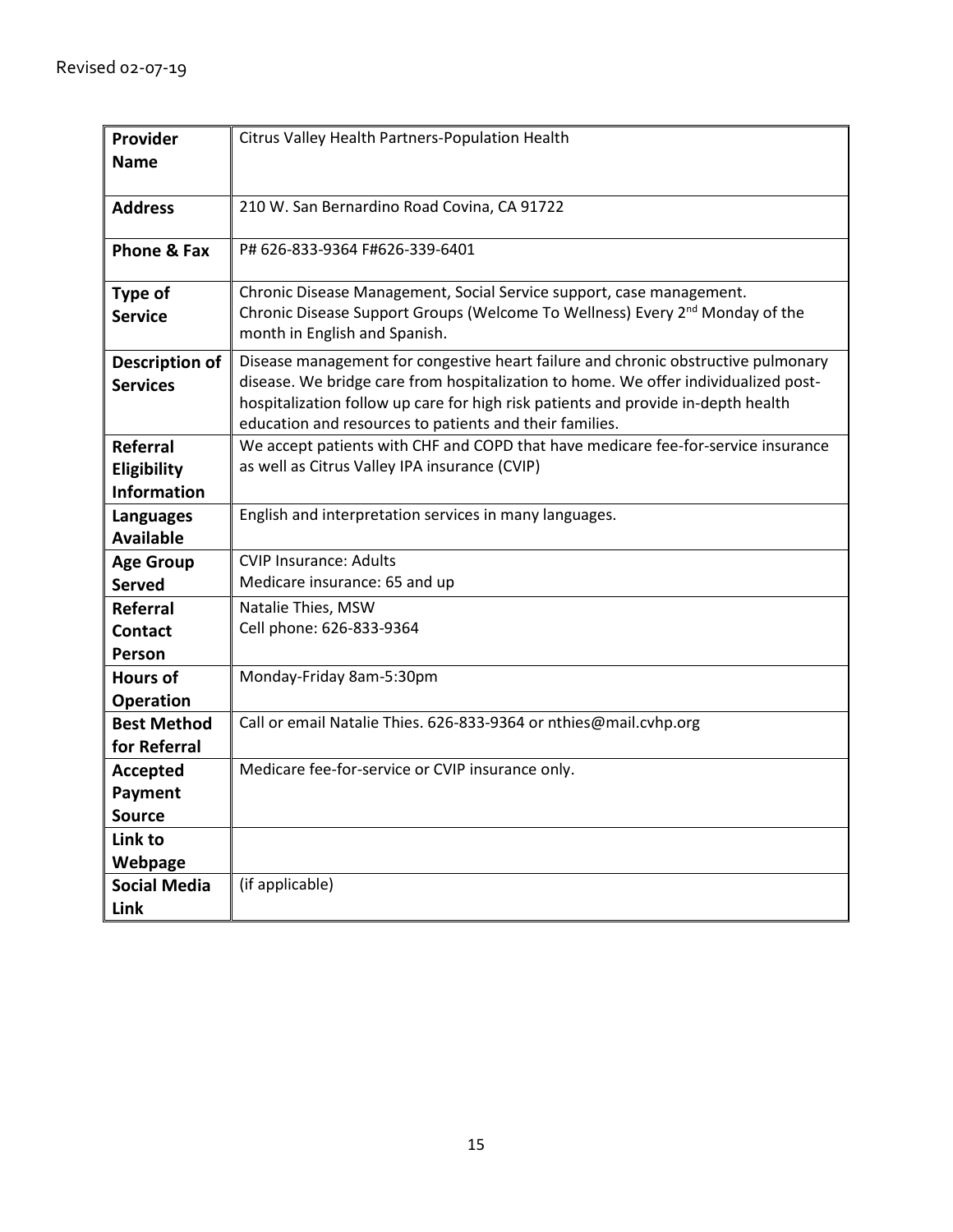| Provider                                 | East San Gabriel Valley Coalition for the Homeless (ESGVCH)                                                                                                                                                                                                                                                                                                                                                                                                                                                                                                                                                                                                                                                                                                                                                                                                                                                                                                                                                                                                                                                                                                                                                                                                            |
|------------------------------------------|------------------------------------------------------------------------------------------------------------------------------------------------------------------------------------------------------------------------------------------------------------------------------------------------------------------------------------------------------------------------------------------------------------------------------------------------------------------------------------------------------------------------------------------------------------------------------------------------------------------------------------------------------------------------------------------------------------------------------------------------------------------------------------------------------------------------------------------------------------------------------------------------------------------------------------------------------------------------------------------------------------------------------------------------------------------------------------------------------------------------------------------------------------------------------------------------------------------------------------------------------------------------|
| <b>Name</b>                              |                                                                                                                                                                                                                                                                                                                                                                                                                                                                                                                                                                                                                                                                                                                                                                                                                                                                                                                                                                                                                                                                                                                                                                                                                                                                        |
|                                          |                                                                                                                                                                                                                                                                                                                                                                                                                                                                                                                                                                                                                                                                                                                                                                                                                                                                                                                                                                                                                                                                                                                                                                                                                                                                        |
| <b>Address</b>                           | 1345 Turnbull Canyon Rd. Hacienda Heights, CA 91745                                                                                                                                                                                                                                                                                                                                                                                                                                                                                                                                                                                                                                                                                                                                                                                                                                                                                                                                                                                                                                                                                                                                                                                                                    |
| <b>Phone &amp; Fax</b>                   | Phone: (626) 333-7204                                                                                                                                                                                                                                                                                                                                                                                                                                                                                                                                                                                                                                                                                                                                                                                                                                                                                                                                                                                                                                                                                                                                                                                                                                                  |
|                                          | Fax: (626) 333-7260                                                                                                                                                                                                                                                                                                                                                                                                                                                                                                                                                                                                                                                                                                                                                                                                                                                                                                                                                                                                                                                                                                                                                                                                                                                    |
| <b>Type of</b>                           |                                                                                                                                                                                                                                                                                                                                                                                                                                                                                                                                                                                                                                                                                                                                                                                                                                                                                                                                                                                                                                                                                                                                                                                                                                                                        |
| <b>Service</b>                           | <b>Homeless Services Provider</b>                                                                                                                                                                                                                                                                                                                                                                                                                                                                                                                                                                                                                                                                                                                                                                                                                                                                                                                                                                                                                                                                                                                                                                                                                                      |
|                                          |                                                                                                                                                                                                                                                                                                                                                                                                                                                                                                                                                                                                                                                                                                                                                                                                                                                                                                                                                                                                                                                                                                                                                                                                                                                                        |
| <b>Description of</b><br><b>Services</b> | The ESGVCH operates three programs: Program #1 is the Emergency Assistance Center<br>(EAC) and the Bridge Program (a program within the EAC). The EAC is open every<br>day, Monday through Friday from 8:30 am to 1:30 pm year-round, and is in an office space<br>at St. John Vianney Catholic Church in Hacienda Heights. The EAC provides front-line aid<br>to the homeless including: meals, showers, bus tokens, and referral services for community<br>resources. A designated number of motel vouchers are available each month for families<br>with children. Moreover, the EAC is currently running the Bridge Program where EAC staff<br>place 1-2 families at a time in a motel, pay 100% of the motel fees, and provides case<br>management, money savings guidance, and other services. The goal of the program is for<br>the families to save money for their own permanent housing upon exiting the Bridge<br>Program. Program #2 is the Winter Shelter Program where night-time shelter is provided<br>for individuals with nowhere to go. The program operates in partnership with 6 area<br>churches who open their facilities for shelter. Program #3 is the Encore Program where<br>community-based treatment is provided for addictions recovery. |
| Referral                                 | When referring a family to the Emergency Assistance Center (EAC) for a motel                                                                                                                                                                                                                                                                                                                                                                                                                                                                                                                                                                                                                                                                                                                                                                                                                                                                                                                                                                                                                                                                                                                                                                                           |
| Eligibility<br><b>Information</b>        | voucher, service provider must call the EAC office first at (626) 333-7204. Please do<br>not send the client without first speaking with office staff as funds are very limited.                                                                                                                                                                                                                                                                                                                                                                                                                                                                                                                                                                                                                                                                                                                                                                                                                                                                                                                                                                                                                                                                                       |
| Languages                                | English & Spanish                                                                                                                                                                                                                                                                                                                                                                                                                                                                                                                                                                                                                                                                                                                                                                                                                                                                                                                                                                                                                                                                                                                                                                                                                                                      |
| <b>Available</b>                         |                                                                                                                                                                                                                                                                                                                                                                                                                                                                                                                                                                                                                                                                                                                                                                                                                                                                                                                                                                                                                                                                                                                                                                                                                                                                        |
| <b>Age Group</b><br><b>Served</b>        | All ages                                                                                                                                                                                                                                                                                                                                                                                                                                                                                                                                                                                                                                                                                                                                                                                                                                                                                                                                                                                                                                                                                                                                                                                                                                                               |
| Referral                                 | Referral needed only when sending clients to the Emergency Assistance Center (EAC)                                                                                                                                                                                                                                                                                                                                                                                                                                                                                                                                                                                                                                                                                                                                                                                                                                                                                                                                                                                                                                                                                                                                                                                     |
| Contact                                  | for motel vouchers. Vouchers are only available for families with children.                                                                                                                                                                                                                                                                                                                                                                                                                                                                                                                                                                                                                                                                                                                                                                                                                                                                                                                                                                                                                                                                                                                                                                                            |
| Person                                   |                                                                                                                                                                                                                                                                                                                                                                                                                                                                                                                                                                                                                                                                                                                                                                                                                                                                                                                                                                                                                                                                                                                                                                                                                                                                        |
| <b>Hours of</b>                          | Monday-Friday from 8:30 am-1:30 pm                                                                                                                                                                                                                                                                                                                                                                                                                                                                                                                                                                                                                                                                                                                                                                                                                                                                                                                                                                                                                                                                                                                                                                                                                                     |
| <b>Operation</b>                         |                                                                                                                                                                                                                                                                                                                                                                                                                                                                                                                                                                                                                                                                                                                                                                                                                                                                                                                                                                                                                                                                                                                                                                                                                                                                        |
| <b>Best Method</b>                       | Phone: (626) 333-7204                                                                                                                                                                                                                                                                                                                                                                                                                                                                                                                                                                                                                                                                                                                                                                                                                                                                                                                                                                                                                                                                                                                                                                                                                                                  |
| for Referral                             |                                                                                                                                                                                                                                                                                                                                                                                                                                                                                                                                                                                                                                                                                                                                                                                                                                                                                                                                                                                                                                                                                                                                                                                                                                                                        |
| <b>Accepted</b>                          | N/A                                                                                                                                                                                                                                                                                                                                                                                                                                                                                                                                                                                                                                                                                                                                                                                                                                                                                                                                                                                                                                                                                                                                                                                                                                                                    |
| Payment                                  |                                                                                                                                                                                                                                                                                                                                                                                                                                                                                                                                                                                                                                                                                                                                                                                                                                                                                                                                                                                                                                                                                                                                                                                                                                                                        |
| <b>Source</b>                            |                                                                                                                                                                                                                                                                                                                                                                                                                                                                                                                                                                                                                                                                                                                                                                                                                                                                                                                                                                                                                                                                                                                                                                                                                                                                        |
| Link to                                  | <b>ESGVCH.ORG</b>                                                                                                                                                                                                                                                                                                                                                                                                                                                                                                                                                                                                                                                                                                                                                                                                                                                                                                                                                                                                                                                                                                                                                                                                                                                      |
| Webpage                                  |                                                                                                                                                                                                                                                                                                                                                                                                                                                                                                                                                                                                                                                                                                                                                                                                                                                                                                                                                                                                                                                                                                                                                                                                                                                                        |
| <b>Social Media</b>                      | https://www.facebook.com/esgvch/                                                                                                                                                                                                                                                                                                                                                                                                                                                                                                                                                                                                                                                                                                                                                                                                                                                                                                                                                                                                                                                                                                                                                                                                                                       |
| Link                                     |                                                                                                                                                                                                                                                                                                                                                                                                                                                                                                                                                                                                                                                                                                                                                                                                                                                                                                                                                                                                                                                                                                                                                                                                                                                                        |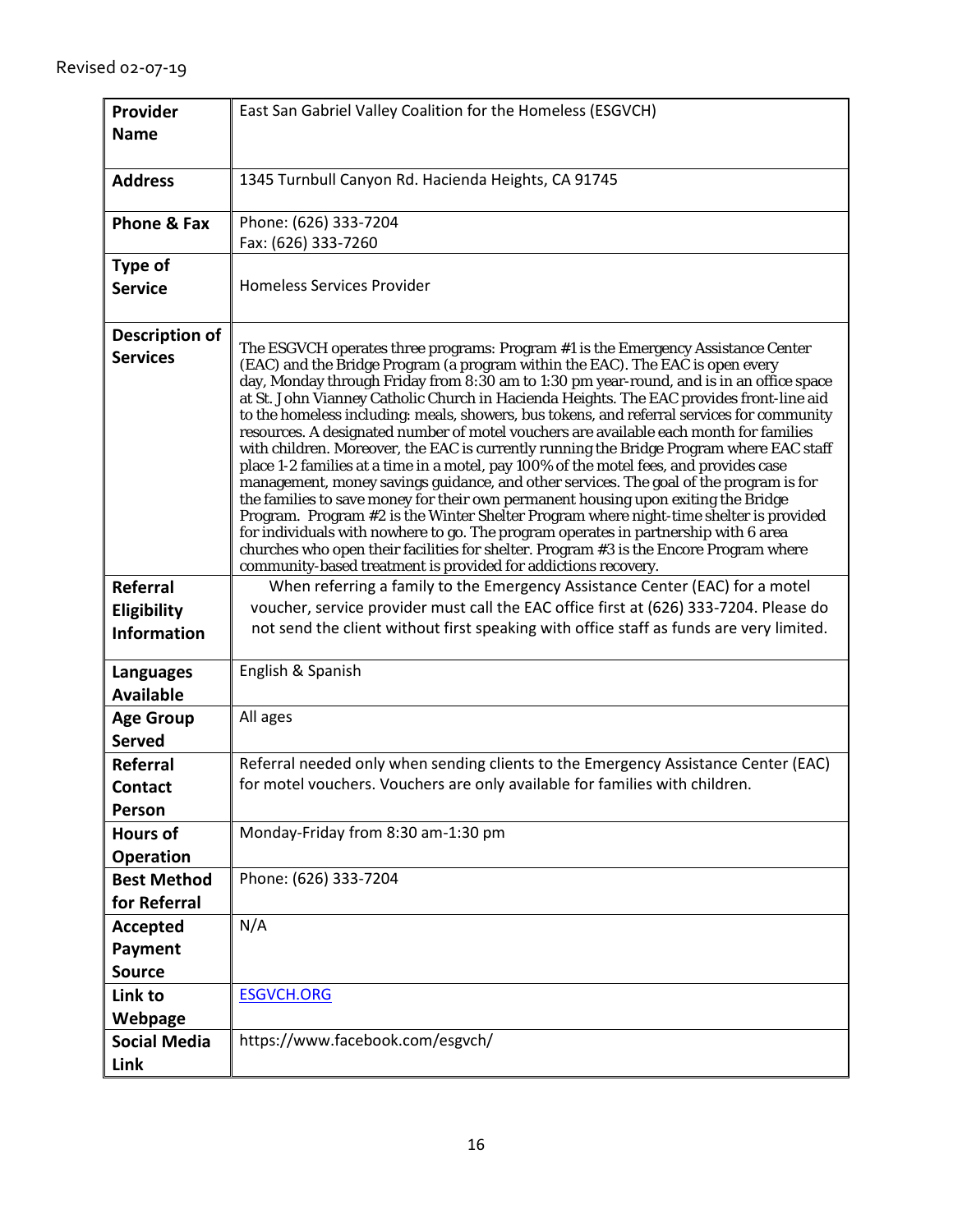| Provider       |                                                                            |
|----------------|----------------------------------------------------------------------------|
| <b>Name</b>    | <b>EAST VALLEY COMMUNITY HEALTH CENTER</b>                                 |
| <b>Address</b> | Headquarters: 420 South Glendora Avenue, West Covina, CA 91790             |
| Phone & Fax    | Phone: (626) 919-4333                                                      |
|                | Fax: (626) 919-2084                                                        |
| Type of        | <b>Medical</b>                                                             |
| <b>Service</b> | <b>General Medicine</b><br>$\bullet$                                       |
|                | Women's Health<br>$\bullet$                                                |
|                | <b>Prenatal Care</b><br>$\bullet$                                          |
|                | <b>Family Planning</b><br>$\bullet$                                        |
|                | Pediatrics<br>$\bullet$                                                    |
|                | <b>HIV/AIDS Services</b><br>$\bullet$                                      |
|                | <b>PrEP Services</b><br>$\bullet$                                          |
|                | Chronic Conditions Treatment (diabetes, asthma, hypertension)<br>$\bullet$ |
|                | <b>Behavioral</b>                                                          |
|                | Assessments and Diagnosis<br>$\bullet$                                     |
|                | Children's Therapy<br>٠                                                    |
|                | <b>Adult Therapy</b><br>$\bullet$                                          |
|                | Couple's Therapy<br>$\bullet$                                              |
|                | <b>Family Therapy</b><br>٠                                                 |
|                | Anxiety and Depression Support Groups<br>$\bullet$                         |
|                | <b>Medication Assisted Treatment for opioids</b><br>$\bullet$              |
|                | <b>Enabling services</b>                                                   |
|                | Transportation<br>٠                                                        |
|                | Case Management<br>$\bullet$                                               |
|                | HIV/AIDS Case Management<br>$\bullet$                                      |
|                | Pharmacy (for patients only)<br>$\bullet$                                  |
|                | <b>Education</b>                                                           |
|                | Diabetes Management<br>$\bullet$                                           |
|                | Nutrition<br>٠                                                             |
|                | <b>Chronic Condition Management</b><br>$\bullet$                           |
|                | <b>Pregnancy Support</b><br>$\bullet$                                      |
|                | <b>HIV Counseling and Testing</b>                                          |
|                | <b>Dental</b>                                                              |
|                | Child Dentistry<br>$\bullet$                                               |
|                | <b>Adult Dentistry</b><br>$\bullet$                                        |
|                | <b>Annual Exams</b>                                                        |
|                | <b>Teeth Cleanings</b><br>$\bullet$                                        |
|                | <b>Tooth Fillings</b><br>$\bullet$                                         |
|                | <b>Tooth Extractions</b><br>$\bullet$                                      |
|                | <b>Denture Services</b><br>$\bullet$                                       |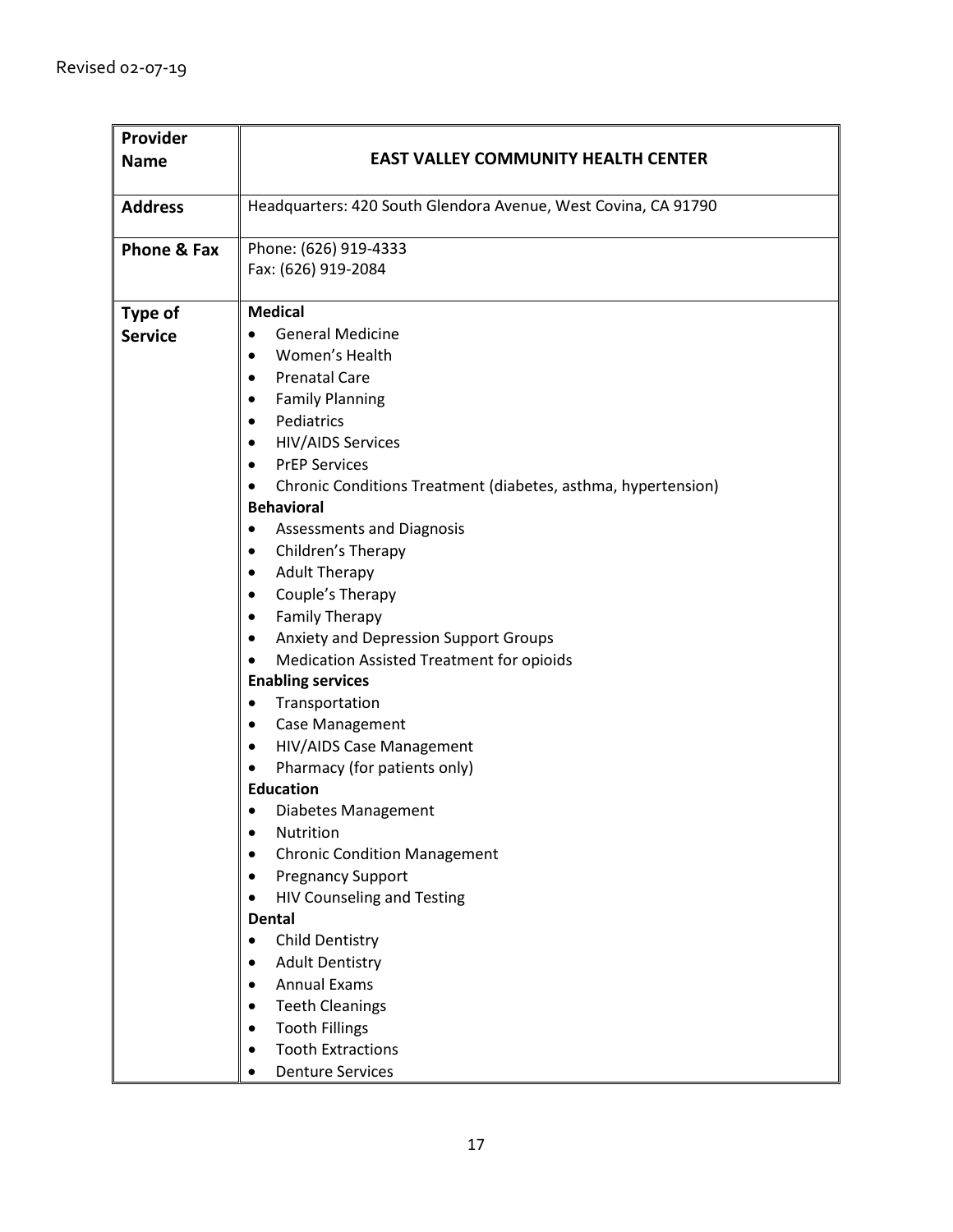|                       | <b>Insurance enrollment</b>                                                                                        |
|-----------------------|--------------------------------------------------------------------------------------------------------------------|
|                       | Enrollment Services for insurance coverage: Medi-Cal, Medicare and Covered                                         |
|                       | California.                                                                                                        |
|                       | Enrollment assistance for My Health L.A. (MHLA)                                                                    |
|                       | <b>Vision/Eye Care</b>                                                                                             |
|                       | Comprehensive eye examinations                                                                                     |
|                       | Refractions                                                                                                        |
|                       | Contact lens fittings and evaluations                                                                              |
|                       | Glaucoma evaluations and treatment                                                                                 |
|                       | Dry eye disease evaluations and treatment                                                                          |
|                       |                                                                                                                    |
| <b>Description of</b> | Founded in 1970, East Valley Community Health Center has evolved from a free                                       |
| <b>Services</b>       | clinic into a comprehensive Federally Qualified Health Center for providing health                                 |
|                       | care services for people of all ages. Out of its six health centers East Valley provides                           |
|                       | comprehensive primary care, dental, mental health and vision services to residents                                 |
|                       | of the East San Gabriel and Pomona valleys. The majority of our patients are the                                   |
|                       | working poor with many facing significant health challenges including diabetes,                                    |
|                       | hypertension and asthma.                                                                                           |
|                       | East Valley accepts Medi-Cal, Medicare, and Covered California insurances. Services                                |
|                       | for uninsured individuals and families are provided on sliding fee scale based on                                  |
|                       | income and family size. East Valley is a My Health L.A. (MHLA), which offers free                                  |
|                       | medical and dental services for qualifying uninsured individuals.                                                  |
|                       | Most importantly, for persons not covered by any health insurance plan, our                                        |
|                       | certified enrollment counselors will offer assistance in applying to Medi-Cal,<br>Medicare and Covered California. |
|                       |                                                                                                                    |
| <b>Languages</b>      | All                                                                                                                |
| <b>Available</b>      |                                                                                                                    |
| <b>Age Group</b>      | All age groups.                                                                                                    |
| <b>Served</b>         |                                                                                                                    |
| <b>Referral</b>       | The first step to becoming a patient at East Valley is to schedule an appointment at                               |
| process               | one of our centers.                                                                                                |
|                       |                                                                                                                    |
| <b>Hours of</b>       | Depends on the site. Our sites are open evening hours.                                                             |
| <b>Operation</b>      |                                                                                                                    |
| Link to               | https://www.evchc.org/                                                                                             |
| Webpage               |                                                                                                                    |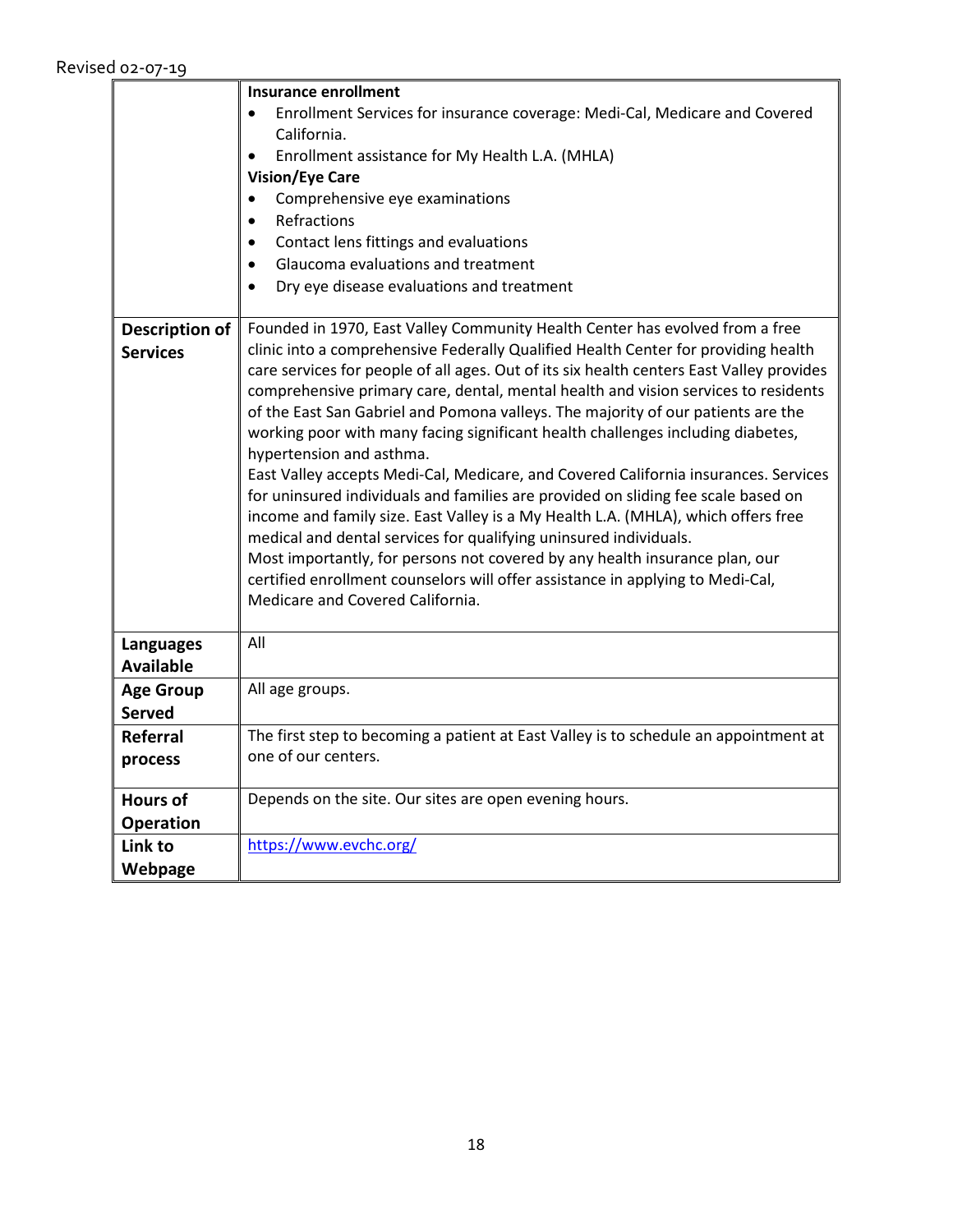| Provider              | Enki Youth and Family Services-West Covina                                        |
|-----------------------|-----------------------------------------------------------------------------------|
| <b>Name</b>           |                                                                                   |
|                       |                                                                                   |
| <b>Address</b>        | 1215 W. West Covina Parkway                                                       |
|                       |                                                                                   |
|                       | West Covina, CA 91790                                                             |
|                       |                                                                                   |
| Phone & Fax           | Phone-(626) 974-0770                                                              |
|                       | Fax-(626) 974-0774                                                                |
|                       |                                                                                   |
| Type of               | Mental Health Services-individual and family therapy, group therapy, medication   |
| <b>Service</b>        | services and case management services.                                            |
|                       |                                                                                   |
|                       |                                                                                   |
| <b>Description of</b> | We provide therapy services including Evidenced Based Practices; MAP, Seeking     |
| <b>Services</b>       | Safety, TF-CBT, Triple P, and PCIT. We also have a 0-5 program and we can provide |
|                       | field based services as well.                                                     |
| Referral              | We can see clients with Medi-Cal insurance and clients that meet medical service  |
| Eligibility           | necessity.                                                                        |
| <b>Information</b>    |                                                                                   |
|                       | English, Spanish, Greek, Mandarin and Taiwanese                                   |
| <b>Languages</b>      |                                                                                   |
| <b>Available</b>      |                                                                                   |
| <b>Age Group</b>      | 0-21 years old                                                                    |
| <b>Served</b>         |                                                                                   |
| <b>Referral</b>       | Questions regarding services contact the Clinic Manager, Rachel Coleman, LMFT.    |
| <b>Contact</b>        |                                                                                   |
| Person                |                                                                                   |
|                       |                                                                                   |
| <b>Hours of</b>       | Monday 9am-6pm                                                                    |
| <b>Operation</b>      | Tuesday 10am-7pm                                                                  |
|                       | Wednesday 10am-7pm                                                                |
|                       | Thursday 10am-7pm                                                                 |
|                       | Friday 8am-5pm                                                                    |
|                       |                                                                                   |
| <b>Best Method</b>    | Call Center (866) 227-1302 to schedule an intake assessment.                      |
| for Referral          |                                                                                   |
| <b>Accepted</b>       | Medi-Cal insurance and limited indigent funds for specific programs.              |
| Payment               |                                                                                   |
|                       |                                                                                   |
| <b>Source</b>         |                                                                                   |
| Link to               | http://www.ehrs.com/                                                              |
|                       |                                                                                   |
| Webpage               |                                                                                   |
| <b>Social Media</b>   | N/A                                                                               |
| Link                  |                                                                                   |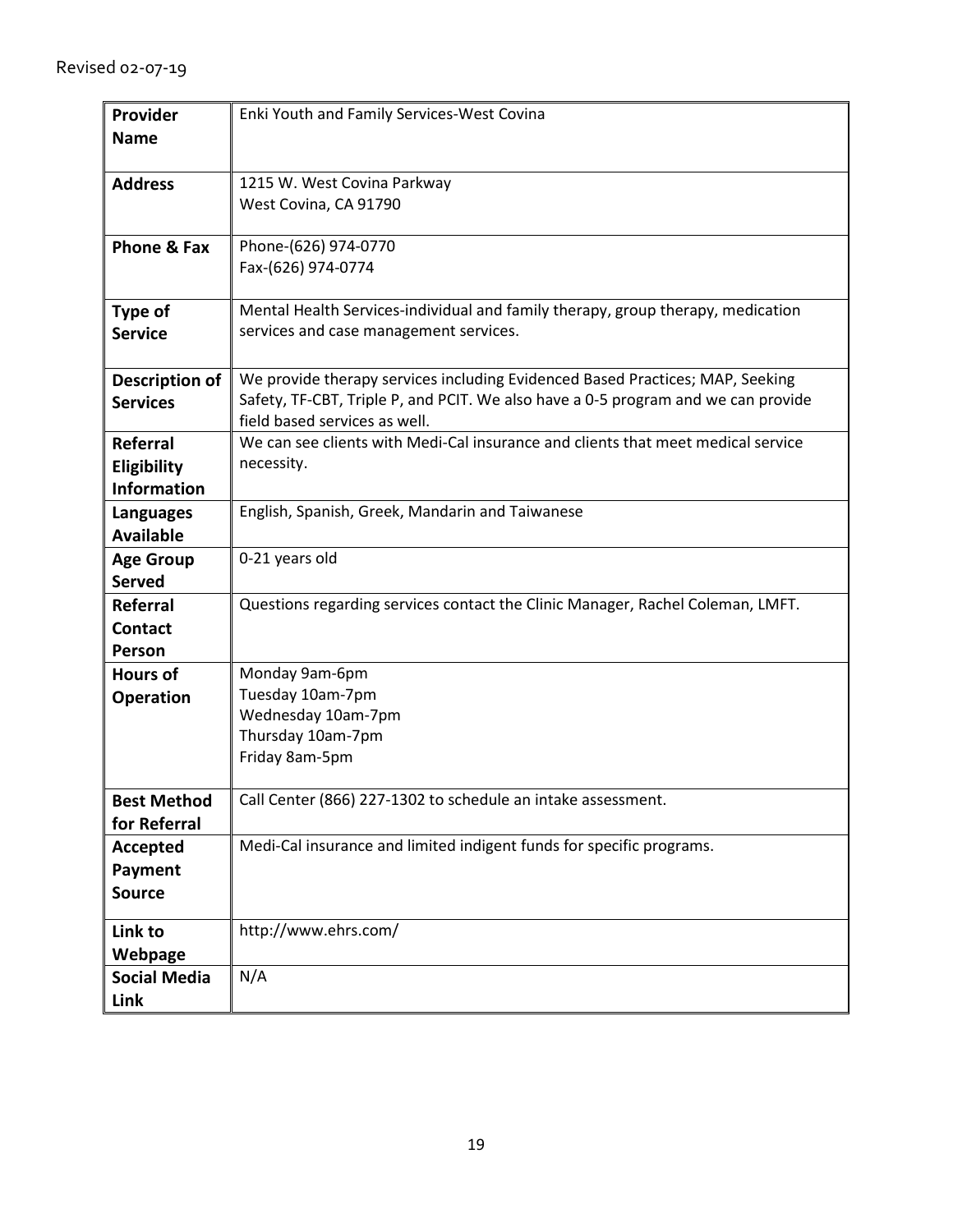| Provider              | <b>Family Preservation</b>                                                            |
|-----------------------|---------------------------------------------------------------------------------------|
| <b>Name</b>           | DMH-East San Gabriel Valley Mental Health Center                                      |
|                       |                                                                                       |
| <b>Address</b>        | 1359 N. Grand Avenue Covina, CA 91724                                                 |
|                       |                                                                                       |
| Phone & Fax           | 626-430-2947 Fax 626-331-0058                                                         |
|                       |                                                                                       |
| Type of               | Family Preservation Mental Health Linkage.                                            |
| <b>Service</b>        |                                                                                       |
|                       |                                                                                       |
| <b>Description of</b> | criteria for the services in your agency                                              |
| <b>Services</b>       |                                                                                       |
| <b>Referral</b>       | Family Preservation Referrals are made by the (DCFS) Department of Children and       |
| Eligibility           | Family Services (CSW) and The Department of Probation.(Probation Officer).            |
| <b>Information</b>    |                                                                                       |
| Languages             | English, Spanish, API                                                                 |
| <b>Available</b>      |                                                                                       |
| <b>Age Group</b>      | Families                                                                              |
| <b>Served</b>         |                                                                                       |
| Referral              | Please include special instruction if applicable                                      |
| <b>Contact</b>        |                                                                                       |
| <b>Person</b>         |                                                                                       |
| <b>Hours of</b>       |                                                                                       |
| <b>Operation</b>      |                                                                                       |
| <b>Best Method</b>    | Made Children's Social Worker and Probation Officer                                   |
| for Referral          |                                                                                       |
| Accepted              | Please provide your agencies accepted payment sources and include information on      |
| Payment               | sliding scale, Medical, Medicare, uninsured/uninsurable, and other types of insurance |
| <b>Source</b>         | accepted: Medical and Family Preservation Indigent Funds                              |
|                       |                                                                                       |
|                       |                                                                                       |
|                       |                                                                                       |
| Link to               |                                                                                       |
| Webpage               |                                                                                       |
| <b>Social Media</b>   | (if applicable)                                                                       |
| Link                  |                                                                                       |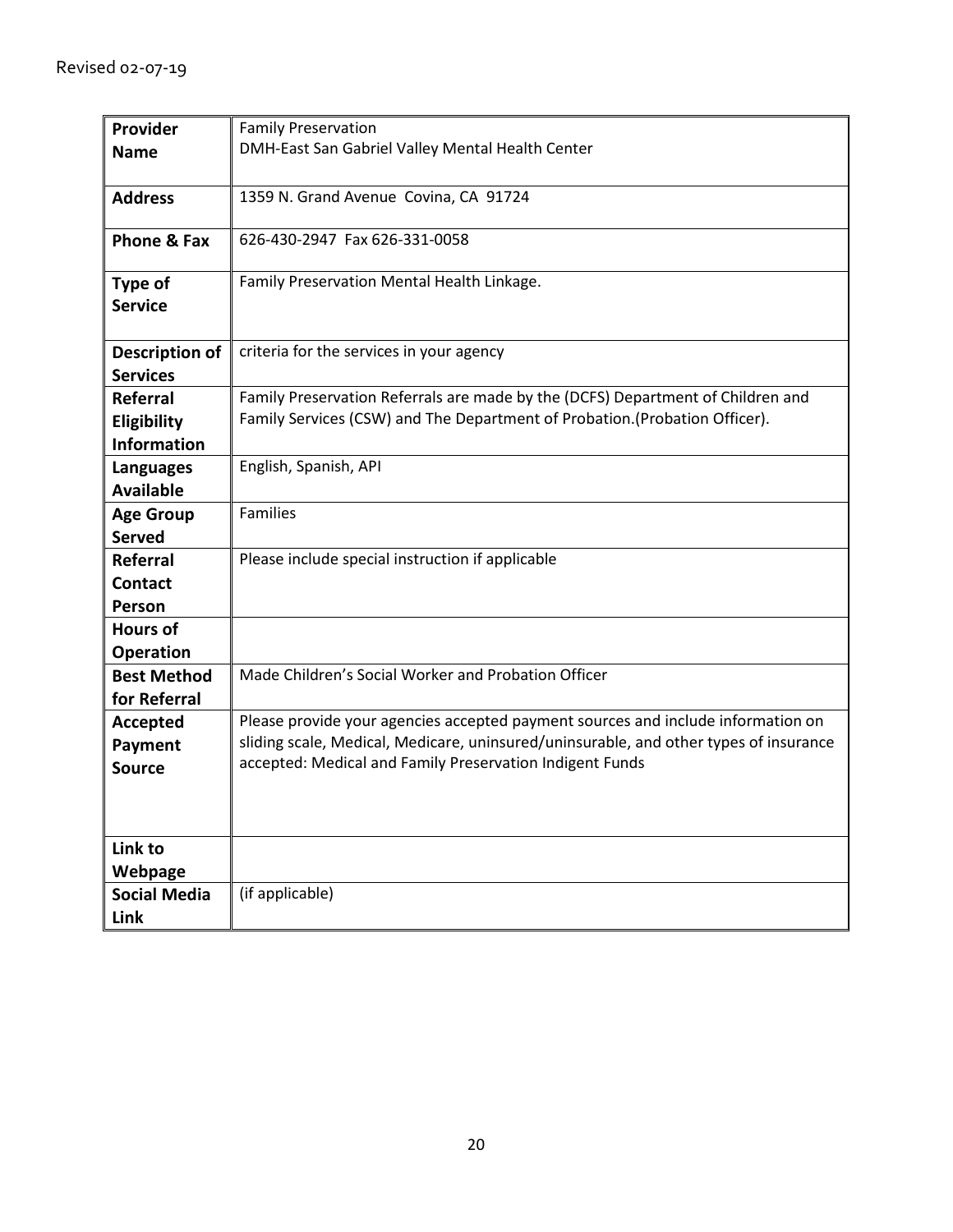| Provider              | <b>Five Acres</b>                                                                                                                                                               |
|-----------------------|---------------------------------------------------------------------------------------------------------------------------------------------------------------------------------|
| <b>Name</b>           |                                                                                                                                                                                 |
|                       | 2934 E Garvey Avenue South, Suite 100 & 102                                                                                                                                     |
| <b>Address</b>        | West Covina, CA 91791                                                                                                                                                           |
|                       |                                                                                                                                                                                 |
| Phone & Fax           | 626-214-0301                                                                                                                                                                    |
|                       |                                                                                                                                                                                 |
| <b>Type of</b>        | Promoting safe, loving and permanent family solutions for 130 years.                                                                                                            |
| <b>Service</b>        | West Covina programs include Community Based Mental Health service, Foster Care and                                                                                             |
|                       | Adoption Services, Wraparound, PCIT (Parent Child Interaction Therapy)                                                                                                          |
|                       |                                                                                                                                                                                 |
| <b>Description of</b> | Community Based Mental Health Services for ages 3-24 years old for those with Medi-Cal.                                                                                         |
| <b>Services</b>       | Services are provided in the field including home, school, and appropriate community                                                                                            |
|                       | settings. Also available is case management, medication support,* psychological testing,*                                                                                       |
|                       | TBS-Therapeutic Behavior Services*                                                                                                                                              |
|                       | Foster Care program recruits, trains and approves foster families who open their homes and                                                                                      |
|                       | hearts to children; whether for a short time, a long time or forever as adoptive families.                                                                                      |
|                       | Intensive Services Foster Care (ISFC) provides a nurturing therapeutic family setting combined                                                                                  |
|                       | with individualized intensive treatment for children who might otherwise be placed in                                                                                           |
|                       | residential treatment. ISFC allows the least restrictive setting in a family home and                                                                                           |
|                       | community environment.                                                                                                                                                          |
|                       |                                                                                                                                                                                 |
|                       | The APSS-Adoption Promotion Support Services program provides a fully integrated array of                                                                                       |
|                       | services available to children and families along the adoption continuum. This includes,<br>adoption focused therapy, mentoring for children and parents, parent support group, |
|                       | children's groups, free community trainings and case management.                                                                                                                |
|                       |                                                                                                                                                                                 |
|                       | Wraparound services utilize a team-based approach to provide locally-based community                                                                                            |
|                       | support systems to help children and their families continue to thrive.                                                                                                         |
|                       |                                                                                                                                                                                 |
|                       | PCIT therapists teach parents the skills necessary to manage their child's severe behavior                                                                                      |
|                       | problems. Parents are coached and practice specific skills during therapy until they master                                                                                     |
|                       | them and their children's behavior improves                                                                                                                                     |
|                       |                                                                                                                                                                                 |
|                       | *Denotes services available once they are a Five Acres client.                                                                                                                  |
| Referral              | Provide any referral eligibility and exclusion criteria for the services in your agency that other                                                                              |
| Eligibility           | providers in the Health Neighborhood should be made aware of:                                                                                                                   |
| <b>Information</b>    | Must have active Medi-Cal for mental health services                                                                                                                            |
|                       | If In foster care, minute order is needed for mental health services                                                                                                            |
|                       | For APSS the child must have been or is a client with Los Angeles County DCFS.                                                                                                  |
|                       | For Wraparound, client must be involved DCFS, Probation, or qualify for AAP (contact us for                                                                                     |
|                       | questions about eligibility.                                                                                                                                                    |
|                       | For PCIT, client must have active Medi-Cal.                                                                                                                                     |
|                       | English & Spanish                                                                                                                                                               |
| <b>Languages</b>      |                                                                                                                                                                                 |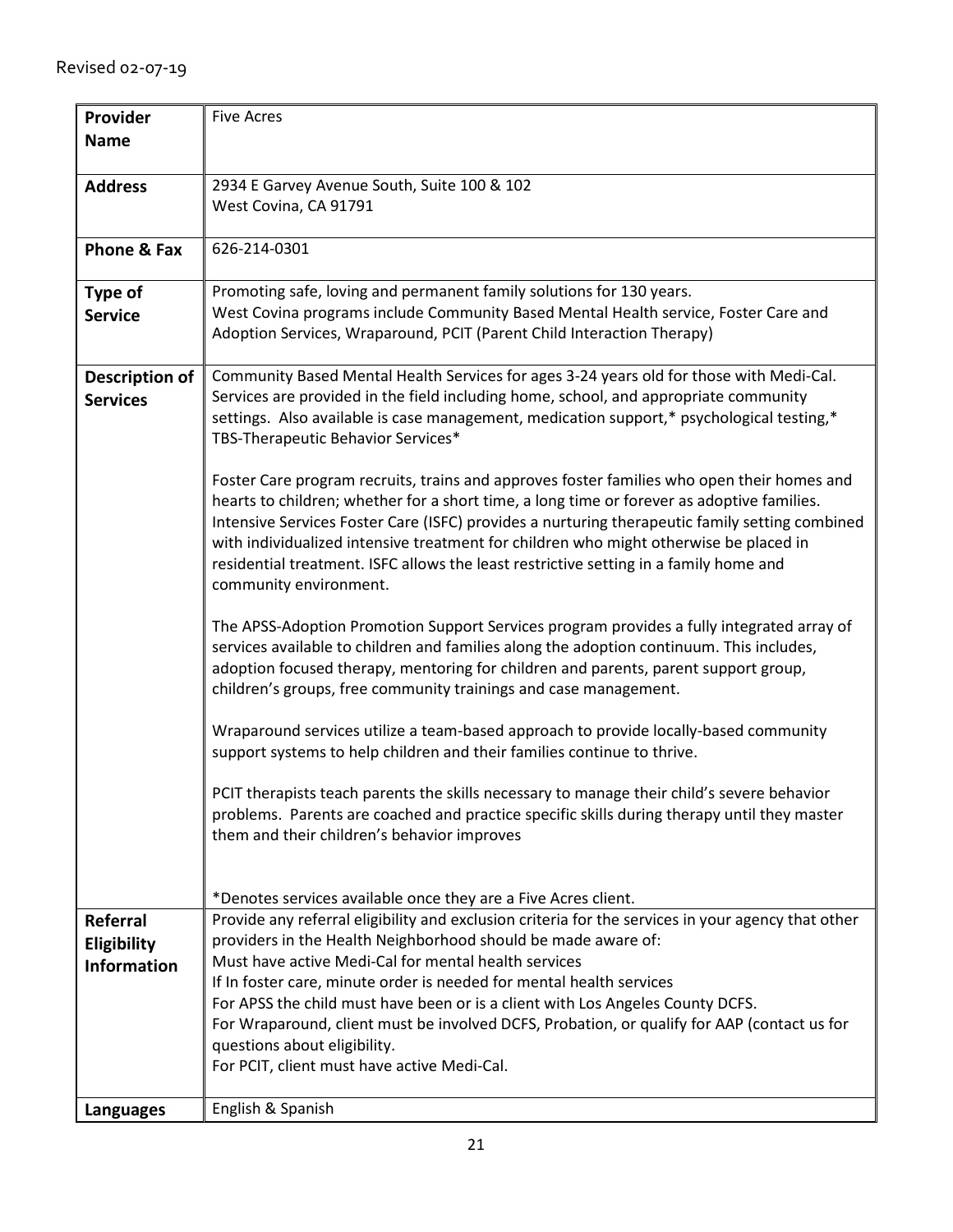| <b>Available</b>    |                                                                                          |
|---------------------|------------------------------------------------------------------------------------------|
| <b>Age Group</b>    | $3 - 24$                                                                                 |
| <b>Served</b>       | 0-21 For Foster Care and Adoption Programs and Wraparound                                |
|                     | 2-7 for PCIT                                                                             |
| <b>Referral</b>     | Adriana Luquin                                                                           |
| <b>Contact</b>      | (626)246-1712 desk                                                                       |
| Person              | (626)585-1664 fax                                                                        |
|                     | aluquin@5acres.org                                                                       |
|                     |                                                                                          |
|                     | APSS:                                                                                    |
|                     | Selena Liu Sliu@5acres.org                                                               |
|                     | <b>Foster Care:</b>                                                                      |
|                     | Ivon Favela ifavela@5acres.org                                                           |
|                     | To be a Mentor:                                                                          |
|                     | Jill Mattinson-Cruz jmattinsoncruz@5acres.org                                            |
|                     |                                                                                          |
|                     | Wraparound:                                                                              |
|                     | Karina Ramos (626) 246-1791                                                              |
|                     | KRamos@5acres.org                                                                        |
|                     | PCIT:                                                                                    |
|                     | Linda Petteway (626) 993-3110                                                            |
|                     | LPetteway@5acres.org                                                                     |
|                     | *English only at this time*                                                              |
|                     |                                                                                          |
| <b>Hours of</b>     | 8am-5pm (office hours)                                                                   |
| <b>Operation</b>    |                                                                                          |
| <b>Best Method</b>  | Email/Fax to Adriana Luquin                                                              |
| for Referral        |                                                                                          |
|                     | Email to the above staff                                                                 |
| Accepted            | Please provide your agencies accepted payment sources and include information on sliding |
| Payment             | scale, Medical, Medicare, uninsured/uninsurable, and other types of insurance accepted:  |
| <b>Source</b>       | Medi-cal accepted                                                                        |
|                     |                                                                                          |
| Link to             |                                                                                          |
| Webpage             | www.5acres.org                                                                           |
| <b>Social Media</b> | (if applicable)                                                                          |
| Link                | https://www.facebook.com/fiveacresorg                                                    |
|                     | https://www.instagram.com/fiveacresorg/                                                  |
|                     | https://twitter.com/fiveacresorg                                                         |
|                     | http://www.youtube.com/user/FiveAcresChannel                                             |
|                     | https://www.facebook.com/fiveacresfostercareandadoption                                  |
|                     |                                                                                          |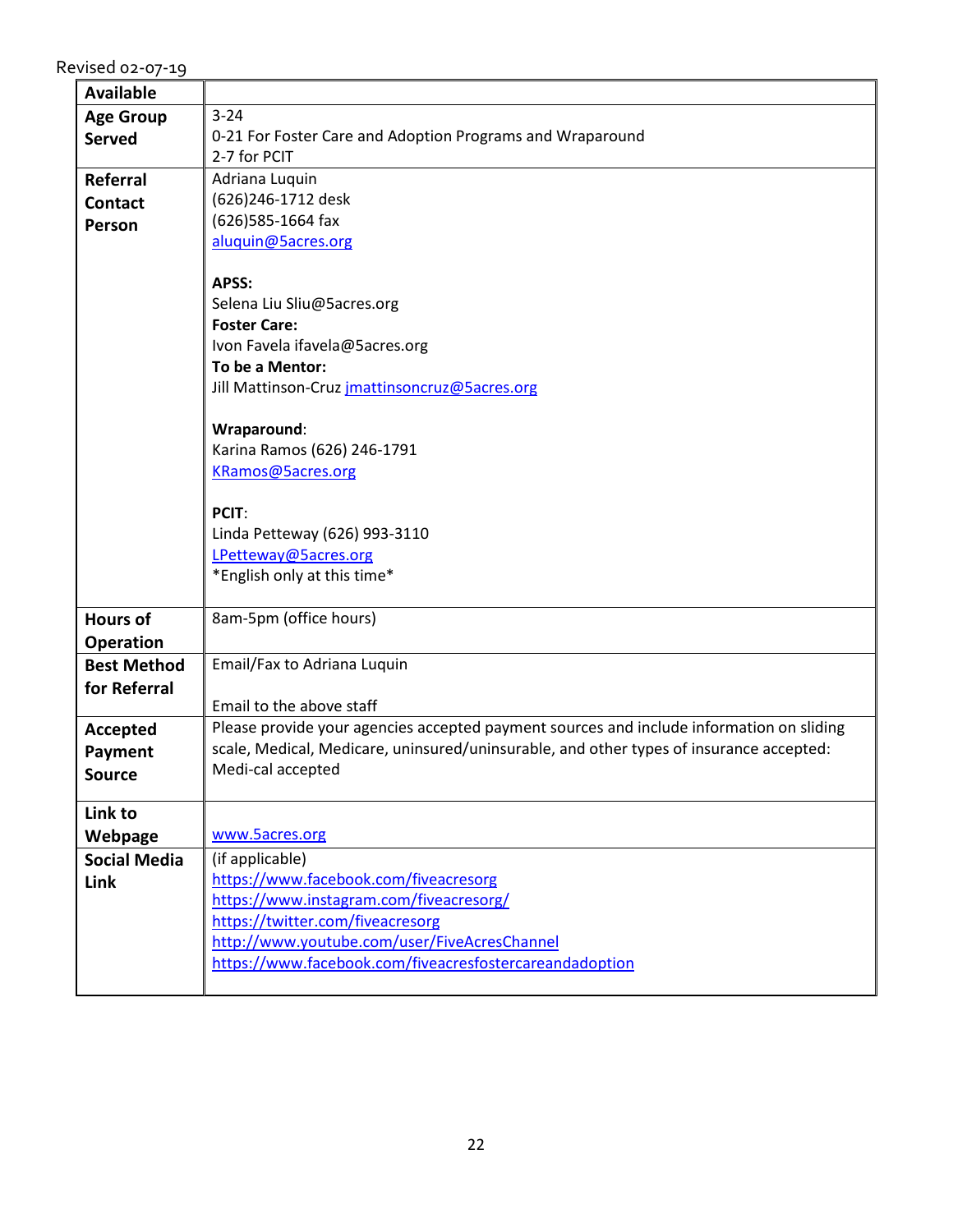| Provider            | <b>Heritage Clinic</b>                                                                   |
|---------------------|------------------------------------------------------------------------------------------|
| <b>Name</b>         |                                                                                          |
|                     |                                                                                          |
|                     |                                                                                          |
| <b>Address</b>      | 447 N. El Molino Ave. Pasadena, Ca 91101                                                 |
| Phone & Fax         | Fax: 626-577-8978<br>626-577-8480                                                        |
|                     |                                                                                          |
| Type of             | <b>Mental Health Services</b>                                                            |
| <b>Service</b>      |                                                                                          |
|                     |                                                                                          |
| Description of      | In-home & in-clinic mental health services (psychotherapy, counseling, individual        |
| <b>Services</b>     | rehabilitation services).                                                                |
|                     | In-home & in clinic targeted case management                                             |
|                     | In clinic psychiatric medication and follow up                                           |
| Referral            | Age 55 and over for Prevention and Early Intervention (PEI), i.e., milder mental illness |
| Eligibility         | Age 60 and over for Full Partnerships, i.e., more severe mental illnesses                |
| <b>Information</b>  |                                                                                          |
| <b>Languages</b>    | English, Spanish, Armenian, and Hmong                                                    |
| <b>Available</b>    |                                                                                          |
| <b>Age Group</b>    | Older adults (55+ for PEI; 60+ for FSP)                                                  |
| <b>Served</b>       |                                                                                          |
| Referral            | Grace Kim                                                                                |
| <b>Contact</b>      |                                                                                          |
| Person              |                                                                                          |
| <b>Hours of</b>     |                                                                                          |
| <b>Operation</b>    | M-F 8:30 to 5:00 pm                                                                      |
| <b>Best Method</b>  | Phone                                                                                    |
| for Referral        |                                                                                          |
| Accepted            | Medi Cal, Medicare, Uninsured, Cal Medi Connect                                          |
| Payment             |                                                                                          |
| <b>Source</b>       |                                                                                          |
| Link to             |                                                                                          |
| Webpage             | https://heritageclinic.net/                                                              |
| <b>Social Media</b> | (if applicable)                                                                          |
| Link                |                                                                                          |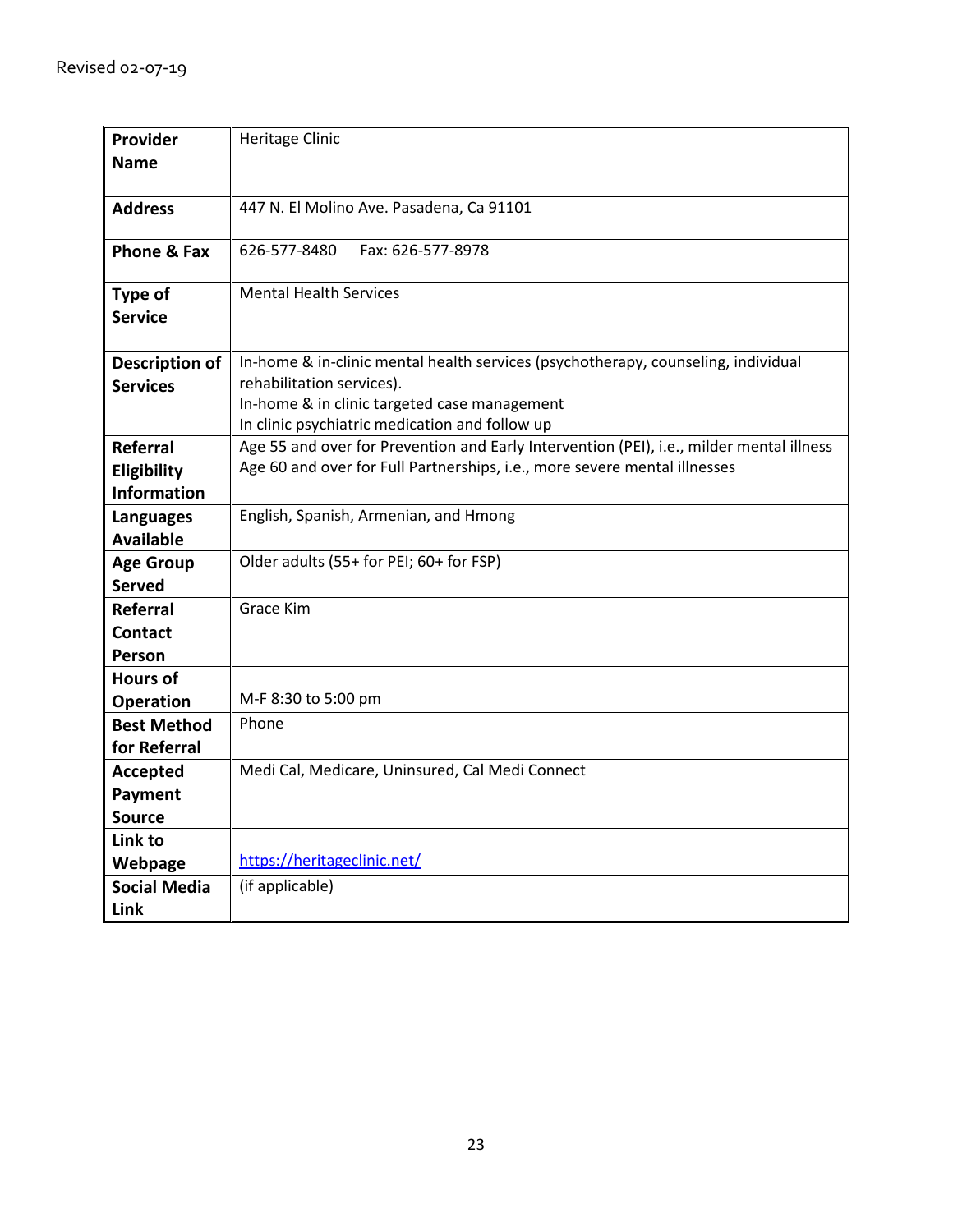| Provider                      | La Fetra Center                                                                         |
|-------------------------------|-----------------------------------------------------------------------------------------|
|                               |                                                                                         |
| <b>Name</b>                   |                                                                                         |
|                               |                                                                                         |
| <b>Address</b>                | 333 E Foothill Blvd. Glendora, CA 91741                                                 |
|                               |                                                                                         |
| Phone & Fax                   | Phone: 626-914-8235                                                                     |
|                               | Fax: 626-857-0270                                                                       |
|                               |                                                                                         |
| Type of                       | The La Fetra Center provides community leisure services to individuals eighteen years   |
| <b>Service</b>                | and older. Additionally, the Center provides information and referral for community     |
|                               | and non-community partners.                                                             |
|                               |                                                                                         |
| Description of                | Community services include groups and clubs such as International Community,            |
| <b>Services</b>               | Current Events Discussion and Journey through grief. The La Fetra Center also           |
|                               | provides low cost exercise classes. Classes focused on specific topics are offered and  |
|                               | free presentations are given monthly. The La Fetra Center is a place for adults to come |
|                               | and interact with others, enjoy lunch for free or at a low cost and spend quiet time.   |
| Referral                      | Participants must be at least eighteen years old.                                       |
| Eligibility                   |                                                                                         |
| <b>Information</b>            |                                                                                         |
|                               | English                                                                                 |
| Languages<br><b>Available</b> |                                                                                         |
|                               | $18+$                                                                                   |
| <b>Age Group</b>              |                                                                                         |
| <b>Served</b>                 |                                                                                         |
| <b>Referral</b>               | Jennelle Markel jjensen@ci.glendora.ca.us                                               |
| <b>Contact</b>                | <b>Community Services Coordinator</b>                                                   |
| Person                        | Alicia Dominguez adominguez@ci.glendora.ca.us                                           |
|                               | <b>Recreation Specialist</b>                                                            |
| <b>Hours of</b>               | Monday - Friday                                                                         |
| <b>Operation</b>              | $8:00am - 5:00pm$                                                                       |
|                               |                                                                                         |
| <b>Best Method</b>            | <b>Email and Phone Call</b>                                                             |
| for Referral                  |                                                                                         |
| <b>Accepted</b>               | For fee based classes/programs cash, check and credit card are accepted. Lunch          |
| Payment                       | program only cash is accepted.                                                          |
| <b>Source</b>                 |                                                                                         |
|                               |                                                                                         |
|                               |                                                                                         |
| Link to                       | http://www.cityofglendora.org/departments-services/parks-recreation-senior-             |
| Webpage                       | services                                                                                |
|                               |                                                                                         |
| <b>Social Media</b>           | Twitter.com/CityofGlendora                                                              |
| Link                          | Facebook.com/CityOfGlendora                                                             |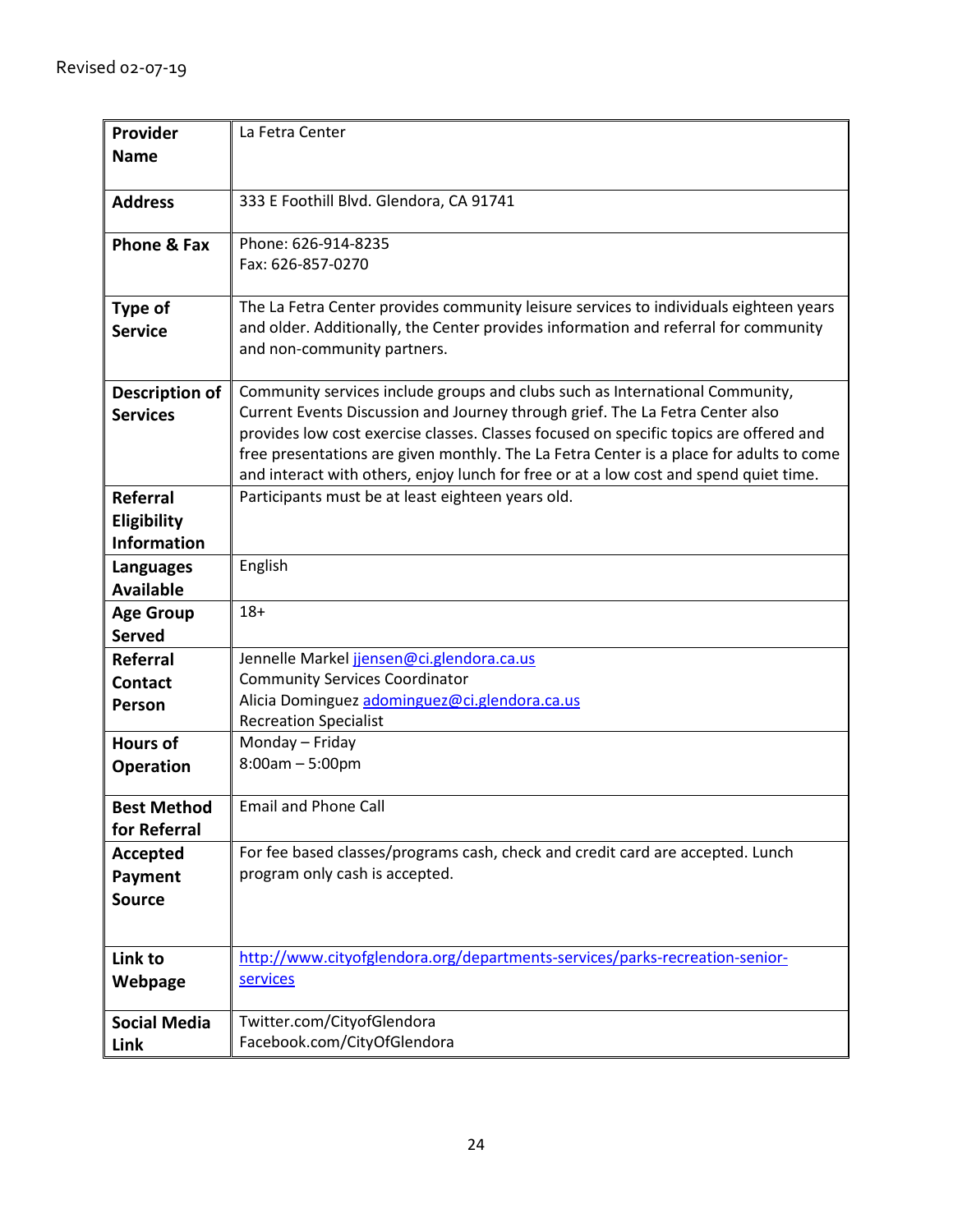| Provider               | Los Angeles County DHS- Whole Person Care Program                                       |
|------------------------|-----------------------------------------------------------------------------------------|
| <b>Name</b>            |                                                                                         |
|                        |                                                                                         |
| <b>Address</b>         | Los Angeles County Department of Health Services                                        |
|                        | 313 N Figueroa Street, Suite 904B, Los Angeles CA 90012                                 |
|                        |                                                                                         |
| <b>Phone &amp; Fax</b> | Mayra Ramirez, Associate Director- Regional Collaboration                               |
|                        | Phone: 213-587-0644                                                                     |
|                        | Email: Mramirezece98@dhs.lacounty.gov                                                   |
|                        |                                                                                         |
| Type of                | Please list all services that the agency is willing to make available for the Health    |
| <b>Service</b>         | Neighborhood and the age groups served. (Primary Care, Mental Health, Substance         |
|                        | Use Disorder, etc.)                                                                     |
|                        |                                                                                         |
|                        | 6 main focuses:                                                                         |
|                        | Homelessness, Mental Health, Perinatal care, Substance Use Disorder, ICMS-Re-           |
|                        | entry, Transitions of Care<br>Whole Person Care Program Focus:                          |
| <b>Description of</b>  | Creating an integrated delivery system                                                  |
| <b>Services</b>        | Care coordination during high-risk times                                                |
|                        | Addressing social and behavioral health needs<br>٠                                      |
|                        | Creating jobs for individuals with shared lived experience                              |
|                        |                                                                                         |
| Referral               | Provide any referral eligibility and exclusion criteria for the services in your agency |
| Eligibility            | that other providers in the Health Neighborhood should be made aware of:                |
| <b>Information</b>     |                                                                                         |
|                        | -Must be a medical recipient, some exceptions for folks with immigration status         |
|                        |                                                                                         |
|                        | <b>Substance Use</b>                                                                    |
|                        | Requirements: Currently Using or History of using and wants to seek                     |
|                        | treatment<br>WPC Referral Line 844-804-5200                                             |
|                        | <b>Re-Entry (Recently released from incarceration)</b>                                  |
|                        | Exited jail within the last 6 months                                                    |
|                        | <b>WPC Referral Line 844-804-5200</b>                                                   |
|                        | <b>Mental Health</b>                                                                    |
|                        | <b>Intensive Service Recipients</b><br>$\bullet$                                        |
|                        | SPA 3: 844-593-2364<br>٠                                                                |
|                        | <b>Residential and Bridging Care</b>                                                    |
|                        | 213-738-4775                                                                            |
|                        | <b>Homelessness</b>                                                                     |
|                        | Homeless Care Support Services & Tenancy Support Services<br>٠                          |
|                        | <b>CES Provider: Union Station Homeless Services</b><br>٠                               |
|                        | <b>CES Director:</b><br>٠                                                               |
|                        | Ryan Izell: rizell@unionstationhs.org                                                   |
|                        | Outreach coordinator: Maria Lopez                                                       |
|                        | Sobering Center                                                                         |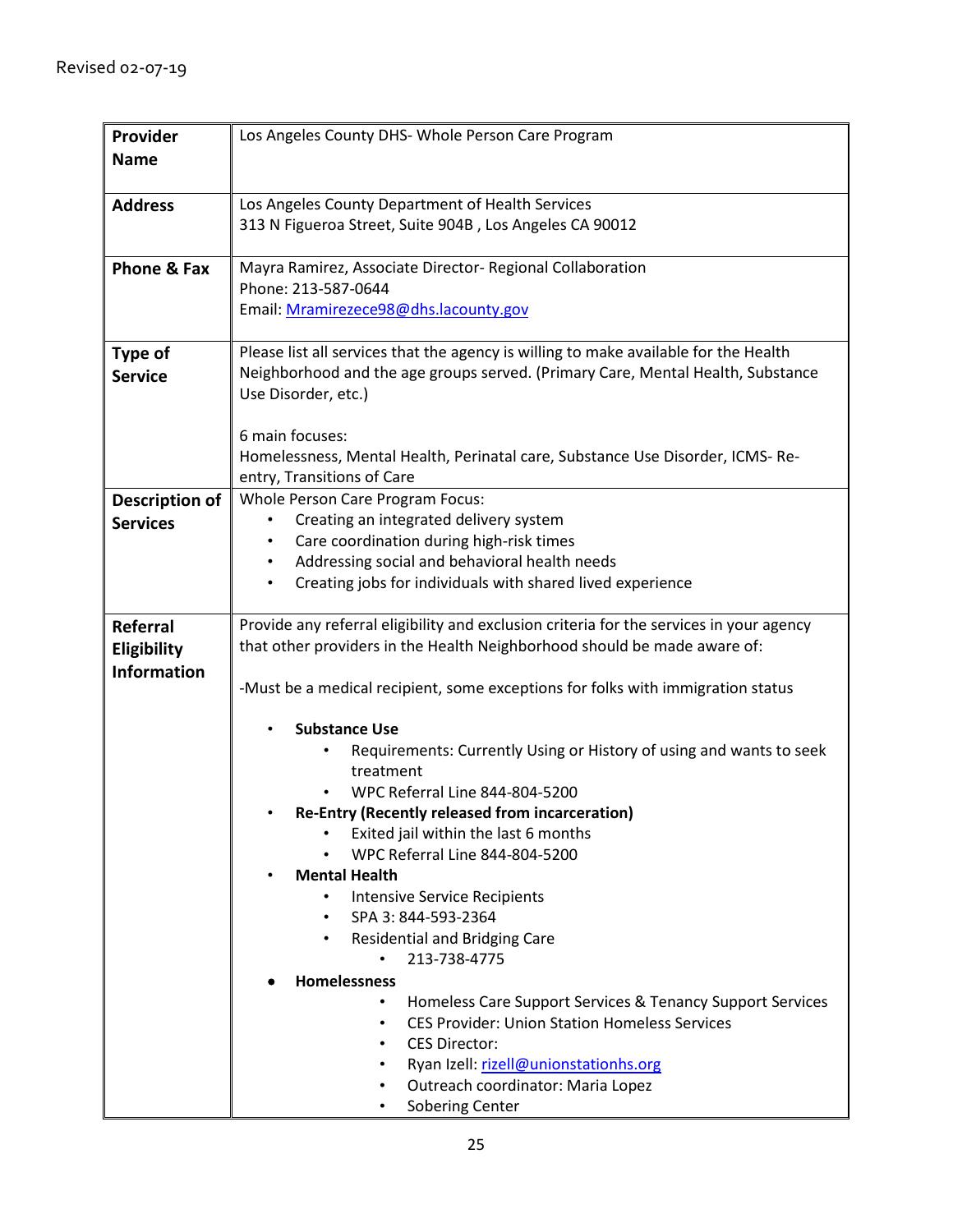|                     | Exodus: 213-395-7700<br>$\bullet$                                                     |
|---------------------|---------------------------------------------------------------------------------------|
|                     | <b>Benefits Advocacy Program</b>                                                      |
|                     | SPA 3: 626-593-2364                                                                   |
|                     | <b>Perinatal High Risk</b>                                                            |
|                     | Referral Line 844-37-MAMAS                                                            |
|                     | Referral Email: mamas@dhs.lacounty.gov<br>$\bullet$                                   |
|                     |                                                                                       |
| <b>Languages</b>    | Spanish, English, Cantonese, Chinese etc. (most common languages)                     |
| <b>Available</b>    |                                                                                       |
| <b>Age Group</b>    | Expecting mothers, youth, adults                                                      |
| <b>Served</b>       |                                                                                       |
| Referral            | LCSW SPA 3: Teresa Ejanda-Sano                                                        |
| <b>Contact</b>      | Email: TEjanda-Sano@dhs.lacounty.gov                                                  |
| Person              |                                                                                       |
| <b>Hours of</b>     | WPC hotline is 24/7. Community Health Workers- regular business hours                 |
| <b>Operation</b>    |                                                                                       |
| <b>Best Method</b>  | Email & Phone number.                                                                 |
| for Referral        |                                                                                       |
| Accepted            | Please provide your agencies accepted payment sources and include information on      |
| Payment             | sliding scale, Medical, Medicare, uninsured/uninsurable, and other types of insurance |
| <b>Source</b>       | accepted:                                                                             |
|                     |                                                                                       |
|                     | Medical recipients, My health LA clients                                              |
|                     |                                                                                       |
| Link to             | http://www.dhcs.ca.gov/provgovpart/Documents/WPCProgramOverview.pdf                   |
| Webpage             |                                                                                       |
| <b>Social Media</b> | (if applicable)                                                                       |
| Link                |                                                                                       |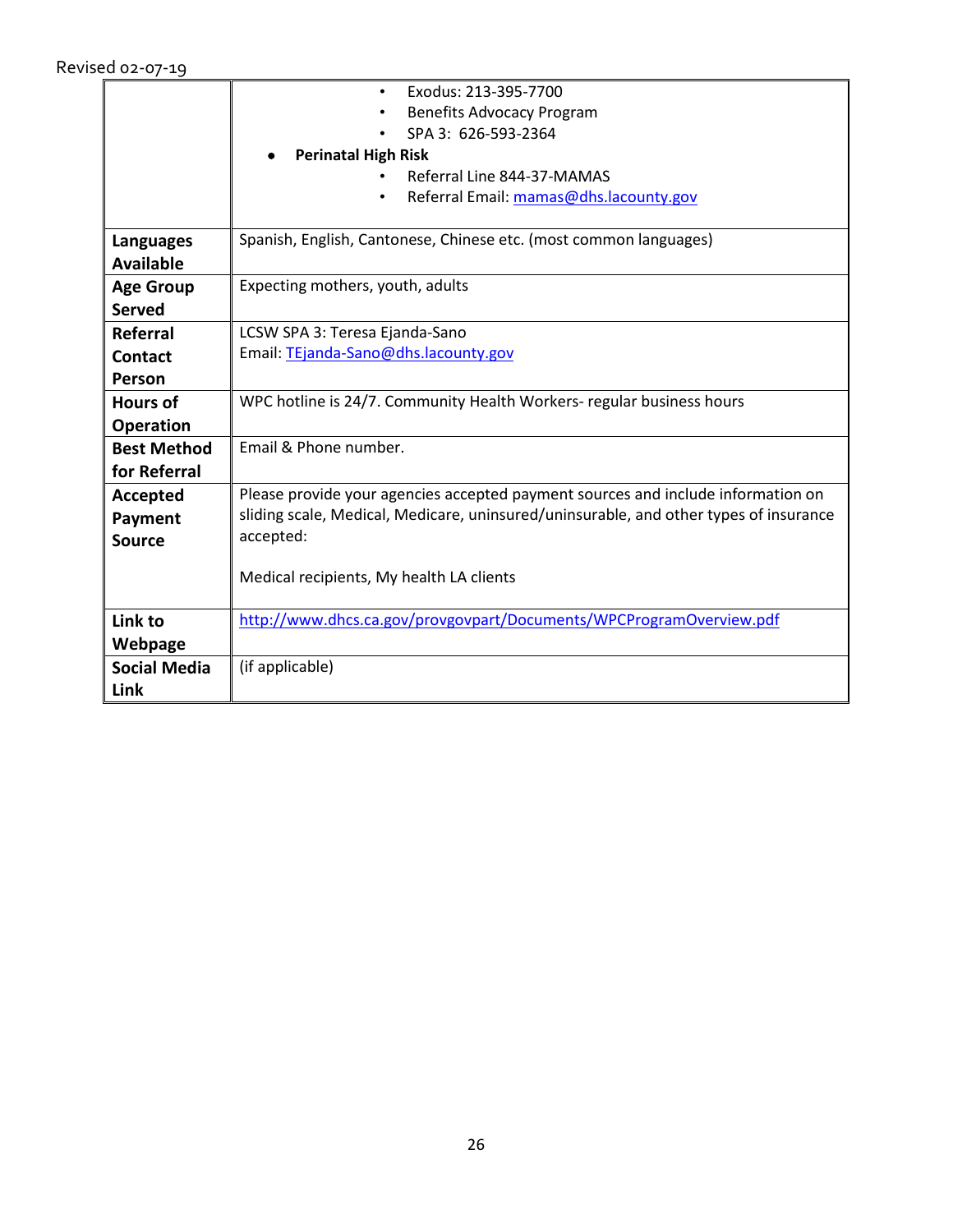| Provider<br><b>Name</b>                              | Los Angeles County DMH- East San Gabriel Valley Mental Health Center                                                                                                                                                                                                                                                                                       |
|------------------------------------------------------|------------------------------------------------------------------------------------------------------------------------------------------------------------------------------------------------------------------------------------------------------------------------------------------------------------------------------------------------------------|
| <b>Address</b>                                       | 1359 N. Grand Ave. Covina, Ca 91724                                                                                                                                                                                                                                                                                                                        |
| Phone & Fax                                          | 626-430-2900                                                                                                                                                                                                                                                                                                                                               |
| Type of<br><b>Service</b>                            | <b>Mental Health Services</b>                                                                                                                                                                                                                                                                                                                              |
| Description of<br><b>Services</b>                    | <b>Clinical Assessment</b><br>Short -term Psychotherapy for Prevention and Early Intervention (PEI)<br>Case Management and linkage to community resources<br><b>Medication Support</b><br><b>Supportive Counseling</b><br><b>Crisis Evaluation</b>                                                                                                         |
| <b>Referral</b><br>Eligibility<br><b>Information</b> | <b>Adults 18-79</b><br>Adults experiencing a recent life crisis or recent onset of symptoms (for PEI)<br>Adults or older adults who are experiencing psychiatric symptoms and meet<br>criteria for Specialty Mental Health Services<br>Adults recently discharged from a psychiatric hospital<br>Excluded:<br>AB 109 clients should be referred to the HUB |
| <b>Languages</b><br><b>Available</b>                 | English, Spanish, Chinese (Mandarin and Cantonese)                                                                                                                                                                                                                                                                                                         |
| <b>Age Group</b><br><b>Served</b>                    | $18+$                                                                                                                                                                                                                                                                                                                                                      |
| <b>Referral</b><br><b>Contact</b><br>Person          | Call the main line 626-430-2900. You will be directed to the Officer of the Day.                                                                                                                                                                                                                                                                           |
| <b>Hours of</b><br><b>Operation</b>                  | Monday and Wednesdays 8 a.m. - 7 p.m., Tuesdays, Thursday and Fridays 8 a.m. - 5<br>p.m.                                                                                                                                                                                                                                                                   |
| <b>Best Method</b><br>for Referral                   | 626-430-2900                                                                                                                                                                                                                                                                                                                                               |
| <b>Accepted</b><br>Payment<br><b>Source</b>          | Sliding Scale based on Universal Method for Determining Ability to Pay (UMDAP)<br>Medi-Cal, Medicare, and Cal MediConnect                                                                                                                                                                                                                                  |
| Link to<br>Webpage                                   | http://dmh.lacounty.gov/wps/portal/dmh                                                                                                                                                                                                                                                                                                                     |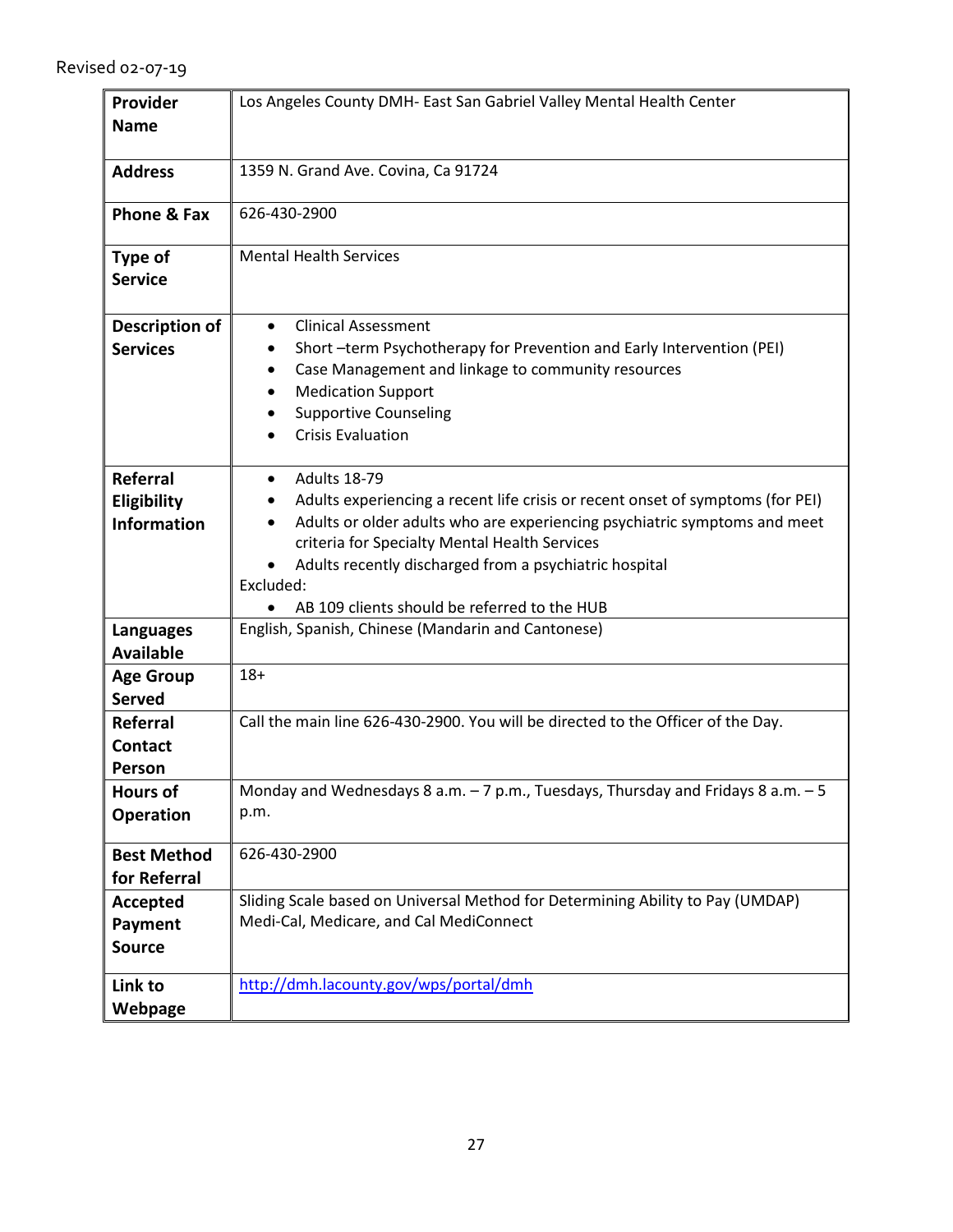| Provider              | Department of Mental Health-Homeless Services Team                                       |
|-----------------------|------------------------------------------------------------------------------------------|
| <b>Name</b>           |                                                                                          |
|                       |                                                                                          |
| <b>Address</b>        | 1359 N. Grand Ave. Covina CA 91344                                                       |
|                       |                                                                                          |
| Phone & Fax           | (626) 430-2908/ (626) 331-0118                                                           |
| <b>Type of</b>        | Triage, assessment, case management and Linkage to Mental Health Services                |
| <b>Service</b>        |                                                                                          |
|                       |                                                                                          |
| <b>Description of</b> | Coordinate among local service providers to ensure successful linkage of referred        |
| <b>Services</b>       | client to needed services, brief crisis intervention, collaboration with police and fire |
|                       | departments, hospitals and others who frequently interact with this population           |
| Referral              | Provide any referral eligibility and exclusion criteria for the services in your agency  |
| Eligibility           | that other providers in the Health Neighborhood should be made aware of:                 |
| <b>Information</b>    |                                                                                          |
| Languages             | English, Spanish                                                                         |
| <b>Available</b>      |                                                                                          |
| <b>Age Group</b>      | Homeless Adults and Families, Homeless older adults, veterans                            |
| <b>Served</b>         |                                                                                          |
| <b>Referral</b>       | Referrals can be (securely) emailed or faxed attention Elizabeth Cope                    |
| <b>Contact</b>        |                                                                                          |
| Person                |                                                                                          |
| <b>Hours of</b>       |                                                                                          |
| <b>Operation</b>      | 8am-5:30pm                                                                               |
| <b>Best Method</b>    | Email:ecope@dmh.lacounty.gov; , Phone: (626) 430-2908; fax( 626) 331-0118                |
| for Referral          |                                                                                          |
| <b>Accepted</b>       | Medical, Medicare, uninsured/uninsurable                                                 |
| Payment               |                                                                                          |
| <b>Source</b>         |                                                                                          |
| Link to               |                                                                                          |
| Webpage               |                                                                                          |
| <b>Social Media</b>   | (if applicable)                                                                          |
| Link                  |                                                                                          |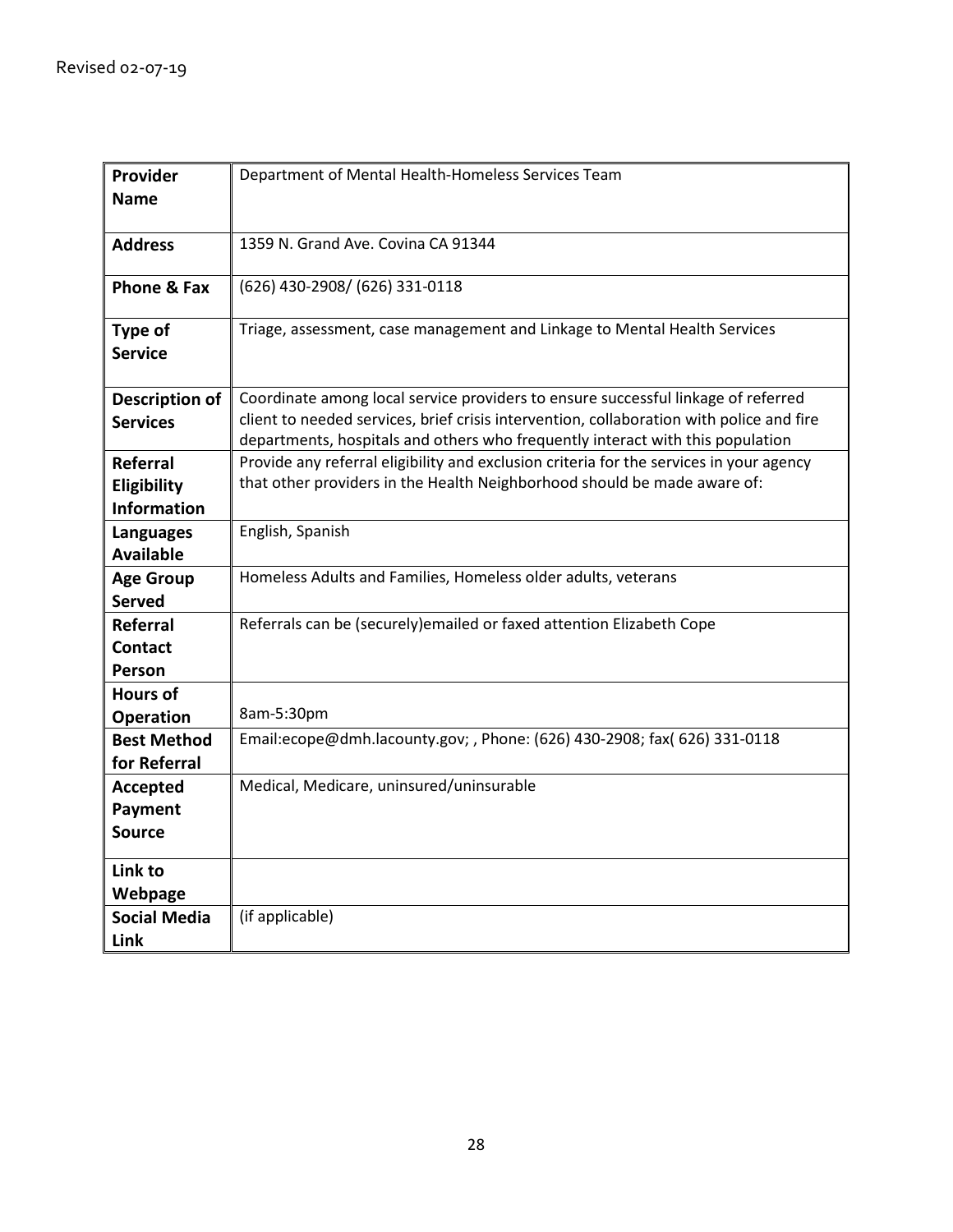| <b>Provider Name</b>              | Los Angeles County Department of Public Health                                    |
|-----------------------------------|-----------------------------------------------------------------------------------|
| <b>Address</b>                    | Pomona Health Center                                                              |
|                                   | 750 S. Park Ave.                                                                  |
|                                   | Pomona, CA 91766                                                                  |
| Phone & Fax                       | Phone (909) 868-0235                                                              |
|                                   | Fax (909) 865-2959                                                                |
| <b>Type of Service</b>            | Free and low-cost public health services                                          |
| <b>Description of</b>             | <b>Immunizations</b><br>$\bullet$                                                 |
| <b>Services</b>                   | <b>Triage</b><br>$\bullet$                                                        |
|                                   | Sexually Transmitted Disease (STD) Testing and Treatment<br>$\bullet$             |
|                                   | Tuberculosis (TB) Screening (by appointment only)<br>$\bullet$                    |
|                                   |                                                                                   |
| <b>Referral</b>                   | Provides the above services for free and low-cost to uninsured, under insured and |
| Eligibility                       | uninsurable populations.                                                          |
| <b>Information</b>                |                                                                                   |
|                                   | Prior to referring please call to confirm availability.                           |
| <b>Languages</b>                  | Languages served: Spanish, Vietnamese, Mandarin, and Cantonese                    |
| <b>Available</b>                  | All                                                                               |
| <b>Age Group</b><br><b>Served</b> |                                                                                   |
| Referral                          | <b>Business Office</b>                                                            |
| <b>Contact Person</b>             | Phone (626) 256-1600                                                              |
|                                   | Fax (626) 359-5982                                                                |
| <b>Hours of</b>                   | Hours of Operation:                                                               |
| <b>Operation</b>                  | <b>Open Weekdays:</b>                                                             |
|                                   | $8:00am - 4:30pm$                                                                 |
|                                   | Wednesday:                                                                        |
|                                   | $10:00$ am $- 6:00$ pm                                                            |
|                                   |                                                                                   |
|                                   | Please call to confirm.                                                           |
| <b>Best Method</b>                | Fax                                                                               |
| for Referral                      |                                                                                   |
| <b>Accepted</b>                   | Provides the above services for free and low-cost to uninsured, under insured and |
| Payment                           | uninsurable populations.                                                          |
| <b>Source</b>                     |                                                                                   |
|                                   | For additional insurance information, please call clinic.                         |
| Link to                           | LA County Department of Public Health: http://publichealth.lacounty.gov/          |
| Webpage                           | Community Health Services: http://publichealth.lacounty.gov/chs/                  |
| <b>Social Media</b>               | Facebook: https://www.facebook.com/lapublichealth                                 |
| Link                              | Instagram: https://www.instagram.com/lapublichealth/                              |
|                                   | Twitter: https://twitter.com/lapublichealth                                       |
|                                   | YouTube: https://www.youtube.com/user/lapublichealth                              |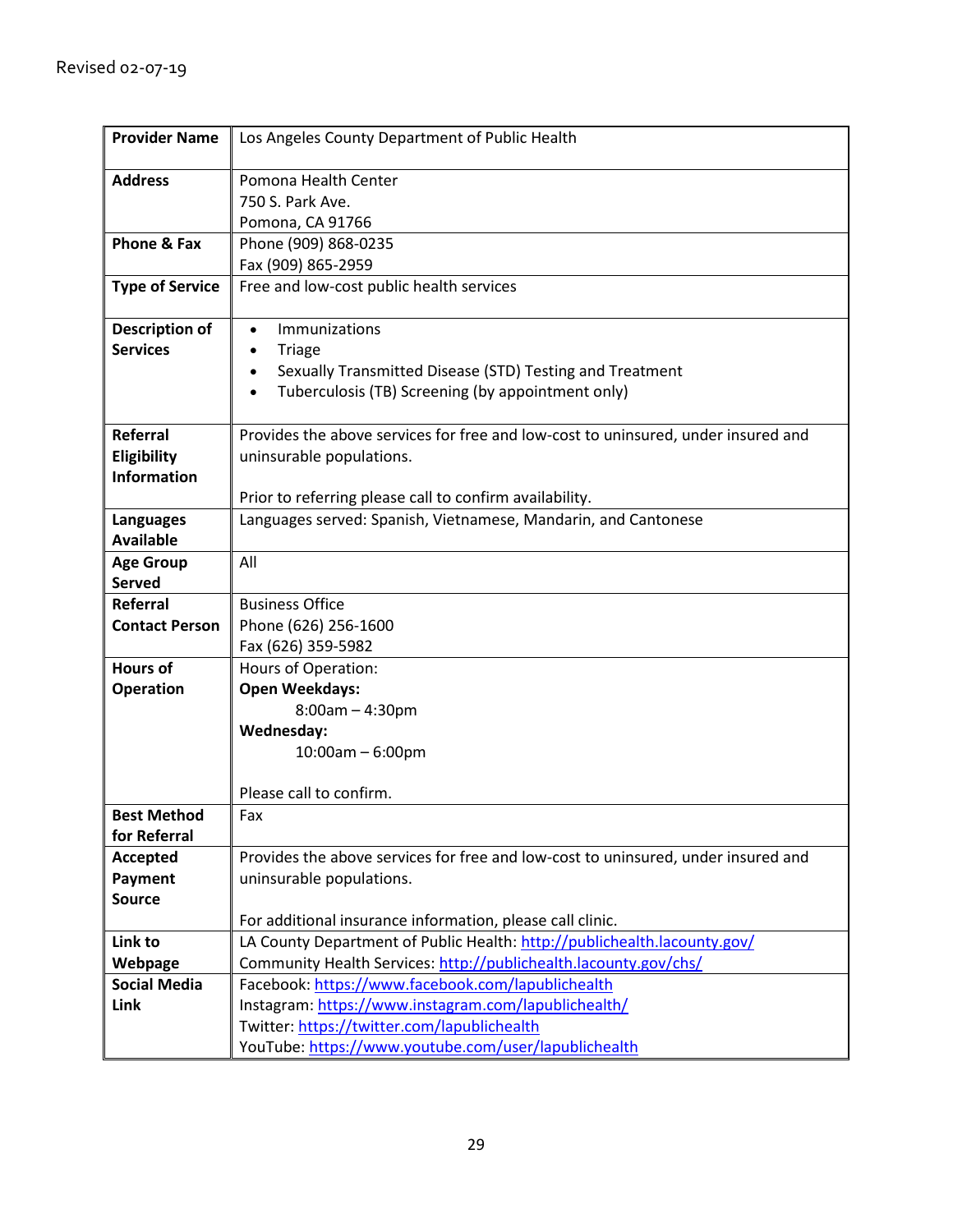| Provider           | Maryvale Family Resource Center                                                                                               |
|--------------------|-------------------------------------------------------------------------------------------------------------------------------|
| <b>Name</b>        |                                                                                                                               |
|                    |                                                                                                                               |
| <b>Address</b>     | 2502 E. Huntington Drive Duarte, CA 91010                                                                                     |
|                    |                                                                                                                               |
| Phone & Fax        | Phone: 626-263-9133  Fax: 626-359-7690                                                                                        |
|                    |                                                                                                                               |
|                    |                                                                                                                               |
| <b>Type of</b>     | <b>Outpatient Mental Health Services</b>                                                                                      |
| <b>Service</b>     |                                                                                                                               |
|                    |                                                                                                                               |
| Description of     | <b>Children and Teen Mental Health Services</b>                                                                               |
| <b>Services</b>    | Prevention and Early Intervention Services- ages 0-20                                                                         |
|                    | Recovery, Resilience, Re-Integration Services- ages 0-25                                                                      |
|                    | Individual Therapy                                                                                                            |
|                    | <b>Family Therapy</b>                                                                                                         |
|                    | <b>Group Therapy</b>                                                                                                          |
|                    | <b>Case Management</b>                                                                                                        |
|                    | Parent Education and Support                                                                                                  |
|                    | (Monthly Parent Support Meeting, 2 <sup>nd</sup> Friday of the month, 9:30 to 11:30)                                          |
|                    | Evidence-Based Practices: MAP, PCIT, TF-CBT, CPP                                                                              |
|                    | School-Based Observation and Counseling                                                                                       |
|                    | Psychiatric Consultation and Medication Management<br>Wraparound Services- must be involved with DCFS or Probation, ages 5-21 |
|                    |                                                                                                                               |
|                    | Specialized Services for Birth to 5:                                                                                          |
|                    | -CPP                                                                                                                          |
|                    | -PCIT                                                                                                                         |
|                    |                                                                                                                               |
|                    | Services provided in the home, office, school, or other appropriate community                                                 |
|                    | location.                                                                                                                     |
|                    |                                                                                                                               |
|                    | We service ages 0-25 but have made some exceptions to see adults if clinically                                                |
|                    | appropriate.                                                                                                                  |
| <b>Referral</b>    | Most of our services are funded by Medi-Cal, though we have limited funding for                                               |
| Eligibility        | indigent, uninsured for those who meet Prevention and Early Intervention criteria.                                            |
| <b>Information</b> |                                                                                                                               |
| <b>Languages</b>   | English, Spanish                                                                                                              |
| <b>Available</b>   |                                                                                                                               |
| <b>Age Group</b>   | $0 - 25$                                                                                                                      |
| <b>Served</b>      | Adults who meet PEI criteria on case by case                                                                                  |
| Referral           | Intake Coordinator: Roxana Palacios, MA                                                                                       |
| <b>Contact</b>     |                                                                                                                               |
| Person             |                                                                                                                               |
| <b>Hours of</b>    | Monday-Thursday: 8:30 am-7:00 pm                                                                                              |
| <b>Operation</b>   | Friday- 8:30 am- 5:00 pm                                                                                                      |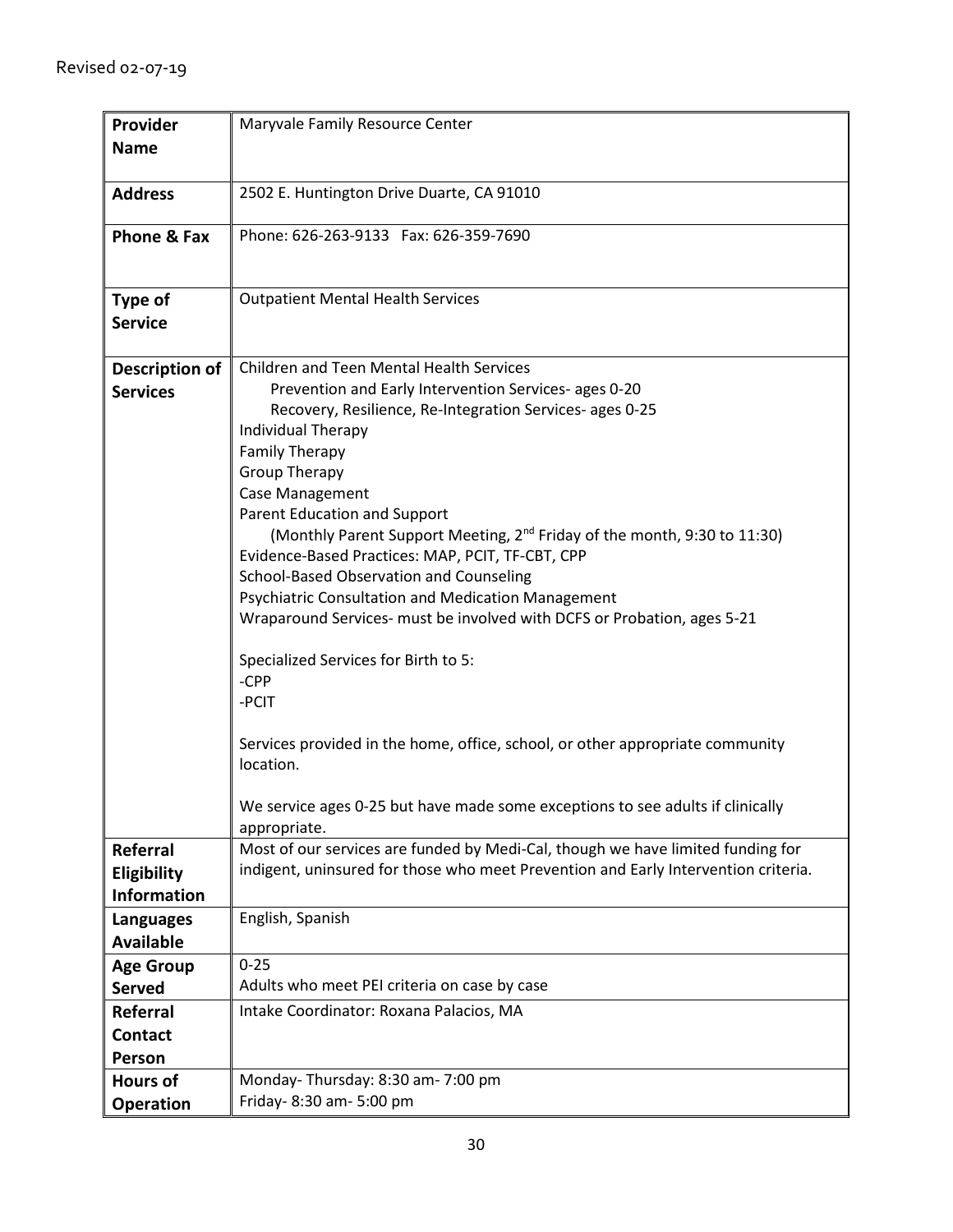| <b>Best Method</b>  | Fax, Walk-In                                                                        |
|---------------------|-------------------------------------------------------------------------------------|
| for Referral        |                                                                                     |
| Accepted            | Medi-Cal and those who are uninsured if they meet Prevention and Early Intervention |
| Payment             | criteria                                                                            |
| <b>Source</b>       |                                                                                     |
|                     |                                                                                     |
| Link to             | www.maryvale.org                                                                    |
| Webpage             |                                                                                     |
| <b>Social Media</b> | https://www.facebook.com/MaryvaleCA                                                 |
| Link                |                                                                                     |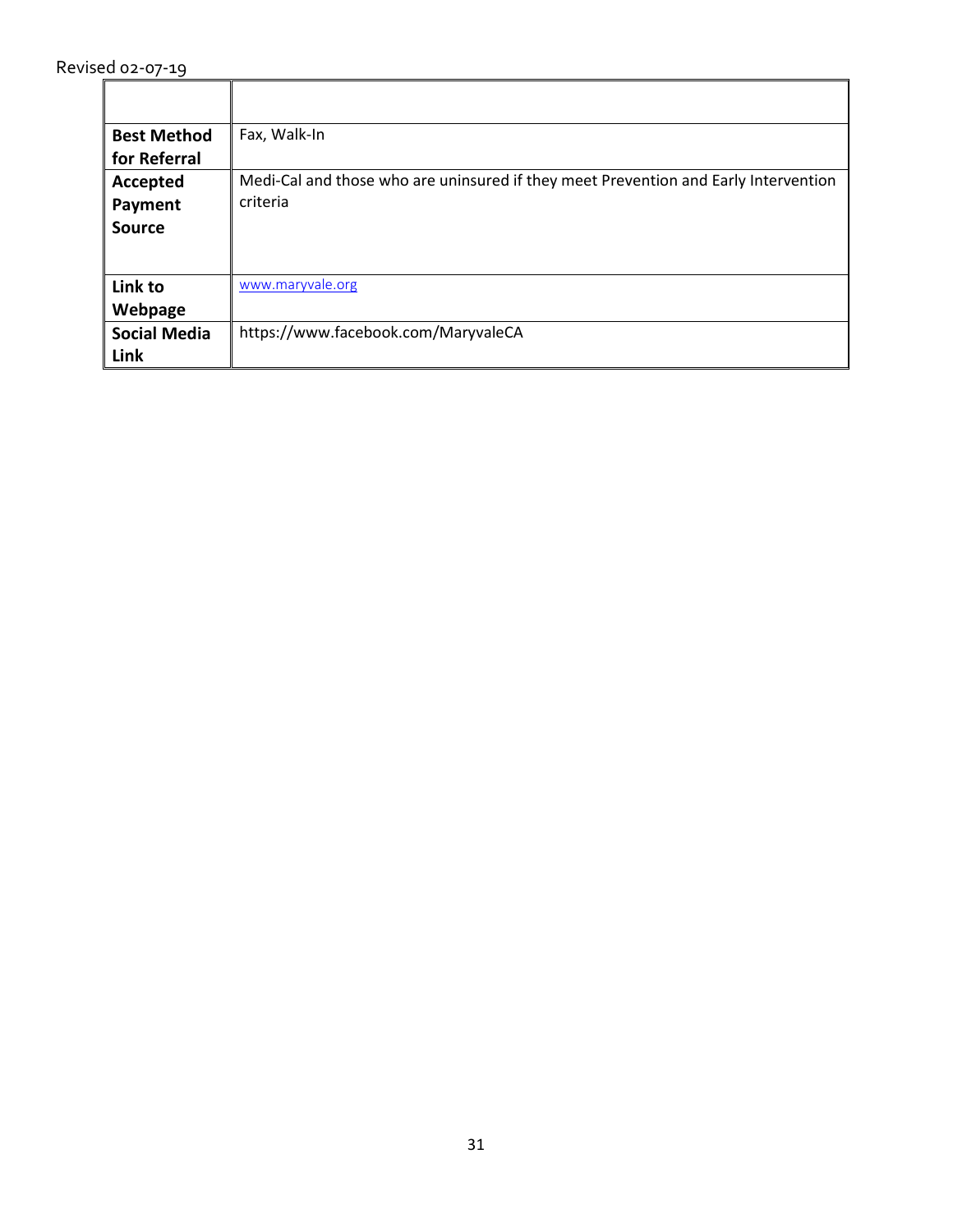| Provider              | Masonic Center for Youth and Families (MCYAF)                                                                                                      |
|-----------------------|----------------------------------------------------------------------------------------------------------------------------------------------------|
| <b>Name</b>           |                                                                                                                                                    |
|                       |                                                                                                                                                    |
| <b>Address</b>        | 1650 E. Old Badillo St. #B3, Covina, CA 91724                                                                                                      |
| Phone & Fax           | Phone: 626-251-2300<br>Fax: 626-608-9106                                                                                                           |
|                       |                                                                                                                                                    |
| Type of               | Counseling services for youth, couples, and families. Must have a child within ages 4 -                                                            |
| <b>Service</b>        | 24. Psychological Testing Services for youth ages 4-24.                                                                                            |
|                       |                                                                                                                                                    |
| <b>Description of</b> | Counseling/Psychotherapy to address a wide range of individual and family problems.                                                                |
| <b>Services</b>       | All staff are licensed and trained in evidence based practices. All have specialized<br>trauma training.                                           |
| Referral              | The counseling services are provided in our clinic. We use a very affordable sliding fee                                                           |
| Eligibility           | scale as we are a private non-profit with generous funding from the Masons of CA.                                                                  |
| <b>Information</b>    | We are a non-sectarian organization and serve the community at large.                                                                              |
| <b>Languages</b>      | English, Spanish                                                                                                                                   |
| <b>Available</b>      |                                                                                                                                                    |
| <b>Age Group</b>      | Youth ages $4 - 24$ and their families                                                                                                             |
| <b>Served</b>         |                                                                                                                                                    |
| Referral              | Brenda Mendoza, Access Coordinator. Call for a brief screening and to schedule an                                                                  |
| Contact               | initial intake appointment                                                                                                                         |
| Person                |                                                                                                                                                    |
| <b>Hours of</b>       |                                                                                                                                                    |
| <b>Operation</b>      | Monday - Thursday: 8:30 am - 7:00 pm, Friday: 8:30 am - 5:00 pm                                                                                    |
| <b>Best Method</b>    | Email, Phone number, fax, etc                                                                                                                      |
| for Referral          | Phone: 626-251-2300                                                                                                                                |
| <b>Accepted</b>       | Sliding fee scale offered (no one turned away for inability to pay). The only third party                                                          |
| Payment               | we bill is California Victims of Crime Program (CalVOC). We provide billing statements<br>for families to submit to their insurance if applicable. |
| <b>Source</b>         |                                                                                                                                                    |
|                       |                                                                                                                                                    |
| Link to               | www.mcyaf.org                                                                                                                                      |
| Webpage               |                                                                                                                                                    |
| <b>Social Media</b>   | (if applicable)                                                                                                                                    |
| Link                  |                                                                                                                                                    |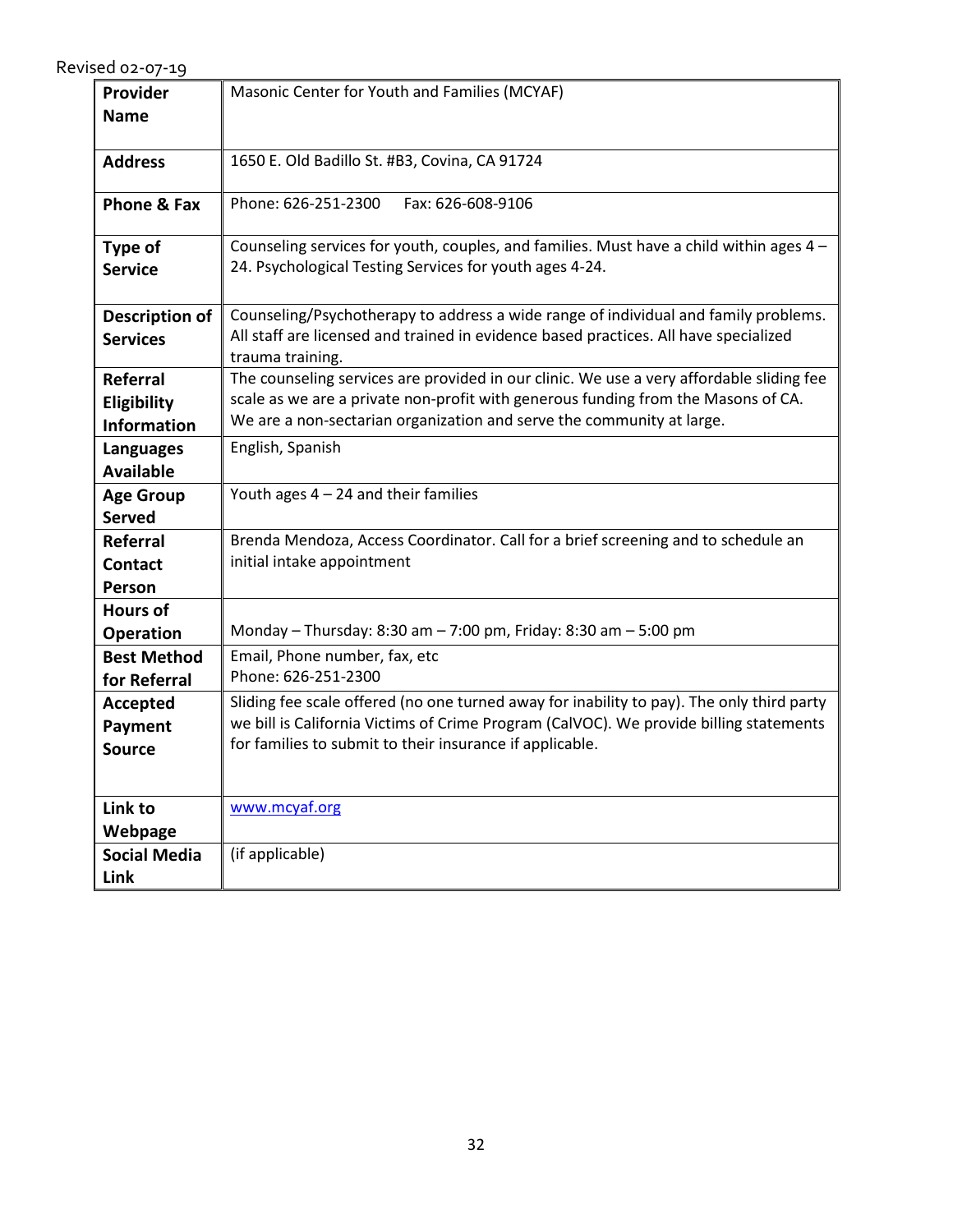| Provider               | Mission City Community Network, Inc.                                                 |
|------------------------|--------------------------------------------------------------------------------------|
| <b>Name</b>            |                                                                                      |
| <b>Address</b>         | MCCN-La Puente-1025 Willow Ave. La Puente, CA 91746                                  |
|                        | MCCN-Monrovia- 513 E. Lime St. Suite# 103, Monrovia, CA 91016                        |
|                        | MCCN-Pomona-1818 Orange Grove Suite# 205, Pomona, CA 91767                           |
|                        |                                                                                      |
| <b>Phone &amp; Fax</b> | (818) 895-3100 Ext:754                                                               |
| Type of                | Primary Medical Care, Mental/Behavioral Health Services, Optometry Services, Dental  |
| <b>Service</b>         | Services, Family PACT (Family Planning), Women's Health Services, My Health LA       |
|                        | Enrollments, Medical and Covered CA Enrollments.                                     |
|                        |                                                                                      |
| <b>Description of</b>  | Medication Management, Immunizations, Onsite Laboratory, Blood Test, EKG/Hearing     |
| <b>Services</b>        | Test, Physical and Sports Physical Exams, Patient Referrals for Diagnostic Treatment |
|                        | and much more.                                                                       |
| Referral               | For Referrals please contact: Luz Bustillos (Regional Outreach Coordinator) at       |
| Eligibility            | (818) 895-3100 Ext: 754 or Luzb@mccn.org                                             |
| <b>Information</b>     |                                                                                      |
| <b>Languages</b>       | <b>English and Spanish</b>                                                           |
| <b>Available</b>       |                                                                                      |
| <b>Age Group</b>       | All Ages                                                                             |
| <b>Served</b>          |                                                                                      |
| <b>Referral</b>        | For Referrals please contact: Luz Bustillos (Regional Outreach Coordinator) at       |
| <b>Contact</b>         | (818) 895-3100 Ext: 754 or Luzb@mccn.org                                             |
| Person                 |                                                                                      |
| <b>Hours of</b>        | MCCN-La Puente- Monday - Friday 8:30AM-5:00PM                                        |
| <b>Operation</b>       | MCCN-Monrovia- Monday - Friday 8:30AM-5:00PM                                         |
|                        | MCCN-Pomona- Monday - Friday 8:30AM-5:00PM                                           |
| <b>Best Method</b>     | For Referrals please contact: Luz Bustillos (Regional Outreach Coordinator) at       |
| for Referral           | (818) 895-3100 Ext: 754 or Luzb@mccn.org                                             |
|                        |                                                                                      |
| Accepted               | Medical, Most Private Insurance, Covered CA, My Health LA, Cash Payment and          |
| Payment                | <b>Sliding Scale FEE</b>                                                             |
| <b>Source</b>          |                                                                                      |
| Link to                | www.mccn.org                                                                         |
| Webpage                |                                                                                      |
| <b>Social Media</b>    |                                                                                      |
| Link                   |                                                                                      |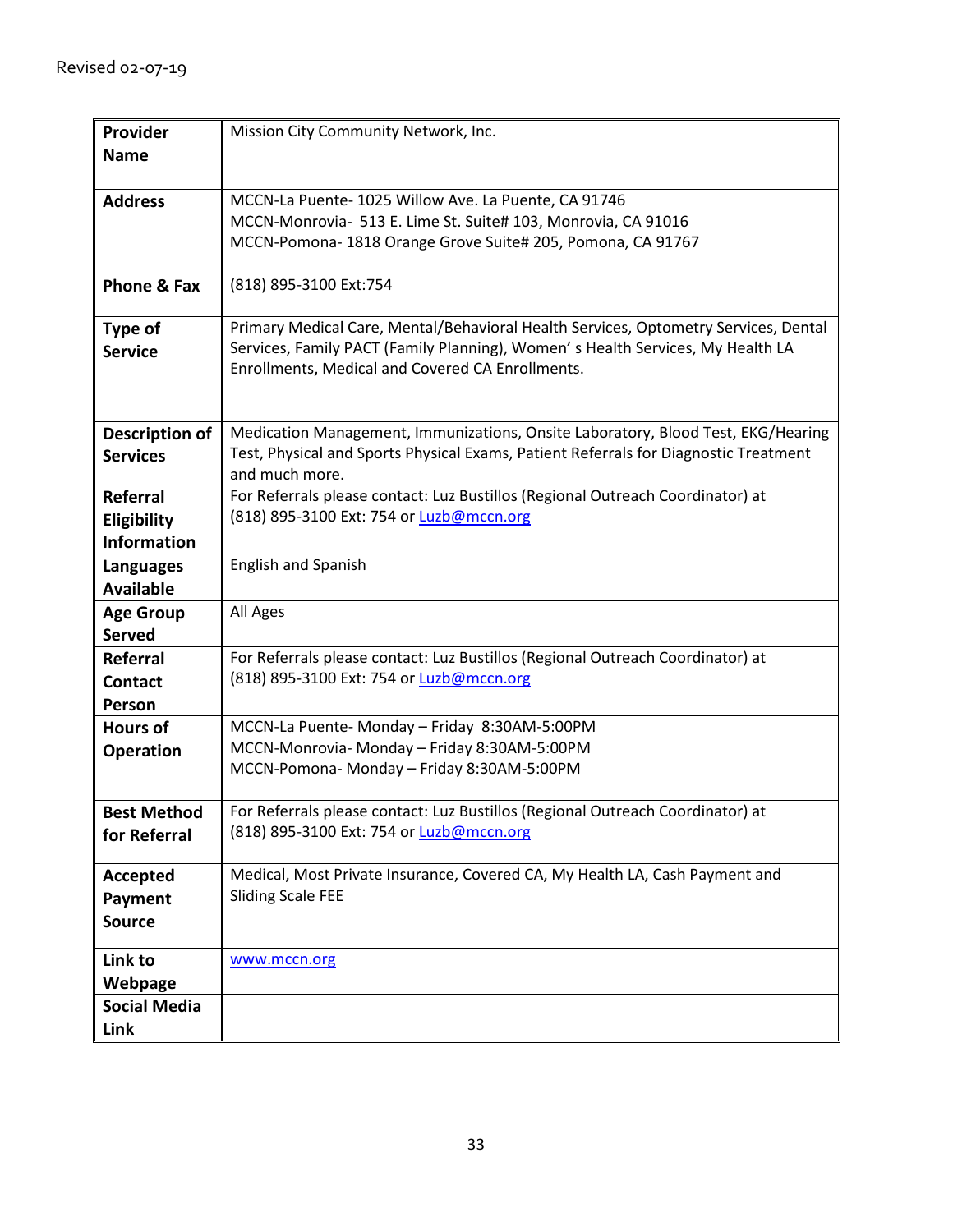| Provider              | National Council on Alcoholism and Drug Dependence of East San Gabriel & Pomona    |
|-----------------------|------------------------------------------------------------------------------------|
| <b>Name</b>           | Valleys, Inc. (NCADD)                                                              |
|                       |                                                                                    |
| <b>Address</b>        | 4626 N. Grand Avenue, Covina, CA 91724                                             |
|                       |                                                                                    |
| Phone & Fax           | (626)331-5316  Fax (626)332-2219                                                   |
|                       |                                                                                    |
| Type of               | <b>Substance Use Disorders</b>                                                     |
| <b>Service</b>        |                                                                                    |
|                       |                                                                                    |
| <b>Description of</b> | Outpatient SUD individual and group counseling following a full ASAM assessment to |
| <b>Services</b>       | determine appropriate level of care.                                               |
| Referral              | Open to general public                                                             |
| Eligibility           |                                                                                    |
| <b>Information</b>    |                                                                                    |
| <b>Languages</b>      | English                                                                            |
| <b>Available</b>      |                                                                                    |
| <b>Age Group</b>      | 12-90                                                                              |
| <b>Served</b>         |                                                                                    |
| Referral              | Cheryl Ruedi                                                                       |
| <b>Contact</b>        |                                                                                    |
| Person                |                                                                                    |
| <b>Hours of</b>       | M-Thursday 8:00A.M. - 9:00P.M., Fridays 8:00A.M. - 5:30 P.M.                       |
| <b>Operation</b>      |                                                                                    |
| <b>Best Method</b>    | Fax (626) 332-2219                                                                 |
| for Referral          |                                                                                    |
| <b>Accepted</b>       | Accept Medi-Cal, LA Care and self-pay                                              |
| Payment               |                                                                                    |
| <b>Source</b>         |                                                                                    |
| Link to               |                                                                                    |
| Webpage               | www.ncaddesgpv.org                                                                 |
| <b>Social Media</b>   | (if applicable)                                                                    |
| Link                  |                                                                                    |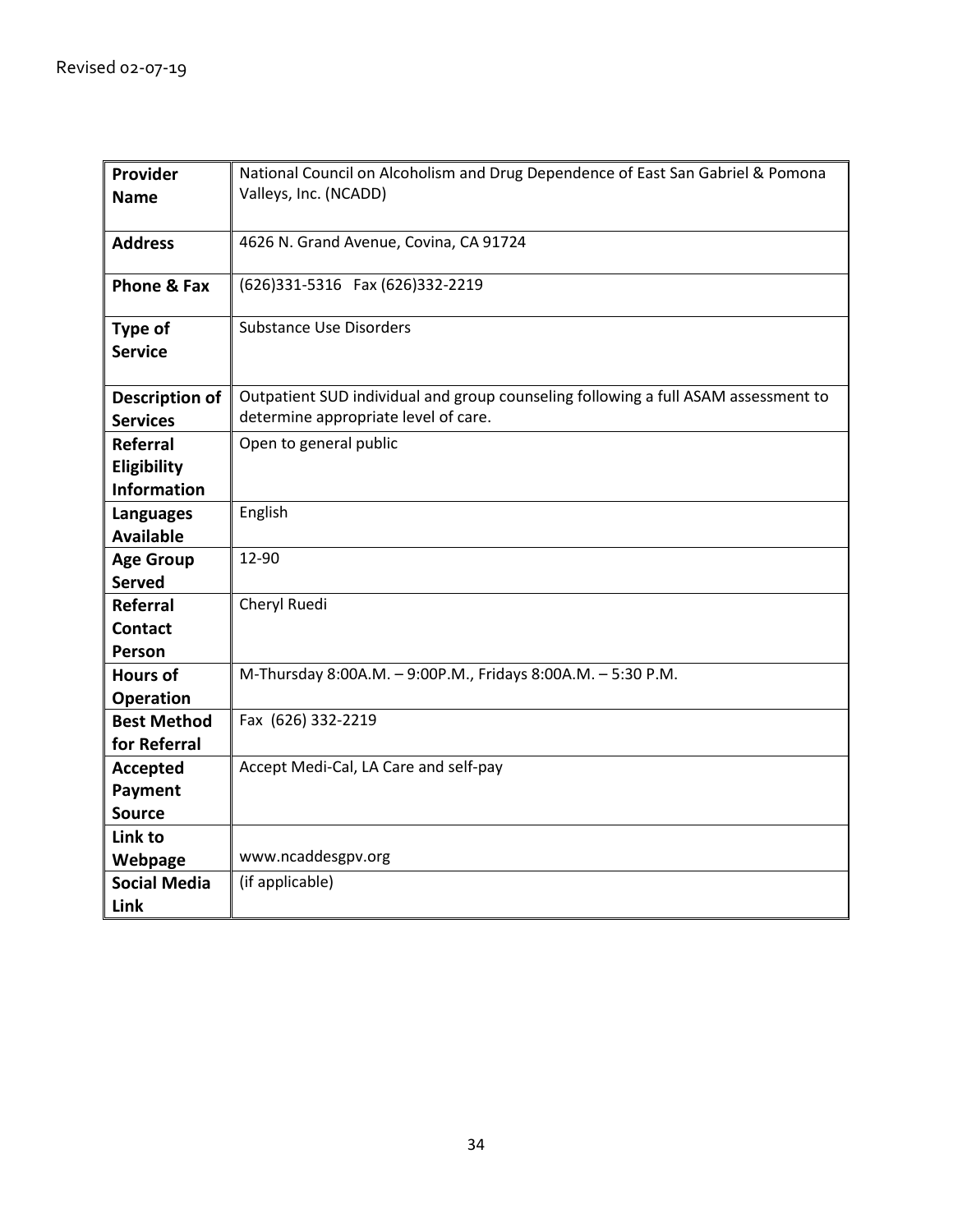| Provider               | Neighborhood Connections at Azusa City Library                                             |
|------------------------|--------------------------------------------------------------------------------------------|
| <b>Name</b>            |                                                                                            |
| <b>Address</b>         | 729 N. Dalton Ave.                                                                         |
|                        | Azusa, CA 91702                                                                            |
| <b>Phone &amp; Fax</b> | (626) 812-5100 (phone)                                                                     |
|                        | (626) 334-4868 (fax)                                                                       |
| Type of                | Referral services for various programs including those related to: employment,             |
| <b>Service</b>         | housing, health care, food, education, citizenship, family services, senior services, etc. |
|                        |                                                                                            |
| <b>Description of</b>  | Referral services encompassing various needs of the community.                             |
| <b>Services</b>        |                                                                                            |
| Referral               | N/A                                                                                        |
| Eligibility            |                                                                                            |
| <b>Information</b>     |                                                                                            |
| <b>Languages</b>       | English/Spanish                                                                            |
| <b>Available</b>       |                                                                                            |
| <b>Age Group</b>       | All ages                                                                                   |
| <b>Served</b>          |                                                                                            |
| <b>Referral</b>        | <b>Community Resource Specialists:</b>                                                     |
| <b>Contact</b>         | Yasmin Cardona ycardona@ci.azusa.ca.us or Malvina Rincón mrincon@ci.azusa.ca.us            |
| Person                 | Shared phone: (626) 812-5100                                                               |
| <b>Hours of</b>        | During library hours:                                                                      |
| <b>Operation</b>       | M-W 10am-9pm, Th 10am-6pm, Fr-Sat 10am-5pm                                                 |
|                        | Appointment must be made to ensure a Community Resource Specialist will be                 |
|                        | available.                                                                                 |
| <b>Best Method</b>     | Make an appointment by visiting the library, by calling (626) 812-5100, or by sending      |
| for Referral           | an e-mail to <i>ycardona@ci.azusa.ca.us</i> or mrincon@ci.azusa.ca.us                      |
|                        |                                                                                            |
| Accepted               | N/A                                                                                        |
| Payment                |                                                                                            |
| <b>Source</b>          |                                                                                            |
| Link to                | https://www.ci.azusa.ca.us/1495/Neighborhood-Connections                                   |
| Webpage                |                                                                                            |
| <b>Social Media</b>    | N/A                                                                                        |
| Link                   |                                                                                            |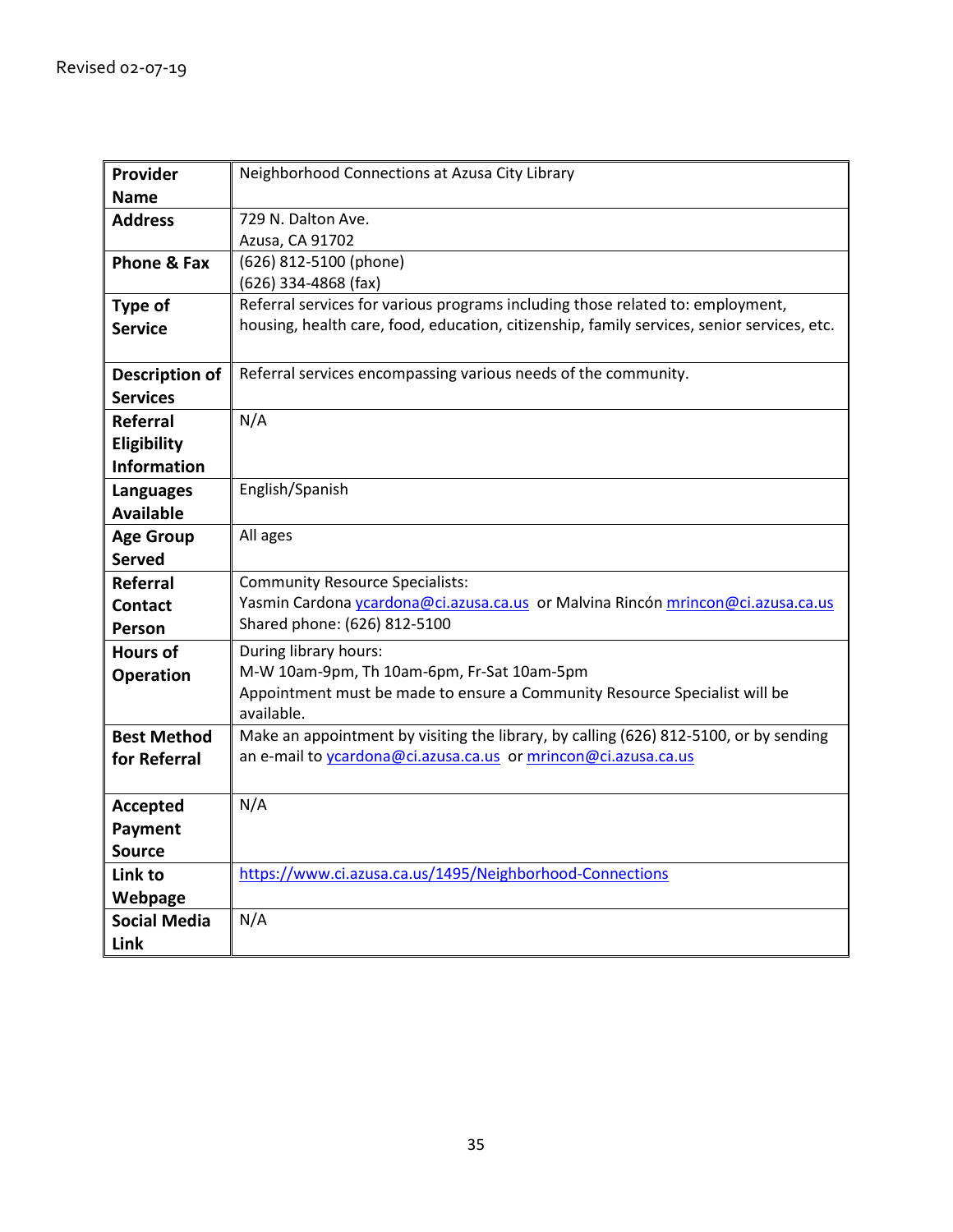| Provider               | Neighborhood Wellness Center                                                        |
|------------------------|-------------------------------------------------------------------------------------|
| <b>Name</b>            |                                                                                     |
|                        |                                                                                     |
| <b>Address</b>         | 795N. Dalton Avenue                                                                 |
|                        | Azusa, CA 91702                                                                     |
|                        |                                                                                     |
| <b>Phone &amp; Fax</b> | 626-812-5191                                                                        |
| Type of                | Ask-a-Nurse, Health Screenings, Case Coordination, Health Education, Health         |
| <b>Service</b>         | Navigation                                                                          |
|                        |                                                                                     |
| Description of         | Blood pressure screenings; Education on stress reduction, walking and mobility,     |
| <b>Services</b>        | healthy eating and nutrition, diabetes prevention and management, obesity           |
|                        | prevention, STDs, Alcohol/drug use, smoking cessation; walking program; Information |
|                        | on heart disease, COPD, stroke, diabetes, cancer, depression/anxiety, parenting;    |
|                        | disease prevention; referrals; and medication information                           |
| <b>Referral</b>        | We help everyone, no restrictions.                                                  |
| Eligibility            |                                                                                     |
| <b>Information</b>     |                                                                                     |
| <b>Languages</b>       | <b>English and Spanish</b>                                                          |
| <b>Available</b>       |                                                                                     |
| <b>Age Group</b>       | All ages                                                                            |
| <b>Served</b>          |                                                                                     |
| <b>Referral</b>        | Please include special instruction if applicable<br><b>Contact Elena Landeros</b>   |
| <b>Contact</b>         |                                                                                     |
| Person                 |                                                                                     |
| <b>Hours of</b>        |                                                                                     |
| <b>Operation</b>       | Tuesday and Thursday 8am-2pm                                                        |
| <b>Best Method</b>     | Email, Phone number, fax, etc<br>Phone call 626-812-5191                            |
| for Referral           |                                                                                     |
| <b>Accepted</b>        | All services are free                                                               |
| Payment                |                                                                                     |
| <b>Source</b>          |                                                                                     |
| Link to                |                                                                                     |
| Webpage                | Currently, no webpage                                                               |
| <b>Social Media</b>    | (if applicable)                                                                     |
| Link                   |                                                                                     |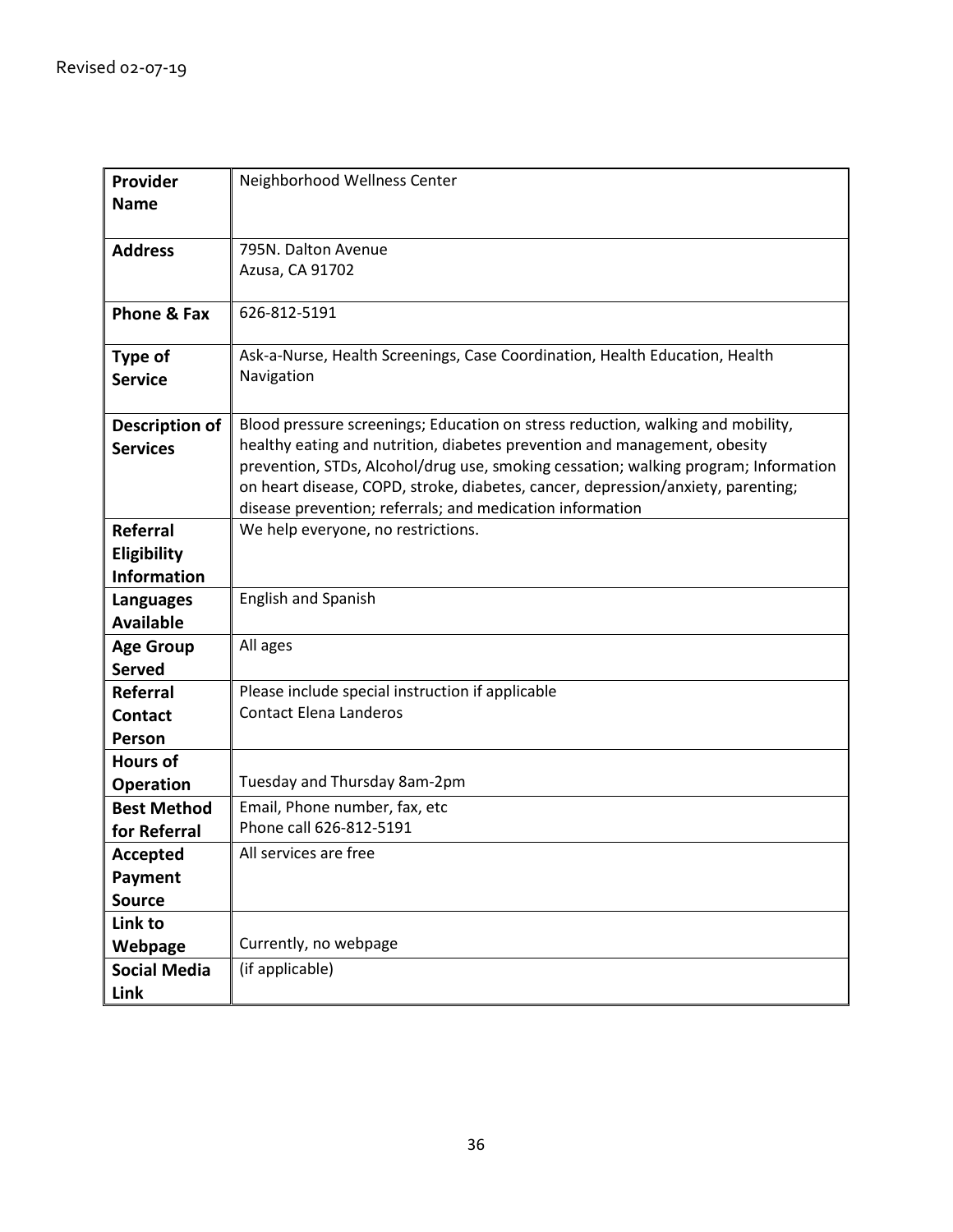| Provider<br><b>Name</b>                              | Pacific Clinics- Hope Drop In Center                                                                                                                                                                                                                                                                                                                                                                                                                                                                                                                                                                                                                                                                                                                                                                                                                                                                    |
|------------------------------------------------------|---------------------------------------------------------------------------------------------------------------------------------------------------------------------------------------------------------------------------------------------------------------------------------------------------------------------------------------------------------------------------------------------------------------------------------------------------------------------------------------------------------------------------------------------------------------------------------------------------------------------------------------------------------------------------------------------------------------------------------------------------------------------------------------------------------------------------------------------------------------------------------------------------------|
| <b>Address</b>                                       | 13001 Ramona Blvd., Irwindale CA 91706                                                                                                                                                                                                                                                                                                                                                                                                                                                                                                                                                                                                                                                                                                                                                                                                                                                                  |
| Phone & Fax                                          |                                                                                                                                                                                                                                                                                                                                                                                                                                                                                                                                                                                                                                                                                                                                                                                                                                                                                                         |
| <b>Type of</b><br><b>Service</b>                     | Resource center and mental health services for TAY (16-25)                                                                                                                                                                                                                                                                                                                                                                                                                                                                                                                                                                                                                                                                                                                                                                                                                                              |
| Description of<br><b>Services</b>                    | The Hope Drop In Center provides daily safety and basic supports at no cost for TAY (16-<br>25). Our Drop In Center provides a "low-demand, high tolerance" environment in which TAY<br>can make new friends, participate in social activities, access computers, books, music, and<br>games. As the youth become ready, the case managers and peer partners can connect them<br>to the services and supports they need in order to work toward stability and recovery. Drop<br>in Center services include the following:<br>-Shower & Laundry Facility<br>- Transportation to & from Center<br>-Meals<br>-Case Management Services<br>-Clothing/Shoes<br>-Linkage to Substance Abuse Treatment<br>-Computers/Internet<br>-Employment Readiness<br>-Social Activities<br>-Housing Assistance<br>-Mental Health Services/Linkage<br>-Peer Support Groups<br>(Medi-cal required for in house MH services) |
| <b>Referral</b><br>Eligibility<br><b>Information</b> | Must be between the ages of 16 to 25. No referral needed. Walk ins welcome.                                                                                                                                                                                                                                                                                                                                                                                                                                                                                                                                                                                                                                                                                                                                                                                                                             |
| <b>Languages</b><br><b>Available</b>                 | English & Spanish                                                                                                                                                                                                                                                                                                                                                                                                                                                                                                                                                                                                                                                                                                                                                                                                                                                                                       |
| <b>Age Group</b><br><b>Served</b>                    | $16 - 25$                                                                                                                                                                                                                                                                                                                                                                                                                                                                                                                                                                                                                                                                                                                                                                                                                                                                                               |
| Referral<br><b>Contact</b><br>Person                 | Please include special instruction if applicable<br>Any questions can be directed to:<br>Janet Fonseca or Yesenia Eduardo<br>(626) 337-3828                                                                                                                                                                                                                                                                                                                                                                                                                                                                                                                                                                                                                                                                                                                                                             |
| <b>Hours of</b><br><b>Operation</b>                  | Monday - Thursday<br>$10:00$ AM $- 6:00$ PM<br>Friday - Sunday<br>$9:00$ AM $-5:00$ PM                                                                                                                                                                                                                                                                                                                                                                                                                                                                                                                                                                                                                                                                                                                                                                                                                  |
| <b>Best Method</b><br>for Referral                   | Email, Phone number, fax, etc<br>Walk in or call (626) 337-3828                                                                                                                                                                                                                                                                                                                                                                                                                                                                                                                                                                                                                                                                                                                                                                                                                                         |
| Accepted<br>Payment<br><b>Source</b>                 | Drop In Center services are provided at no cost. However, medi-cal is required in order to<br>enroll in mental health services (Therapy, Individual case management, and Medication<br>Support).                                                                                                                                                                                                                                                                                                                                                                                                                                                                                                                                                                                                                                                                                                        |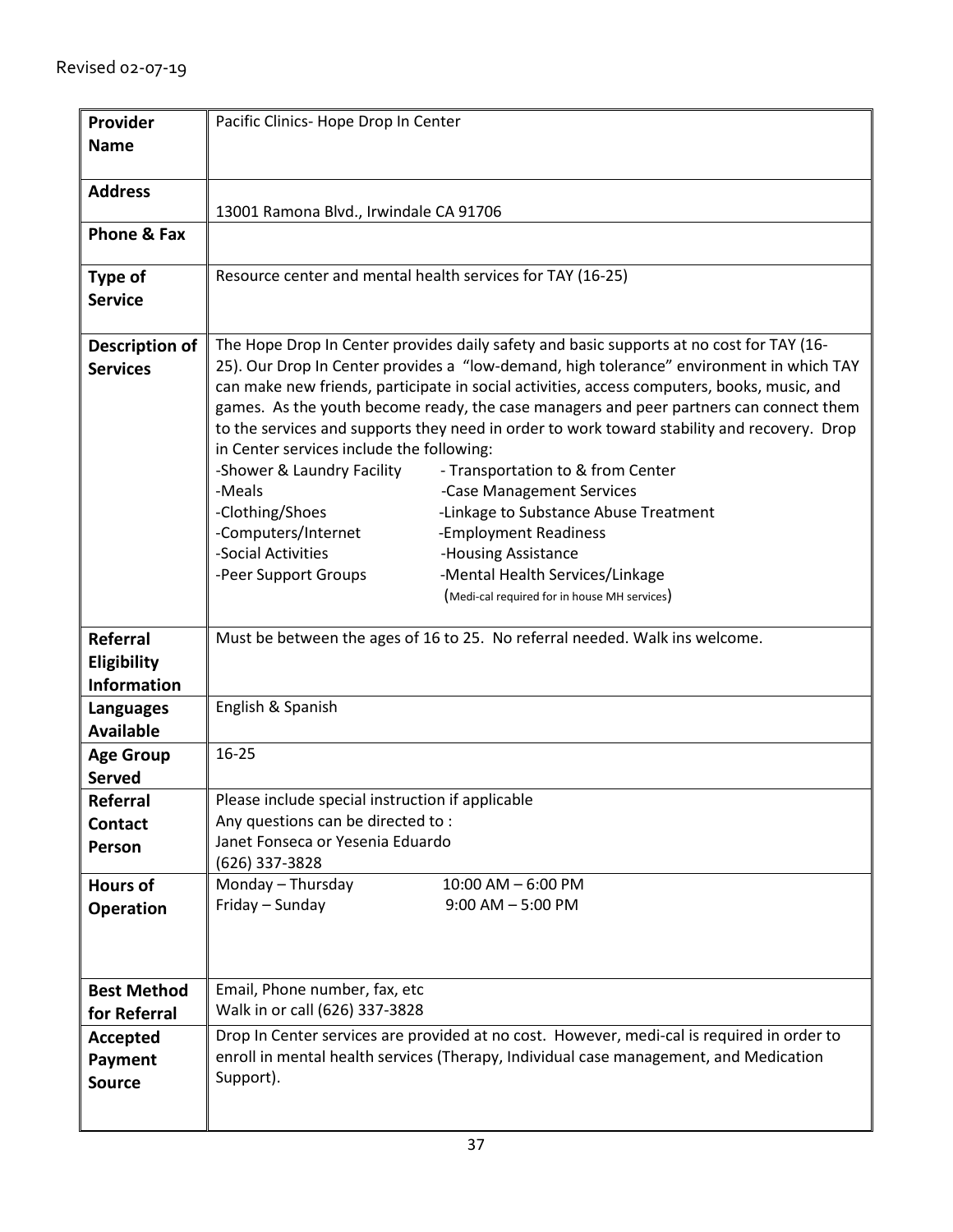| Revised 02-07-19 |
|------------------|
|------------------|

|                            | http://www.pacificclinics.org/             |
|----------------------------|--------------------------------------------|
| Link to                    |                                            |
| Webpage                    |                                            |
| <sup>'I</sup> Social Media | (if applicable)                            |
| Link                       | https://www.facebook.com/HopeDropInCenter/ |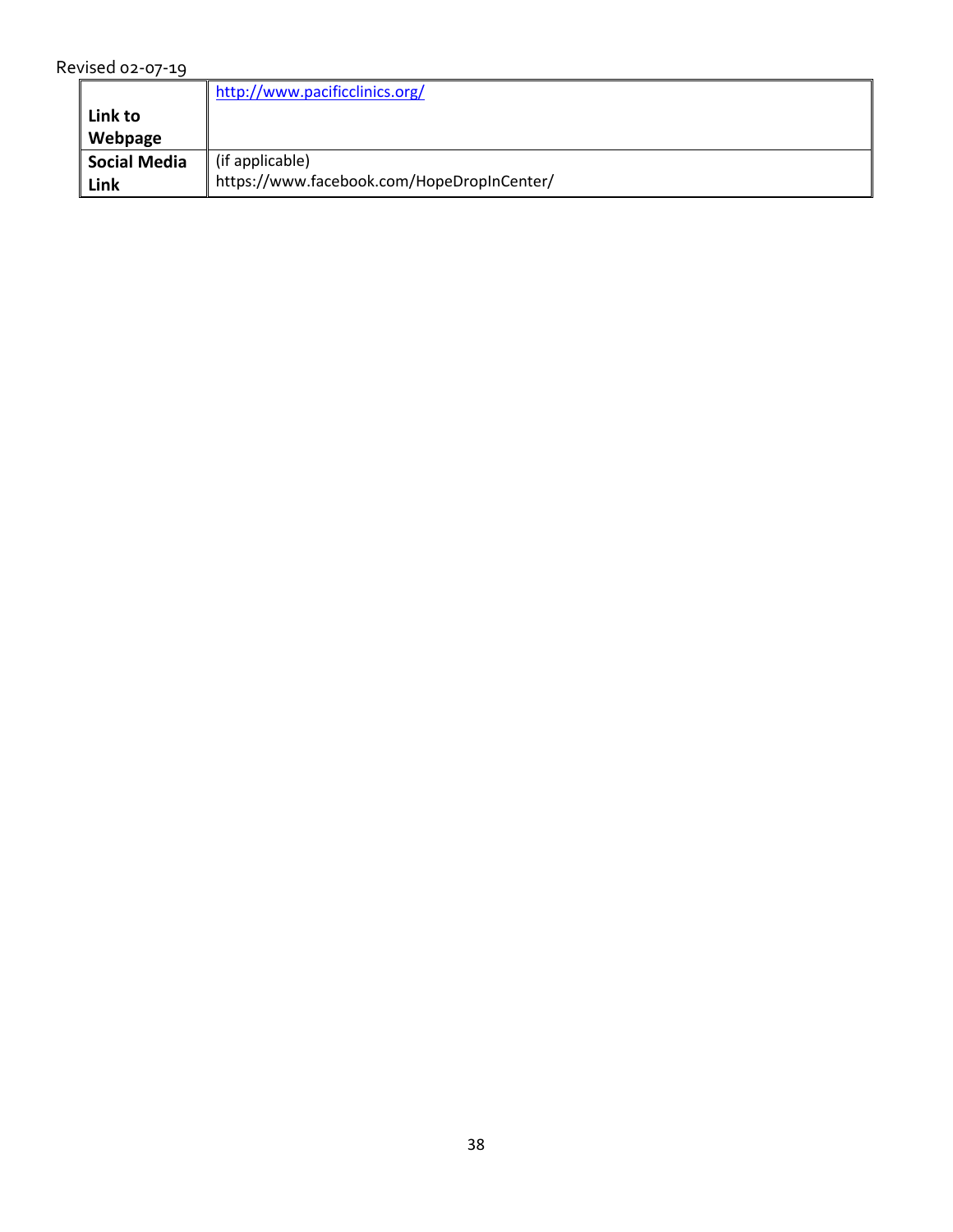| Provider              | Planned Parenthood Pasadena & San Gabriel Valley                                                                                                                        |
|-----------------------|-------------------------------------------------------------------------------------------------------------------------------------------------------------------------|
| <b>Name</b>           | Glendora Health Center                                                                                                                                                  |
|                       |                                                                                                                                                                         |
| <b>Address</b>        | 130 W. Route 66, Ste 100                                                                                                                                                |
|                       | Glendora, CA 91740                                                                                                                                                      |
|                       |                                                                                                                                                                         |
| Phone & Fax           | P: 626-798-0706                                                                                                                                                         |
|                       | F: 626-691-1177                                                                                                                                                         |
|                       |                                                                                                                                                                         |
| Type of               |                                                                                                                                                                         |
| <b>Service</b>        | <b>Family Planning and Abortion Services</b>                                                                                                                            |
|                       |                                                                                                                                                                         |
| <b>Description of</b> | Birth control, Emergency Contraception, Pregnancy Testing & Options counseling,                                                                                         |
| <b>Services</b>       | Medication Abortion Services, STI Testing & Treatment, HIV Testing & Prevention                                                                                         |
|                       | (PEP/PrEP), HPV Vaccine, Essure Sterilization, Cancer Screenings, Health Education<br>Prefer patient to bring referral documents and any appropriate medical records at |
| Referral              | time of visit; can request records if unable to obtain                                                                                                                  |
| Eligibility           |                                                                                                                                                                         |
| <b>Information</b>    |                                                                                                                                                                         |
| <b>Languages</b>      | English, Spanish - All other languages available through translation service                                                                                            |
| <b>Available</b>      |                                                                                                                                                                         |
| <b>Age Group</b>      | Ages 12 and up                                                                                                                                                          |
| <b>Served</b>         |                                                                                                                                                                         |
| Referral              | Leticia Giuliani, Health Center Manager: 626-794-5737 x116                                                                                                              |
| <b>Contact</b>        |                                                                                                                                                                         |
| Person                |                                                                                                                                                                         |
| <b>Hours of</b>       |                                                                                                                                                                         |
| <b>Operation</b>      | Mon-Tue: 10am-6pm; Wed-Fri: 11am-7pm; Sat: 8am-4pm                                                                                                                      |
| <b>Best Method</b>    | Email, Phone number, fax, etc                                                                                                                                           |
| for Referral          |                                                                                                                                                                         |
| <b>Accepted</b>       | Family PACT (FPACT), Medi-Cal, various other insurances (Please call for more                                                                                           |
| Payment               | information)                                                                                                                                                            |
| <b>Source</b>         |                                                                                                                                                                         |
| Link to               | www.pppsgv.org                                                                                                                                                          |
| Webpage               |                                                                                                                                                                         |
| <b>Social Media</b>   | Facebook/Twitter/Instagram @pppsgv                                                                                                                                      |
| Link                  |                                                                                                                                                                         |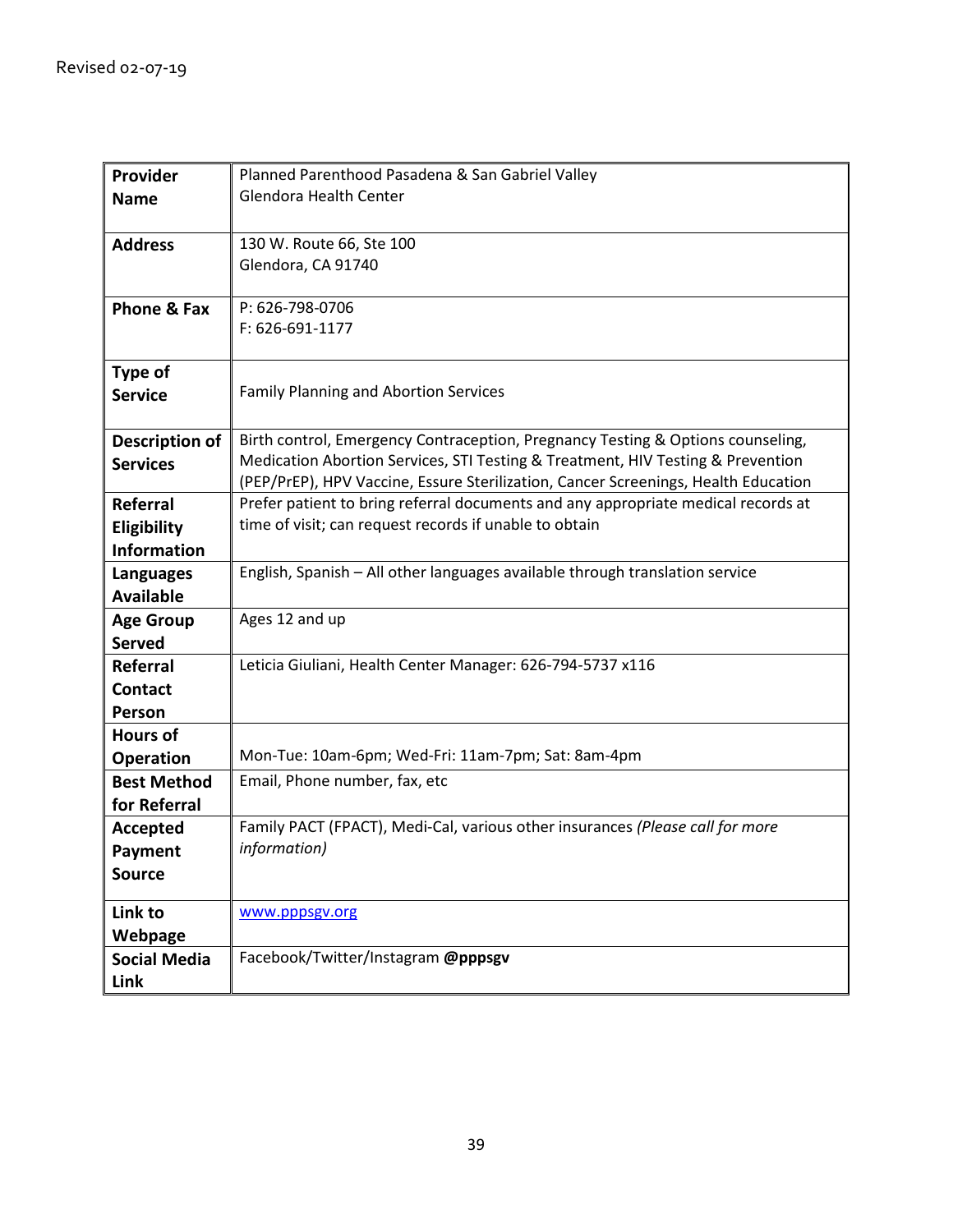| <b>Provider Name</b>                   |                                                                                         |
|----------------------------------------|-----------------------------------------------------------------------------------------|
|                                        | San Gabriel Children's Center                                                           |
| <b>Address</b>                         | 4740 N. Grand Ave. Covina, Ca 91724                                                     |
| Phone & Fax                            |                                                                                         |
|                                        | (626) 859-2089<br>Fax: (626) 331-3190                                                   |
| <b>Type of Service</b>                 | Mental Health Services for children & youth 2 to 25 years old. Outpatient Services,     |
|                                        | Recovery Resilience, Reintegration Services, Intensive Field Capable clinical Services, |
|                                        | WRAP, Therapeutic Behavioral Services and Residential Level 14 group homes.             |
|                                        |                                                                                         |
| <b>Description of</b>                  | Outpatient Mental Health services for children & youth 2 to 25 years old. Evidence      |
| <b>Services</b>                        | Based Practices include: Parent Child Interaction Therapy, Managing and Adapting        |
|                                        | Practices, Trauma Focused Cognitive Behavioral Therapy and Seeking Safety.              |
|                                        | Recovery, Resilience, Reintegration Services are field capable mental health services   |
|                                        | for children and youth.                                                                 |
| <b>Referral</b>                        | Children and youth need to quality for mental health after an assessment is             |
| Eligibility                            | completed and have full scope Medi-Cal. Intensive Field Capable Clinical Services and   |
| <b>Information</b>                     | WRAP referrals come from DCFS and probation. Residential level 14 group homes           |
|                                        | referrals must be screened through the Department of Interagency Placement              |
|                                        | Screening Committee. Therapeutic Behavioral Services referrals must have Medi-Cal.      |
| <b>Languages</b>                       | English, Spanish                                                                        |
| <b>Available</b>                       |                                                                                         |
| <b>Age Group</b>                       | Children and youth ages 2 years old to 25 years old                                     |
| <b>Served</b>                          |                                                                                         |
| <b>Referral Contact</b>                | Call 626-859-2089 to submit referral                                                    |
| Person                                 |                                                                                         |
| <b>Hours of</b>                        |                                                                                         |
| <b>Operation</b><br><b>Best Method</b> | 8 am to 5 pm Monday through Friday<br>Phone: 626-859-2089 Fax: 626-331-3190             |
| for Referral                           |                                                                                         |
| Accepted                               | Children and youth need to have full scope Medi-Cal                                     |
| <b>Payment Source</b>                  |                                                                                         |
|                                        |                                                                                         |
|                                        |                                                                                         |
| Link to                                | Sangabrielchild.com                                                                     |
| Webpage                                |                                                                                         |
| <b>Social Media</b>                    | (if applicable)                                                                         |
| Link                                   |                                                                                         |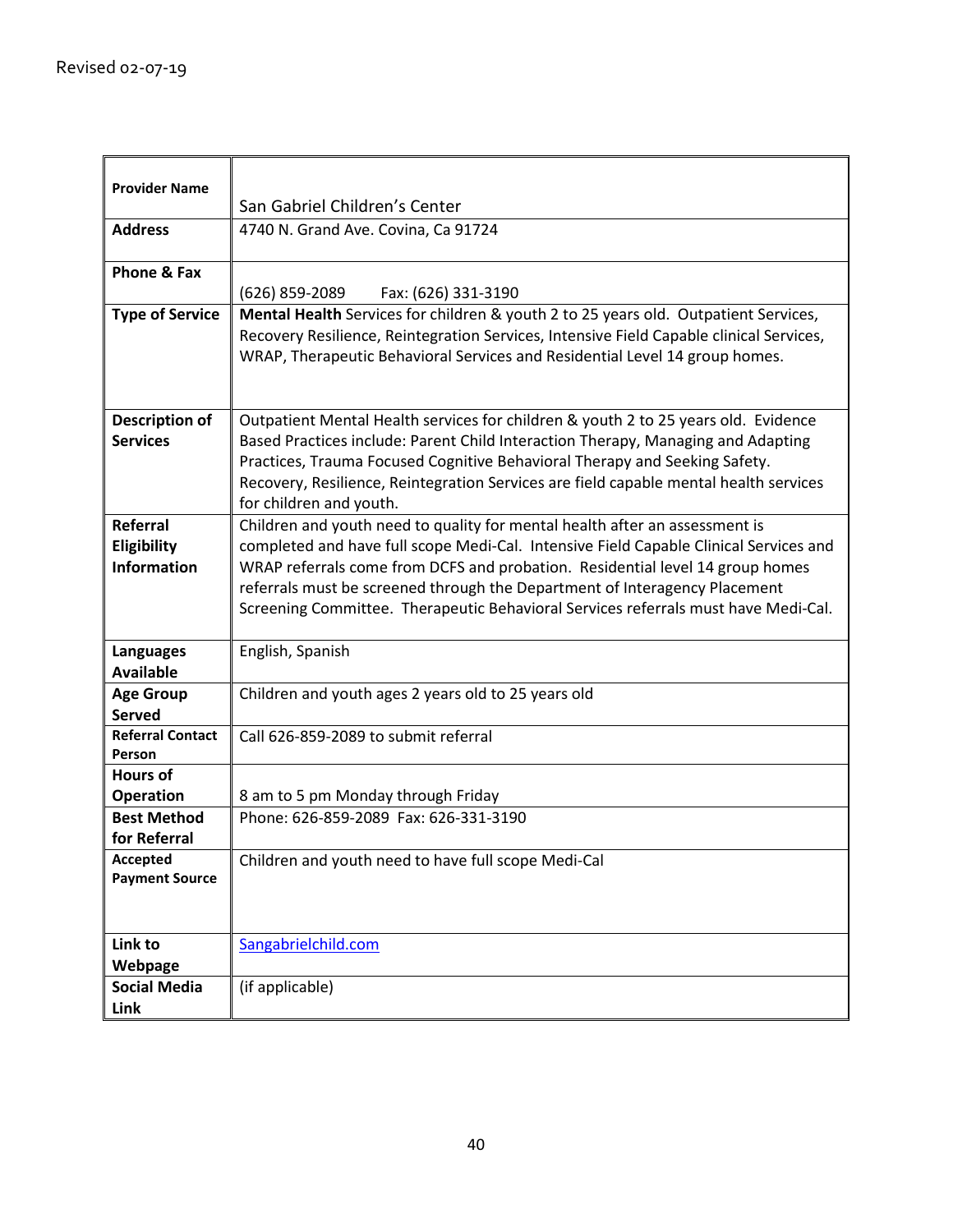| Provider            | Service Center for Independent Life                                                     |
|---------------------|-----------------------------------------------------------------------------------------|
| <b>Name</b>         |                                                                                         |
|                     |                                                                                         |
| <b>Address</b>      | 107 S Spring St Claremont, CA 91711                                                     |
|                     |                                                                                         |
| Phone & Fax         | 909-621-6722<br>fax-909445-0727                                                         |
| Type of             | We provide services to people with disabilities and seniors to help them to lead a safe |
| <b>Service</b>      | and independent life.                                                                   |
|                     |                                                                                         |
|                     |                                                                                         |
| Description of      | Peer Counseling, advocacy, independent living skills classes, information & referral,   |
| <b>Services</b>     | transition services. Youth transition services.                                         |
| <b>Referral</b>     | none                                                                                    |
| Eligibility         |                                                                                         |
| <b>Information</b>  |                                                                                         |
| <b>Languages</b>    | English, Spanish, Chinese, Vietnemese                                                   |
| <b>Available</b>    |                                                                                         |
| <b>Age Group</b>    | All people with Disabilities, Seniors                                                   |
| <b>Served</b>       |                                                                                         |
| <b>Referral</b>     | Jeanette Heitmann                                                                       |
| <b>Contact</b>      |                                                                                         |
| Person              |                                                                                         |
| <b>Hours of</b>     | 8-4:30 M-F                                                                              |
| <b>Operation</b>    |                                                                                         |
| <b>Best Method</b>  | Email, Phone number, fax, etc                                                           |
| for Referral        |                                                                                         |
| <b>Accepted</b>     | No payment needed                                                                       |
| Payment             |                                                                                         |
| <b>Source</b>       |                                                                                         |
| Link to             | www.scil-ilc.org                                                                        |
| Webpage             |                                                                                         |
| <b>Social Media</b> | Facebook-Service Center for Independent Life                                            |
| Link                |                                                                                         |
|                     |                                                                                         |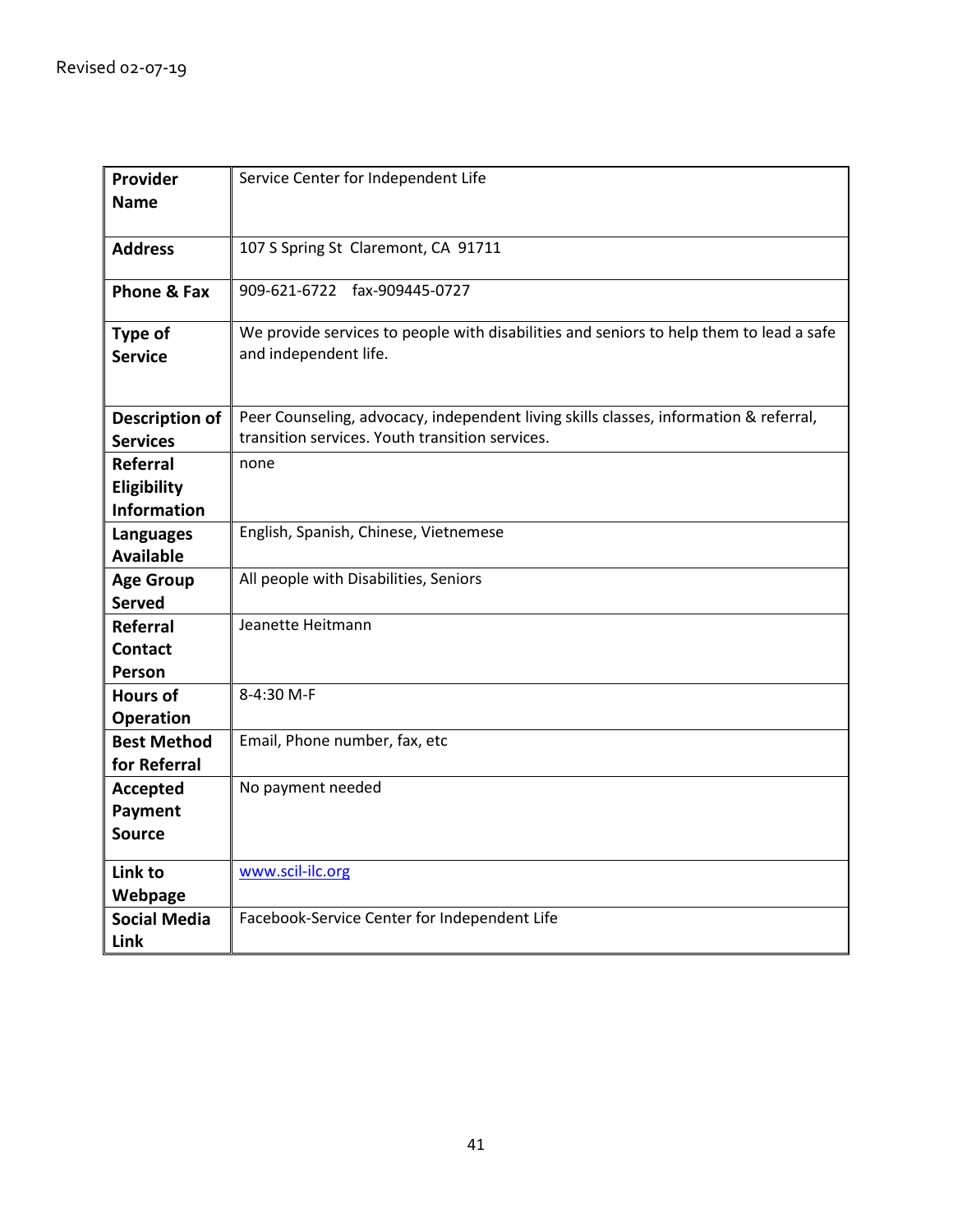| Provider               | Social Model Recovery Systems                                                        |
|------------------------|--------------------------------------------------------------------------------------|
|                        |                                                                                      |
| <b>Name</b>            |                                                                                      |
|                        |                                                                                      |
| <b>Address</b>         | 223 E. Rowland St. Covina, Ca 91723                                                  |
| <b>Phone &amp; Fax</b> | 626-332-3145<br>Fax: 626-974-4164                                                    |
|                        |                                                                                      |
| Type of                | Substance Use Disorder and Mental Health Services                                    |
| <b>Service</b>         |                                                                                      |
|                        |                                                                                      |
| <b>Description of</b>  | Substance Use Disorder Treatment Services, Co-Occurring Disorder Treatment           |
| <b>Services</b>        | Services, Residential and Outpatient Services, Adolescent Programs, Adult Programs   |
|                        | (men and women), Women with Children 5 y/o and under, women who are pregnant,        |
|                        | and Veterans (men and women)                                                         |
| Referral               | We are unable to service individuals who have a history of fire-setting, excessive   |
| Eligibility            | violence or a registered sex offender in any of our programs that are near a school. |
| <b>Information</b>     | We can conduct a screening and assessment on any individual, regardless of exclusion |
|                        | criteria.                                                                            |
|                        |                                                                                      |
| <b>Languages</b>       | English, Spanish                                                                     |
| <b>Available</b>       |                                                                                      |
| <b>Age Group</b>       | $13+$                                                                                |
| <b>Served</b>          |                                                                                      |
| <b>Referral</b>        | Melissa Morales, Community Relations Coordinator                                     |
| <b>Contact</b>         | 626-260-4282                                                                         |
| Person                 |                                                                                      |
| <b>Hours of</b>        | 8 am to 9pm/365 days a year                                                          |
| <b>Operation</b>       |                                                                                      |
|                        |                                                                                      |
| <b>Best Method</b>     | Please call our screening and assessment hotline at 626-332-3145 and choosing        |
| for Referral           | option #1. From there, one of our CARE counselors will determine which location and  |
|                        | services we offer best fits the caller.                                              |
| Accepted               | We accept and are in network with most insurance companies including but not         |
| Payment                | limited to MHN, Anthem, Optum, HMC Health Networks, Aetna, Kaiser Permanente,        |
| <b>Source</b>          | Value Options, BlueShield, Medi-Cal, and uninsured individuals.                      |
|                        |                                                                                      |
|                        |                                                                                      |
|                        |                                                                                      |
| Link to                | http://www.socialmodelrecovery.org/                                                  |
| Webpage                |                                                                                      |
| <b>Social Media</b>    | (if applicable)                                                                      |
| Link                   |                                                                                      |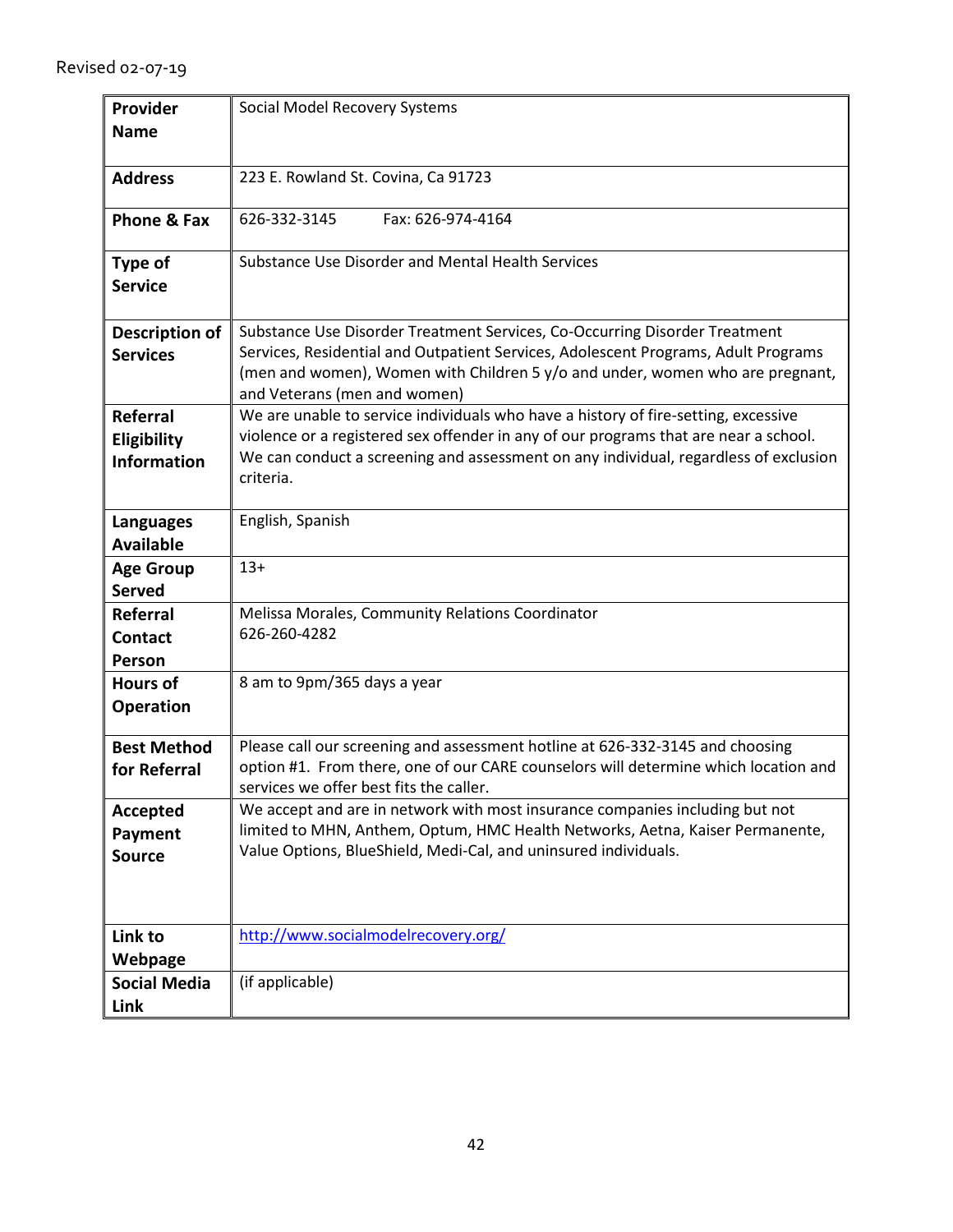| Provider              | <b>SPIRITT Family Services</b>                                                         |
|-----------------------|----------------------------------------------------------------------------------------|
| <b>Name</b>           |                                                                                        |
| <b>Address</b>        | 2000 Tyler Ave. S. El Monte, CA 91733                                                  |
|                       |                                                                                        |
| Phone & Fax           | Phone: (626) 442-1400                                                                  |
|                       | Fax: (626) 442-1144                                                                    |
| <b>Type of</b>        | Services Available: Early Intervention, Mental Health, Substance Abuse Treatment,      |
| <b>Service</b>        | Community Referral and Support, Caregiver Support, In-Home Case management,            |
|                       | Domestic Violence Support, Anger Management Group, Parenting (20/52 Weeks),            |
|                       | Family Structured Activities, Family Communication Skills and Medication Support       |
|                       | Services.                                                                              |
|                       | Services for: Infants, Children, Youth, Young Adults, Adults, and their Families.      |
| <b>Description of</b> | Early Intervention: Ensuring safety and well-being for children 0-5 and their families |
| <b>Services</b>       | by offering resources, case management and treatment.                                  |
|                       | Mental Health: Individual and family Counseling.                                       |
|                       | Substance Abuse Treatment: Outpatient services for teens and adults which includes     |
|                       | group counseling, alcohol and drug testing and case management.                        |
| <b>Referral</b>       | Most of our services are free of cost to clients who have Medi-Cal. No insurance is    |
| Eligibility           | required for client who have an open case with DCFS.                                   |
| <b>Information</b>    |                                                                                        |
| <b>Languages</b>      | <b>English and Spanish</b>                                                             |
| <b>Available</b>      |                                                                                        |
| <b>Age Group</b>      | Infants, Children, Youth, Young Adults, Adults, and their Families.                    |
| <b>Served</b>         |                                                                                        |
| <b>Referral</b>       | Our referral call center phone number is (855)714-8800                                 |
| <b>Contact</b>        |                                                                                        |
| Person                |                                                                                        |
| <b>Hours of</b>       | Mon-Fri                                                                                |
| <b>Operation</b>      | 9:00 am to 5:00 pm                                                                     |
| <b>Best Method</b>    | Email, Phone number, fax, etc                                                          |
| for Referral          | Phone: 855-714-8800                                                                    |
| <b>Accepted</b>       | Medi-cal or sliding scale based on income                                              |
| Payment               |                                                                                        |
| <b>Source</b>         |                                                                                        |
| Link to               | www.spiritt.org                                                                        |
| Webpage               |                                                                                        |
| <b>Social Media</b>   | https://twitter.com/SPIRITTFamily                                                      |
| Link                  | https://www.facebook.com/spirittfamilyservices                                         |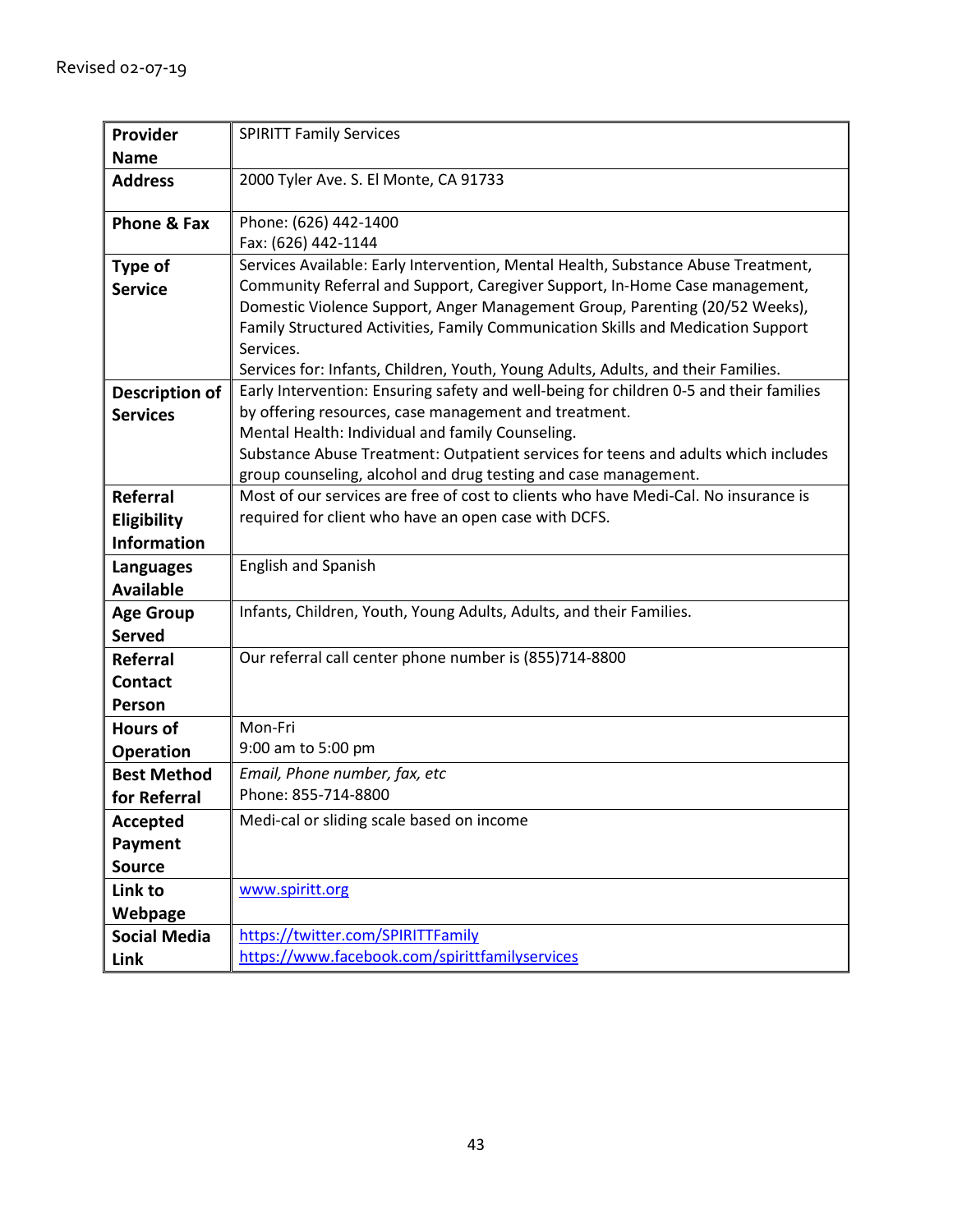| Provider<br><b>Name</b>                  | <b>Teen Line</b>                                                                                                                                                                                                                                                                                                                                                                                                                                                                                                                                                                                                                                                                                                                                                                                                                                                                                                                                                                                                                                                                                                                                                                                                                                                                                                                                                     |
|------------------------------------------|----------------------------------------------------------------------------------------------------------------------------------------------------------------------------------------------------------------------------------------------------------------------------------------------------------------------------------------------------------------------------------------------------------------------------------------------------------------------------------------------------------------------------------------------------------------------------------------------------------------------------------------------------------------------------------------------------------------------------------------------------------------------------------------------------------------------------------------------------------------------------------------------------------------------------------------------------------------------------------------------------------------------------------------------------------------------------------------------------------------------------------------------------------------------------------------------------------------------------------------------------------------------------------------------------------------------------------------------------------------------|
| <b>Address</b>                           | PO Box 48750, Los Angeles, CA 90048-0750                                                                                                                                                                                                                                                                                                                                                                                                                                                                                                                                                                                                                                                                                                                                                                                                                                                                                                                                                                                                                                                                                                                                                                                                                                                                                                                             |
| Phone & Fax                              | General Office: (310) 423 - 3401<br>Fax: (310) 423 - 0456<br>Hotline:<br>Toll Free: 310-855-HOPE (4673)<br>USA & Canada: 310-TLC-TEEN (852-8336)<br>6:00 pm $-$ 10:00 pm PST<br>Text Message:<br>Text "TEEN" to 839863<br>6:00 pm $-9:00$ pm PST                                                                                                                                                                                                                                                                                                                                                                                                                                                                                                                                                                                                                                                                                                                                                                                                                                                                                                                                                                                                                                                                                                                     |
| Type of<br><b>Service</b>                | Teen-to-teen hotline<br>Phone, text and email<br>Answers to what other teens are asking about<br>https://teenlineonline.org/talk-now/<br>Message Boards: Online community of hope & support<br>https://teenlineonline.org/board/<br>Youth Yellow Pages: Printed and mobile app resource directory<br>https://teenlineonline.org/yyp/<br>Parent and Professional Trainings https://teenlineonline.org/trainings/<br>Outreach https://teenlineonline.org/outreach/                                                                                                                                                                                                                                                                                                                                                                                                                                                                                                                                                                                                                                                                                                                                                                                                                                                                                                     |
| <b>Description of</b><br><b>Services</b> | Teen Line is a hotline for teenagers which operates every evening from 6:00pm to<br>10:00pm PST. If you have a problem or just want to talk with another teen who<br>understands, then this is the right place for you! You can call us at 800-TLC-TEEN (852-<br>8336), text us by texting "TEEN" to 839863 or email us here. Teen Line also offers<br>message boards, resources and information.<br>The Teen Line volunteers who answer the calls, emails and texts are Southern<br>California teenagers who have received specialized training. They won't judge you or<br>give advice - their job is to listen to your feelings and help you to clarify your<br>concerns, define the options available to you, and help you make positive decisions.<br>No problem is too small, too large, or too shocking for the Teen Line volunteers.<br>Issues that teenagers are dealing with include abuse, depression, divorce, bullying,<br>anxiety, gangs, gender identity, homelessness, pregnancy, relationships, sexuality,<br>violence, substance abuse, self-harm, and suicide.<br>In addition to our hotline, we have message boards for the worldwide online<br>community. We produce our Youth Yellow Pages which is a printed and mobile app<br>directory of resources. Teen Line also offers Outreach Presentations and Parent and<br>Professional Trainings. |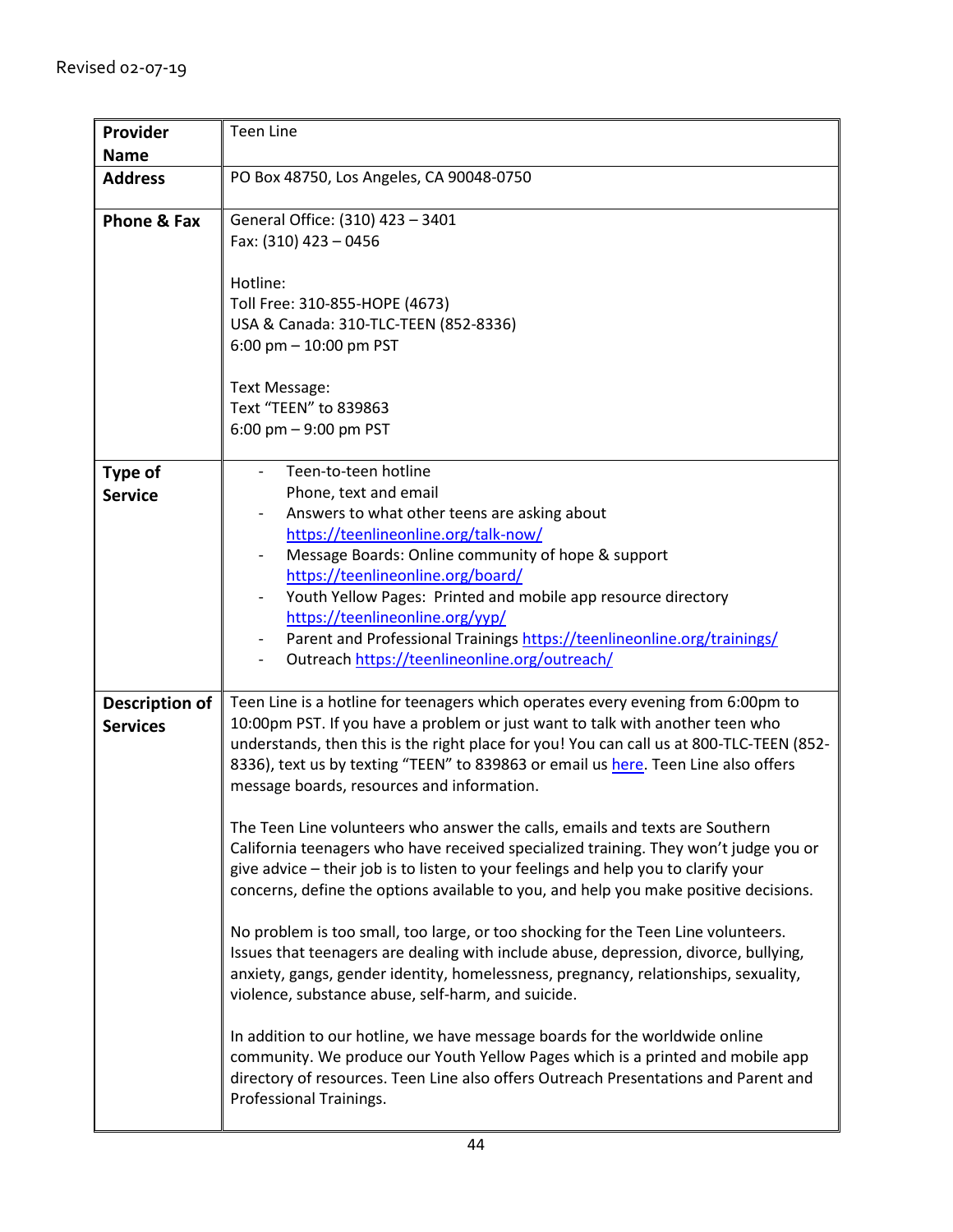| Referral            | N/A                                                                       |
|---------------------|---------------------------------------------------------------------------|
| Eligibility         |                                                                           |
| <b>Information</b>  |                                                                           |
| <b>Languages</b>    | English                                                                   |
| <b>Available</b>    |                                                                           |
| <b>Age Group</b>    | $13 - 18$                                                                 |
| <b>Served</b>       |                                                                           |
| <b>Referral</b>     | N/A                                                                       |
| <b>Contact</b>      |                                                                           |
| Person              |                                                                           |
| <b>Hours of</b>     | Open 7 days a week from 6pm - 10pm for calls & 5:30 pm - 9:00 pm for text |
| <b>Operation</b>    | messages                                                                  |
| <b>Best Method</b>  | Email, Phone number, fax, etc                                             |
| for Referral        |                                                                           |
| <b>Accepted</b>     | N/A                                                                       |
| Payment             |                                                                           |
| <b>Source</b>       |                                                                           |
| Link to             |                                                                           |
| Webpage             | https://teenlineonline.org/                                               |
| <b>Social Media</b> | https://www.facebook.com/teenlineonline/                                  |
| Link                | https://twitter.com/TEENLINEONLINE                                        |
|                     | https://www.instagram.com/teenlineonline/                                 |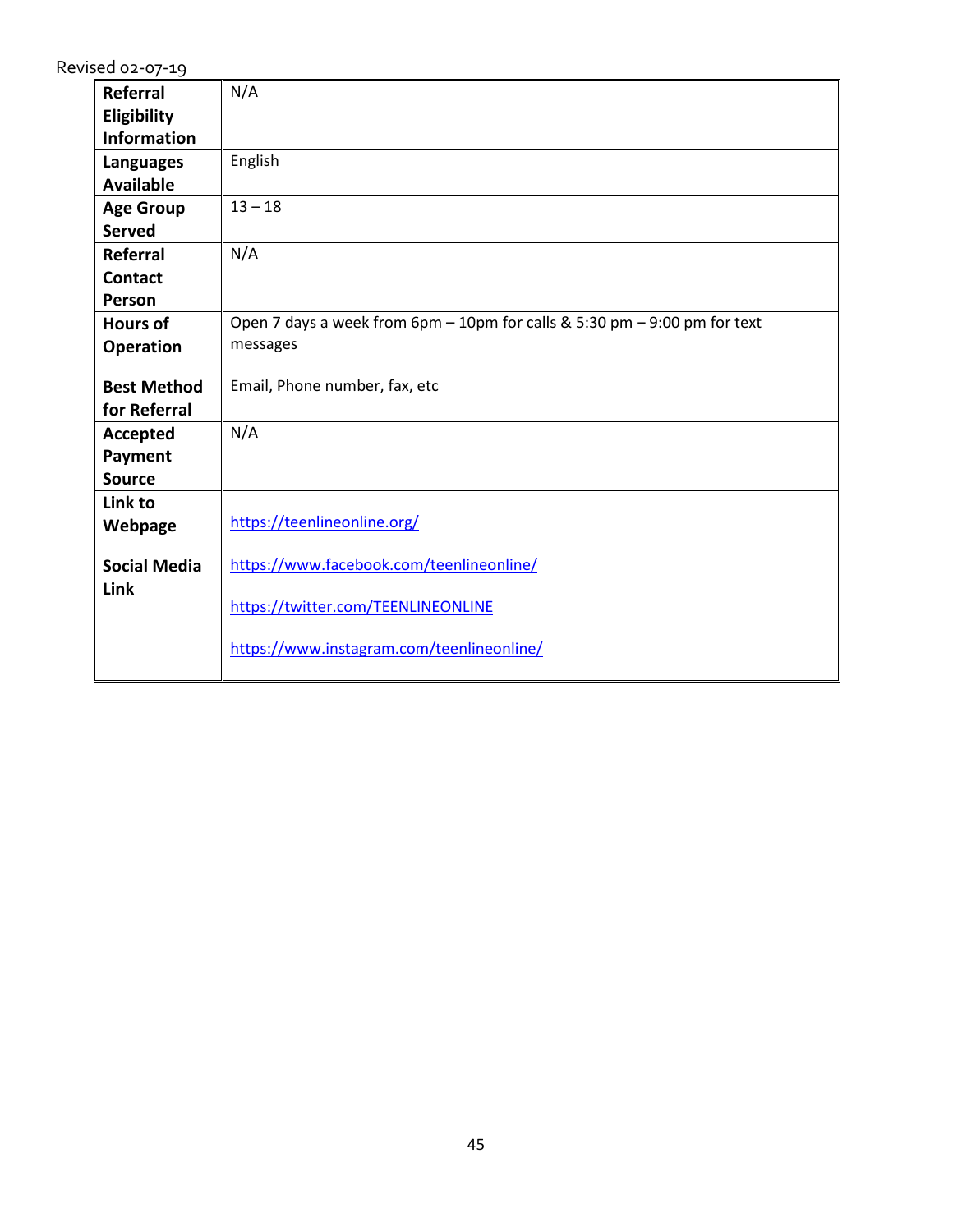| Provider               | Uplift Family Services - San Bernardino County Project                                                                                                               |
|------------------------|----------------------------------------------------------------------------------------------------------------------------------------------------------------------|
| <b>Name</b>            |                                                                                                                                                                      |
|                        |                                                                                                                                                                      |
| <b>Address</b>         | 572 N. Arrowhead Ave., San Bernardino, CA 92401                                                                                                                      |
|                        |                                                                                                                                                                      |
| <b>Phone &amp; Fax</b> | Program Manager: 909-266-2751                                                                                                                                        |
|                        | Fax: Attn: Customer Service, 909-266-2790                                                                                                                            |
|                        |                                                                                                                                                                      |
| Type of                |                                                                                                                                                                      |
| <b>Service</b>         | Mental Health Services to kids 0-20 with LA County Medi-Cal and are residing in San                                                                                  |
|                        | Bernardino County.                                                                                                                                                   |
|                        |                                                                                                                                                                      |
| <b>Description of</b>  | Mental Health Services are home- and field-based. We assess the client's needs, work<br>to engage the family and support system in treatment, create a collaborative |
| <b>Services</b>        | treatment goal, and work with the client and support system to reach that goal.                                                                                      |
|                        | Psychiatry services are also available to clients.                                                                                                                   |
| <b>Referral</b>        |                                                                                                                                                                      |
| Eligibility            |                                                                                                                                                                      |
| <b>Information</b>     | Clients must be ages 0-20, have active full-scope LA County Medi-Cal and be residing                                                                                 |
|                        | in San Bernardino County.                                                                                                                                            |
|                        |                                                                                                                                                                      |
| <b>Languages</b>       | <b>English and Spanish</b>                                                                                                                                           |
| <b>Available</b>       |                                                                                                                                                                      |
| <b>Age Group</b>       | $0 - 20$                                                                                                                                                             |
| <b>Served</b>          |                                                                                                                                                                      |
| <b>Referral</b>        |                                                                                                                                                                      |
| <b>Contact</b>         | To confirm client eligibility for the program or for any referral questions, please call                                                                             |
| Person                 | the program manager, Dr. Rachel Riphagen at 909-266-2751                                                                                                             |
|                        | To make a referral, please have the client's Medi-Cal# or SSN# and call Rebecca                                                                                      |
| <b>Hours of</b>        | Plasencia at 909-266-2807<br>Office hours are Monday - Friday: 9am-5pm                                                                                               |
|                        |                                                                                                                                                                      |
| <b>Operation</b>       | Therapy services can be provided on weekday evenings.                                                                                                                |
|                        |                                                                                                                                                                      |
| <b>Best Method</b>     | Phone: Rebecca Plasencia at 909-266-2807                                                                                                                             |
| for Referral           |                                                                                                                                                                      |
| Accepted               | LA County full-scope Medi-Cal                                                                                                                                        |
| <b>Payment</b>         |                                                                                                                                                                      |
| <b>Source</b>          |                                                                                                                                                                      |
| Link to                |                                                                                                                                                                      |
| Webpage                | https://upliftfs.org/                                                                                                                                                |
| <b>Social Media</b>    | https://www.facebook.com/UpliftFamily/                                                                                                                               |
| Link                   | https://twitter.com/upliftfamily                                                                                                                                     |
|                        | https://www.instagram.com/upliftfamily/                                                                                                                              |
|                        | https://www.linkedin.com/company/uplift-family-services/                                                                                                             |
|                        | https://www.youtube.com/user/EMQFamiliesFirst/                                                                                                                       |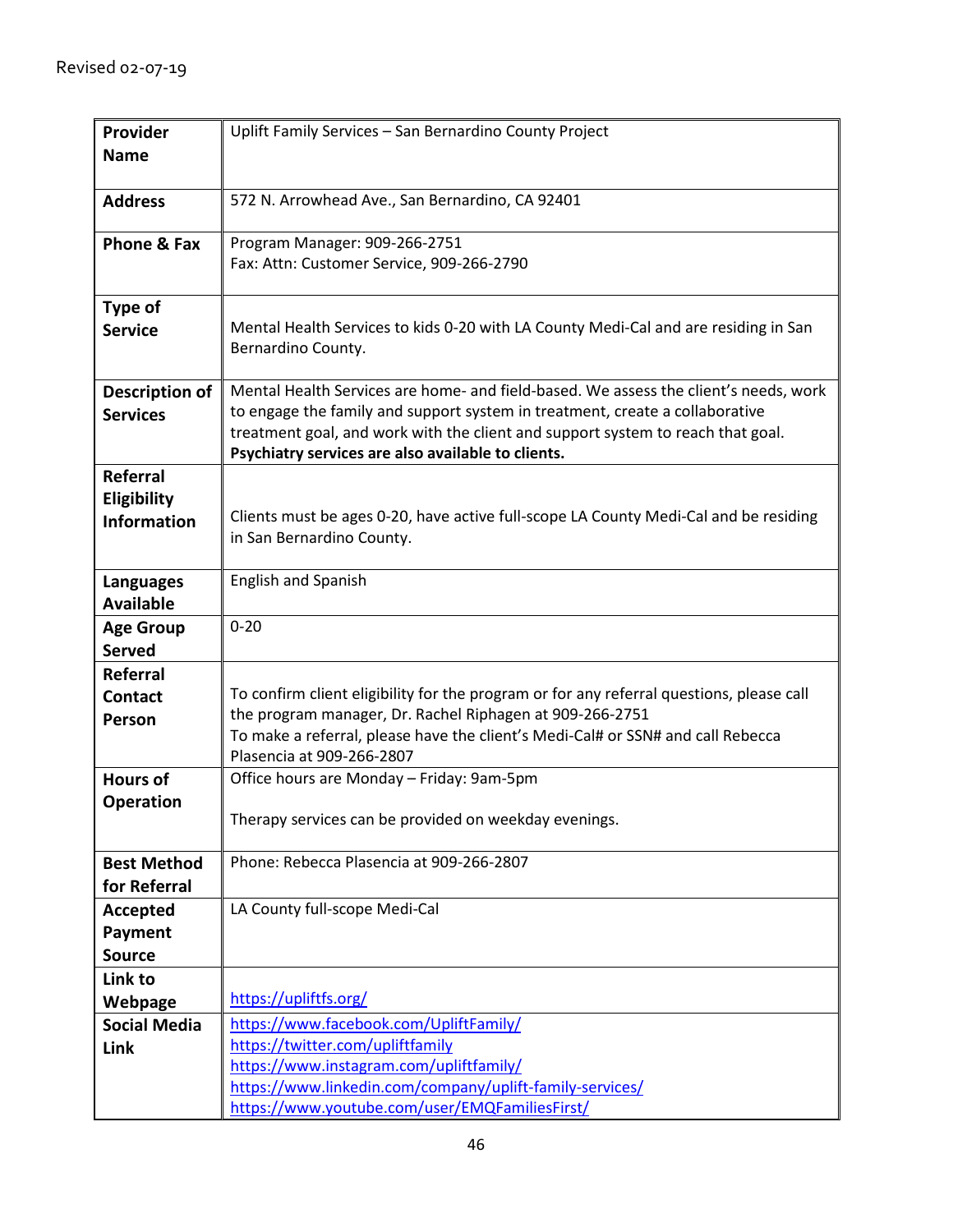| Provider           | Volunteers of America, Los Angeles (VOALA) Pomona Homeless Outreach                                                                                                      |
|--------------------|--------------------------------------------------------------------------------------------------------------------------------------------------------------------------|
| <b>Name</b>        | Center/Office                                                                                                                                                            |
|                    |                                                                                                                                                                          |
| <b>Address</b>     | 2040 North Garey Avenue, Pomona, CA 91767                                                                                                                                |
| Phone & Fax        | Main Office Line: (909)-593-4796 (There are no extensions for VOALA Pomona                                                                                               |
|                    | Homeless Outreach staff at this site)                                                                                                                                    |
|                    | FAX Number: (909)-593-5719                                                                                                                                               |
|                    |                                                                                                                                                                          |
| <b>Type of</b>     | Homeless services are provided at this VOALA Pomona Homeless Outreach Center,                                                                                            |
| <b>Service</b>     | and include:                                                                                                                                                             |
|                    | Homeless Outreach and Engagement Services<br>Assistance with obtaining permanent housing (including up to financial                                                      |
|                    | assistance with housing costs) based on eligibility and available funding                                                                                                |
|                    | Assistance with linkage to shelter, Crisis & Bridge Housing Shelter, transitional<br>П                                                                                   |
|                    | housing, etc.                                                                                                                                                            |
|                    | Assistance with linkage to supportive services (i.e. mental health services,<br>٠                                                                                        |
|                    | recovery services, medical services, employment, etc.)                                                                                                                   |
|                    | <b>Case Management Services</b><br>٠                                                                                                                                     |
|                    | <b>Housing Navigation Services</b><br>٠                                                                                                                                  |
|                    | Occasional Assistance with Transportation (Bus passes when available,<br>٠                                                                                               |
|                    | transportation from staff when company vehicles are available)                                                                                                           |
|                    | <b>Information Services</b>                                                                                                                                              |
| Description of     | Volunteers of America, Los Angeles (VOALA), Pomona Homeless Outreach                                                                                                     |
| <b>Services</b>    | Office/Center provides a wide variety of homeless-based services and information                                                                                         |
|                    | services, which include, but are not limited to:                                                                                                                         |
|                    | Homeless Outreach and Engagement Services<br>Assistance with obtaining permanent housing (including up to financial<br>٠                                                 |
|                    | assistance with housing costs) based on eligibility and available funding                                                                                                |
|                    | Assistance with linkage to shelter, Crisis & Bridge Housing Shelter, transitional<br>٠                                                                                   |
|                    | housing, etc.                                                                                                                                                            |
|                    | Assistance with linkage to supportive services (i.e. mental health services,<br>٠                                                                                        |
|                    | recovery services, medical services, employment, etc.)                                                                                                                   |
|                    | <b>Case Management Services</b>                                                                                                                                          |
|                    | <b>Housing Navigation Services</b>                                                                                                                                       |
|                    | Occasional Assistance with Transportation (Bus passes when available,                                                                                                    |
|                    | transportation from staff when company vehicles are available)                                                                                                           |
|                    | <b>Information Services</b>                                                                                                                                              |
| <b>Referral</b>    | There are a wide variety of different programs that are operated out of this                                                                                             |
| <b>Eligibility</b> | office/center/site that have different eligibility criteria. It is recommended to call<br>VOALA Pomona Homeless Outreach's Main Office Line: (909)-593-4796, and/or have |
| <b>Information</b> | referrals walk into the office to be screened for eligibility, services and assistance, and                                                                              |
|                    | note hours of operation.                                                                                                                                                 |
|                    |                                                                                                                                                                          |
| Languages          | English & Spanish                                                                                                                                                        |
| <b>Available</b>   |                                                                                                                                                                          |
| <b>Age Group</b>   | Ages 18 and Above                                                                                                                                                        |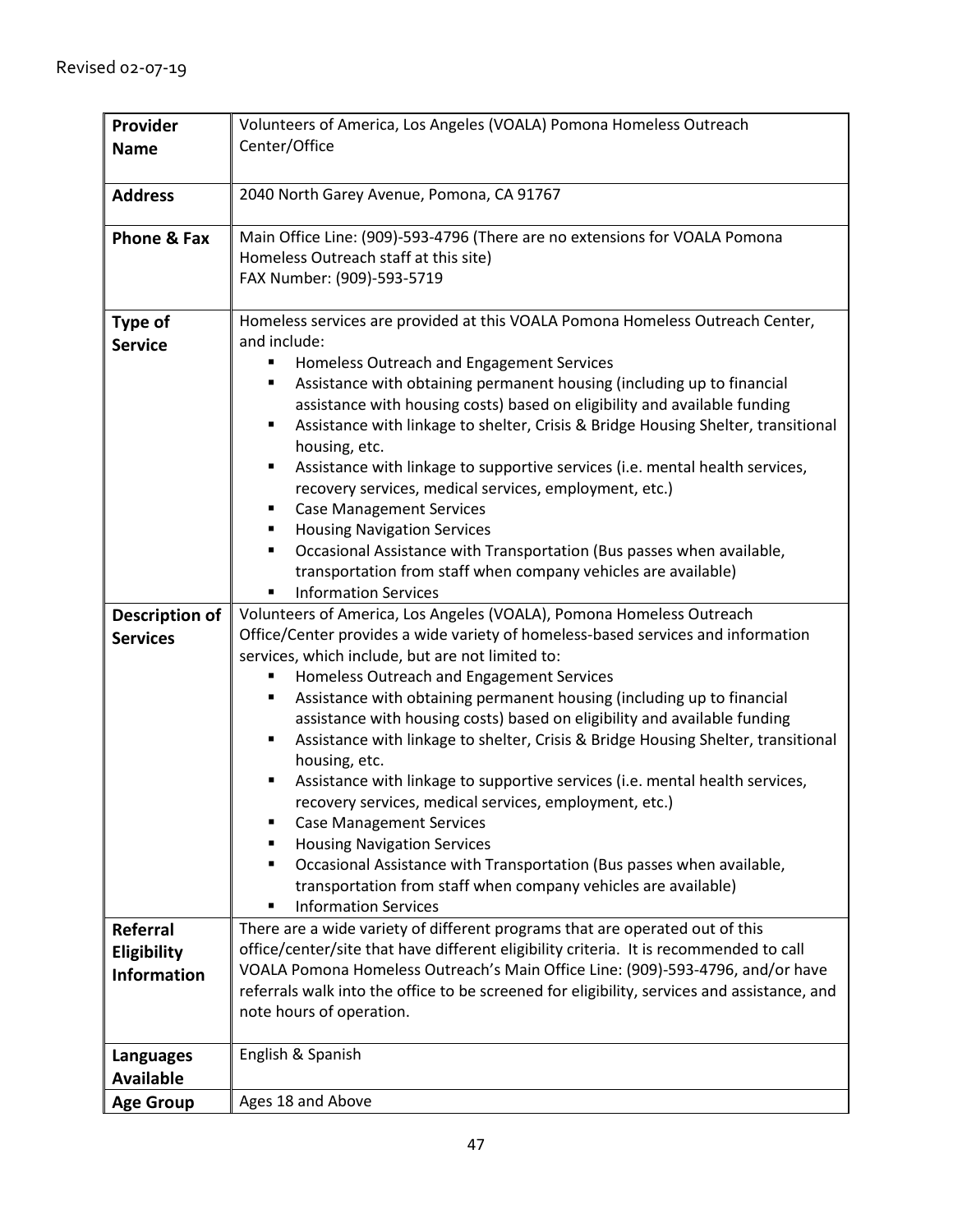| <b>Served</b>       |                                                                                    |
|---------------------|------------------------------------------------------------------------------------|
| Referral            | Please refer to the phone number and address above.                                |
| <b>Contact</b>      |                                                                                    |
| Person              |                                                                                    |
| <b>Hours of</b>     | Monday through Thursday: 8:30 AM to 5:00 PM                                        |
| <b>Operation</b>    | Friday: 7:00 AM - 3:30 PM                                                          |
|                     | This office is closed on weekends and holidays.                                    |
|                     |                                                                                    |
| <b>Best Method</b>  | Please refer to the phone number and address for VOALA Pomona Homeless             |
| for Referral        | Outreach office above. It is highly recommended that those seeking services either |
|                     | call or come to the site/office.                                                   |
| Accepted            | N/A; services are free.                                                            |
| Payment             |                                                                                    |
| <b>Source</b>       |                                                                                    |
|                     |                                                                                    |
| Link to             |                                                                                    |
| Webpage             | www.voala.org                                                                      |
| <b>Social Media</b> | N/A                                                                                |
| Link                |                                                                                    |